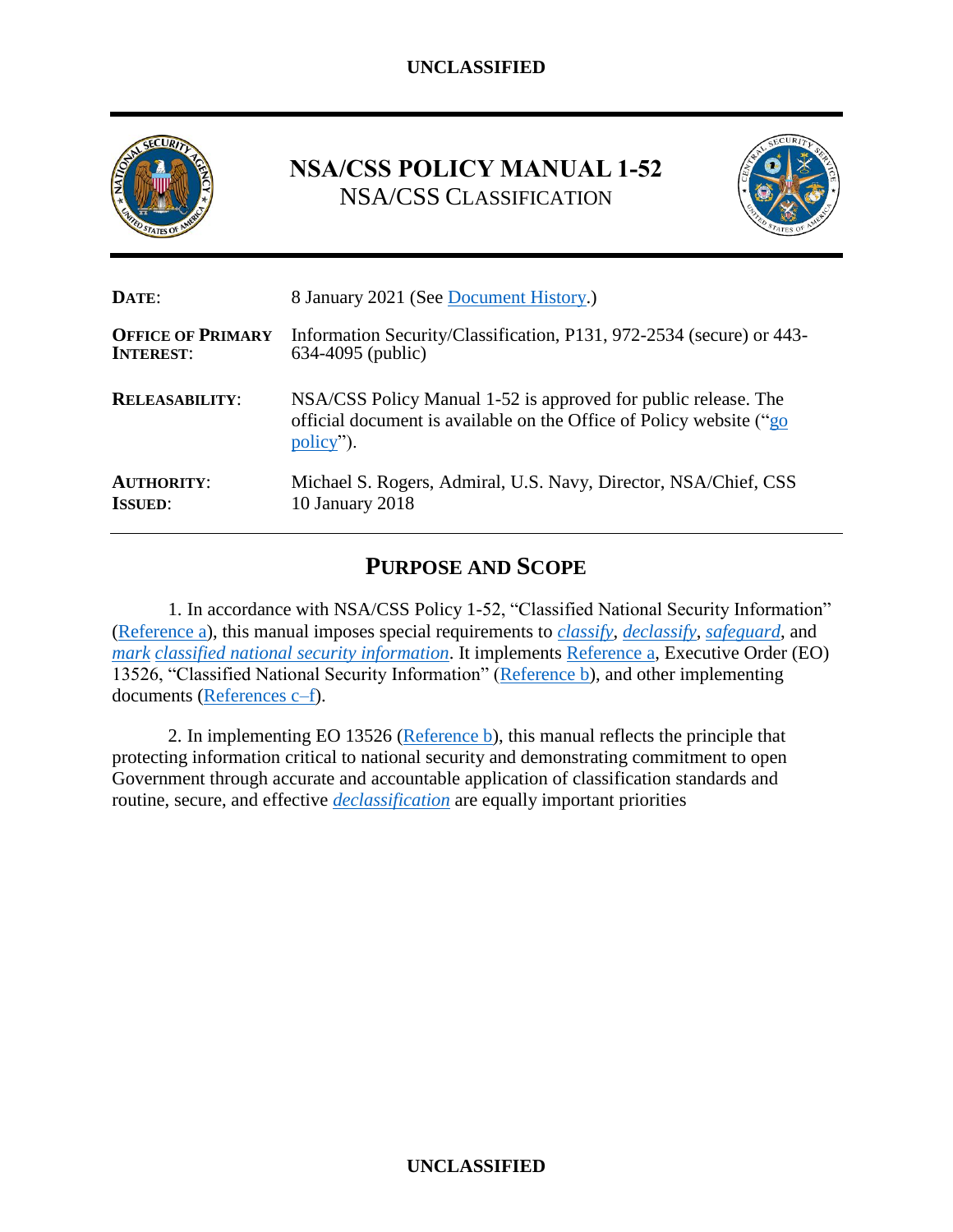# **TABLE OF CONTENTS**

# $\overline{2}$ **UNCLASSIFIED**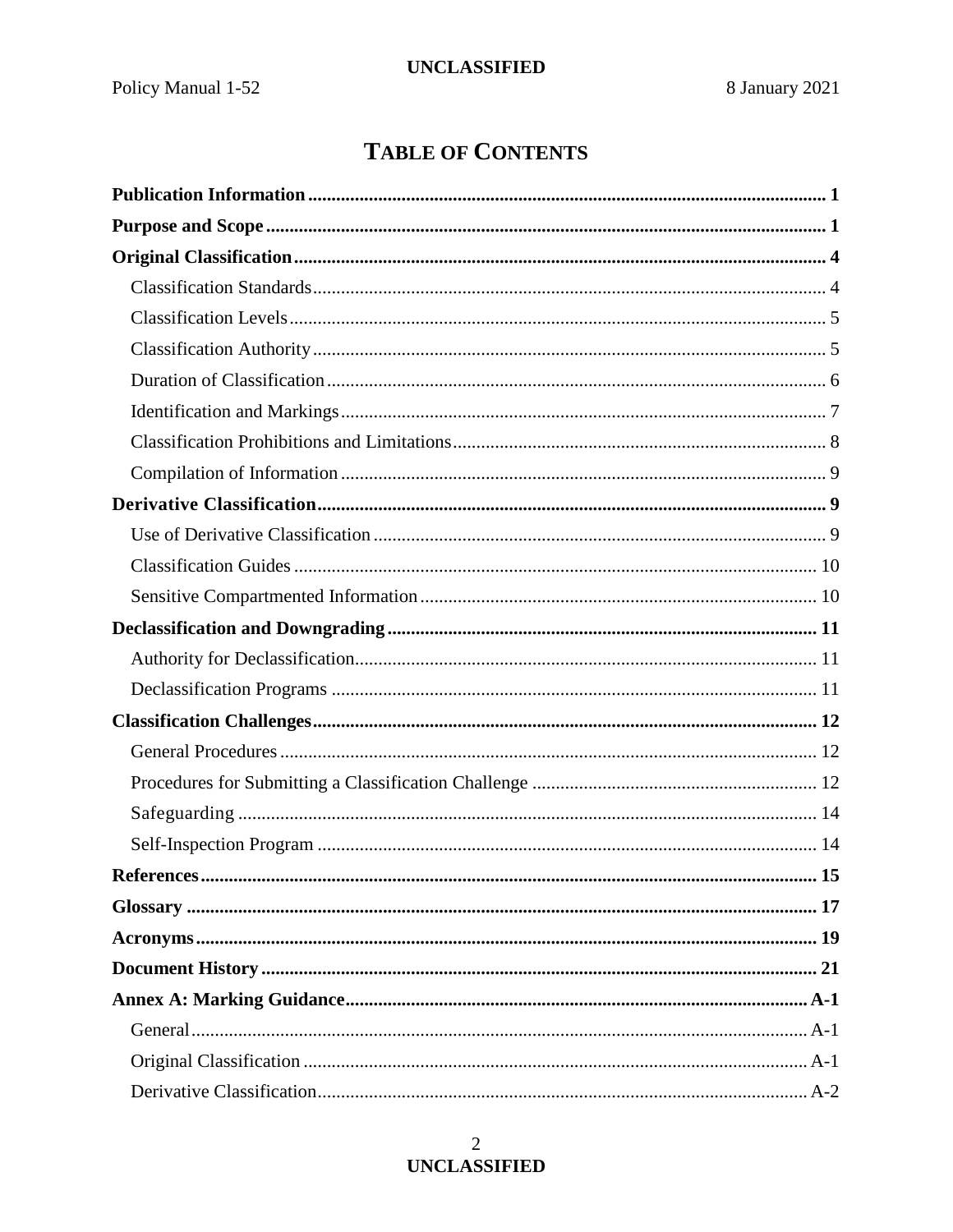# **LIST OF TABLES**

|--|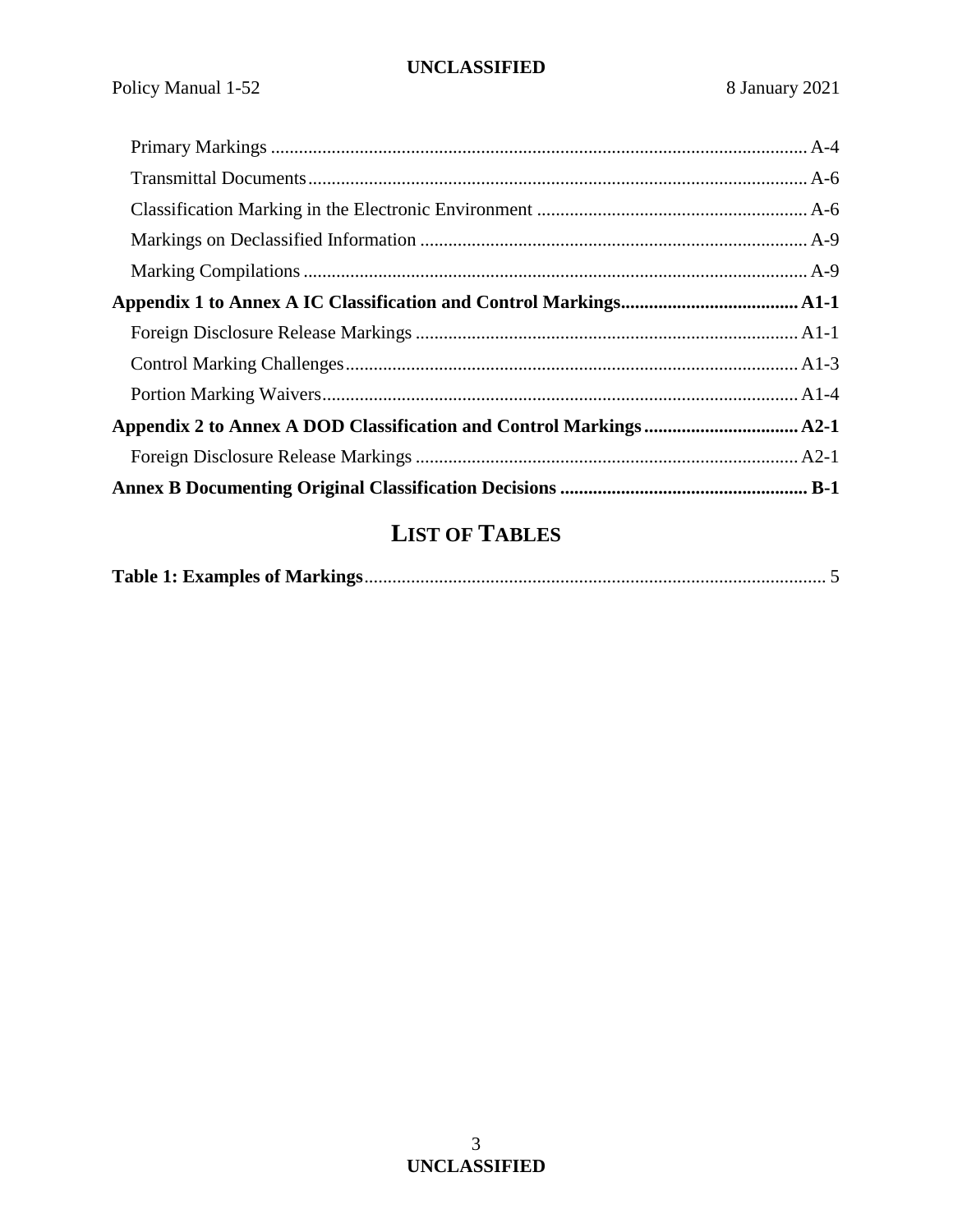# **ORIGINAL CLASSIFICATION**

### <span id="page-3-1"></span><span id="page-3-0"></span>**Classification Standards**

3. Information may be originally classified only if all of the following conditions are met:

a. An *[original classification authority \(OCA\)](#page-18-2)* is classifying the information;

<span id="page-3-2"></span>b. The information is owned by, produced by or for, or under the control of the U.S. Government;

c. The information falls under one or more of the following categories:

1) military plans, weapons systems, or operations;

2) *[foreign government information](#page-17-4)*;

3) *[intelligence activities](#page-17-5)* (including covert action), *[intelligence](#page-17-6)* sources or methods, or cryptology;

4) foreign relations or foreign activities of the United States, including confidential sources

5) scientific, technological, or economic matters relating to national security;

6) U.S. Government programs for safeguarding nuclear materials or facilities;

7) vulnerabilities or capabilities of systems, installations, infrastructures, projects, plans, or protection services relating to national security; or

8) the development, production, or use of weapons of mass destruction; and

d. The OCA determines that the unauthorized disclosure of the information reasonably could be expected to result in *[damage to national security](#page-17-7)* and the OCA is able to identify or describe the damage.

4. If there is significant doubt about the need to classify information, it shall not be classified.

5. Classified information shall not be declassified automatically as a result of any unauthorized disclosure of identical or similar information.

6. The unauthorized disclosure of foreign government information (FGI) is presumed to cause damage to national security.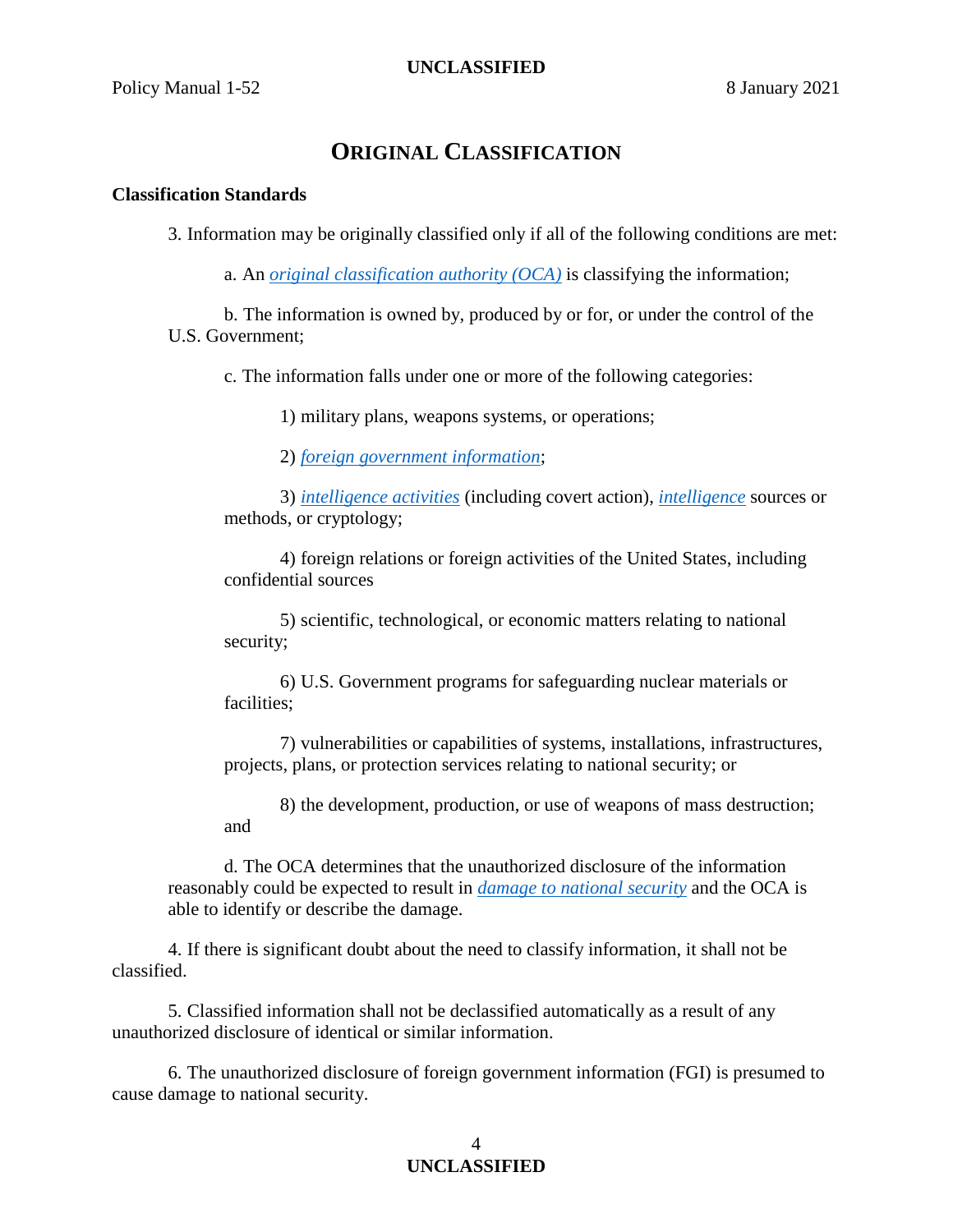## <span id="page-4-0"></span>**Classification Levels**

<span id="page-4-2"></span>7. Information may be classified at one of three levels based on the degree of damage to national security that reasonably could be expected if the information were disclosed without authorization.

a. "TOP SECRET" shall be applied to information, the unauthorized disclosure of which reasonably could be expected to cause exceptionally grave damage to national security that the OCA is able to identify or describe;

b. "SECRET" shall be applied to information, the unauthorized disclosure of which reasonably could be expected to cause serious damage to national security that the OCA is able to identify or describe; and

c. "CONFIDENTIAL" shall be applied to information, the unauthorized disclosure of which reasonably could be expected to cause damage to national security that the OCA is able to identify or describe.

8. If there is significant doubt about the appropriate level of *[classification](#page-16-2)*, it shall be classified at the lower level.

9. Information that is unclassified may be withheld from the public for one or more of the reasons cited in the Freedom of Information Act (FOIA) [\(Reference g\)](#page-14-4), exemptions 2 through 9, and will be considered FOR OFFICIAL USE ONLY (FOUO). FOUO protection is afforded to information such as the names of NSA/CSS employees and certain missions and functions. This category of information may also be referred to as controlled unclassified information (CUI). Further guidance can be found in NSA/CSS Policy 1-5, "NSA/CSS Freedom of Information Act Program" [\(Reference h\)](#page-15-0).

#### <span id="page-4-1"></span>**Classification Authority**

10. *[Original classification](#page-18-3)* is the initial determination that information requires, in the interest of national security, protection against unauthorized disclosure. Only an OCA may classify information originally. Within NSA/CSS, there are currently 16 individuals designated as OCAs (["go oca"](https://urn.nsa.ic.gov/oca)). In the absence of an OCA, a person trained as an OCA and that the OCA designates in writing may act on his or her behalf.

11. Original classification decisions are only required in those instances where the information is not covered by existing classification guidance such as is available in a *[classification guide](#page-16-3)* or *[declassification guide](#page-17-8)*, or any other form of documented OCA decision(s) (e.g., a decision documented in a Staff Processing Form (SPF)).

12. An OCA decision may be made only by an OCA with jurisdiction over the information. For each original classification decision, the OCA must ensure that the information meets the standards for classification identified in the [Classification Standards](#page-3-1) section and is not limited or prohibited from classification (see [paragraph 26\)](#page-7-1). The OCA determines the appropriate classification level (see the [Classification Levels](#page-4-0) section), foreign releasability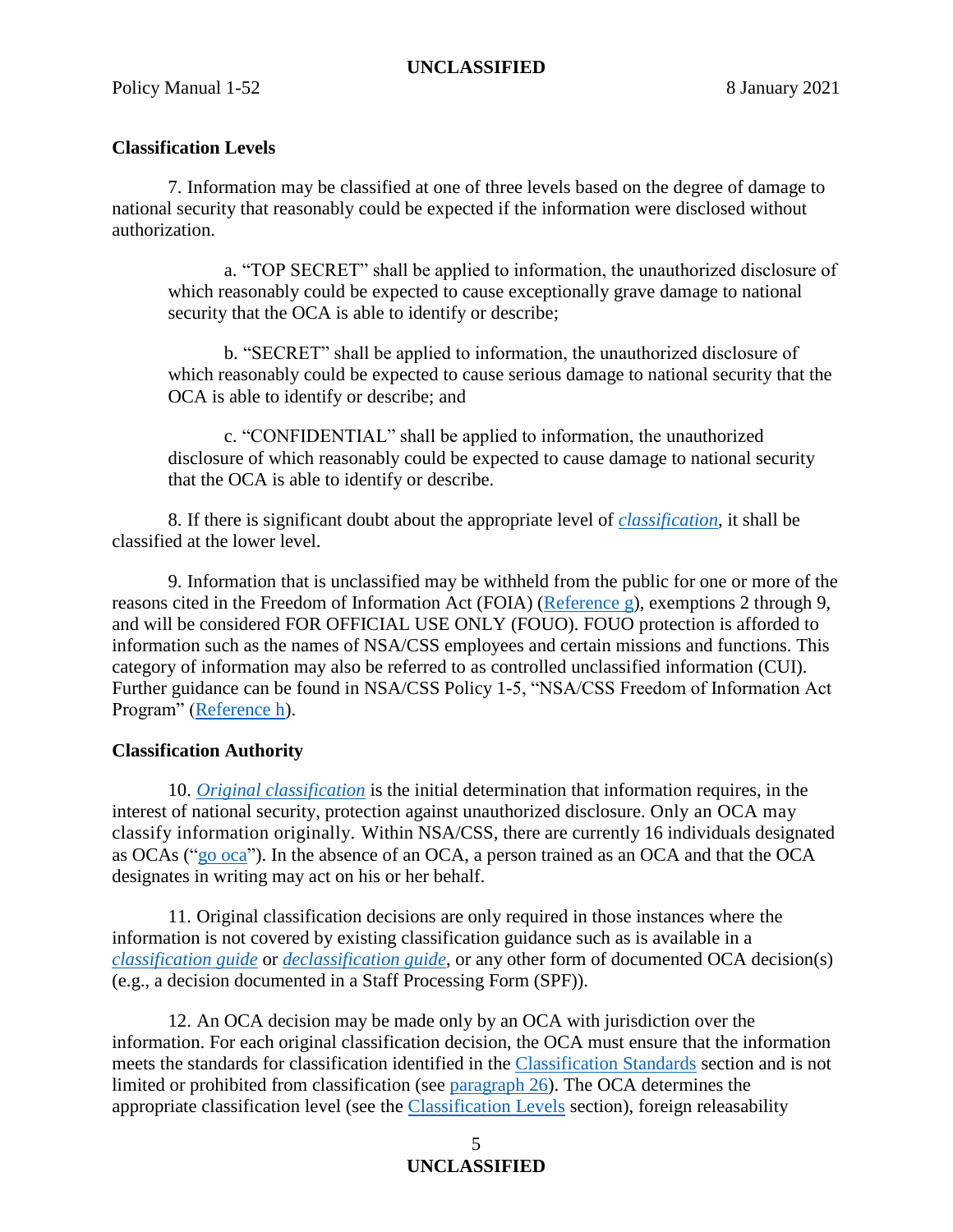instructions, and any other handling instructions or *[markings](#page-17-9)*, and determines the duration of classification in accordance with the [Duration of Classification](#page-5-0) section. OCA decisions must be coordinated with the Chief, Policy, Information, Performance, and Exports (PIPE) (P1), or designee, prior to implementation to ensure consistency with current guidance.

13. When a person originates information he or she believes to require classification, the information shall be protected in a manner consistent with this guide. The information shall be provided promptly to an OCA with purview over the information. The OCA shall decide within 30 days whether to classify the information.

### <span id="page-5-0"></span>**Duration of Classification**

<span id="page-5-2"></span>14. Except for information that should clearly and demonstrably be expected to reveal the identity of a confidential human source or a human intelligence source or key design concepts of weapons of mass destruction, an OCA shall follow the sequence in this section when determining the duration of classification of originally classified information.

a. The OCA shall attempt to determine a date or event that is less than 10 years from the date of original classification and which coincides with the lapse of the information's national security sensitivity, and shall assign such date or event as the declassification instruction.

b. If unable to determine a date or event of less than 10 years, the OCA shall ordinarily assign a declassification date that is 10 years from the date of the original classification decision.

c. If unable to determine a date or event of 10 years, the OCA shall assign a declassification date not to exceed 25 years from the date of the original classification decision. Note: With very few exceptions, most NSA/CSS OCA decisions have a declassification date of "Current date plus 25 years."

d. In those rare cases where NSA/CSS has been granted an exemption, the OCA will assign a declassification date that is 50 years from the date of the original classification decision. See [paragraph 42.a.2.](#page-10-3)

<span id="page-5-1"></span>15. Extensions of classification are not automatic.

a. If the date or event assigned by an OCA has not passed, an OCA with jurisdiction over the information may extend the classification duration of such information for a period not to exceed 25 years from the date or origin of the record.

b. If the date or event assigned by the OCA has passed, an OCA with jurisdiction over the information may reclassify the information in accordance with EO 13526 [\(Reference b\)](#page-14-1).

c. When extending the duration of classification, the OCA must be an OCA with jurisdiction over the information, ensure that the information continues to meet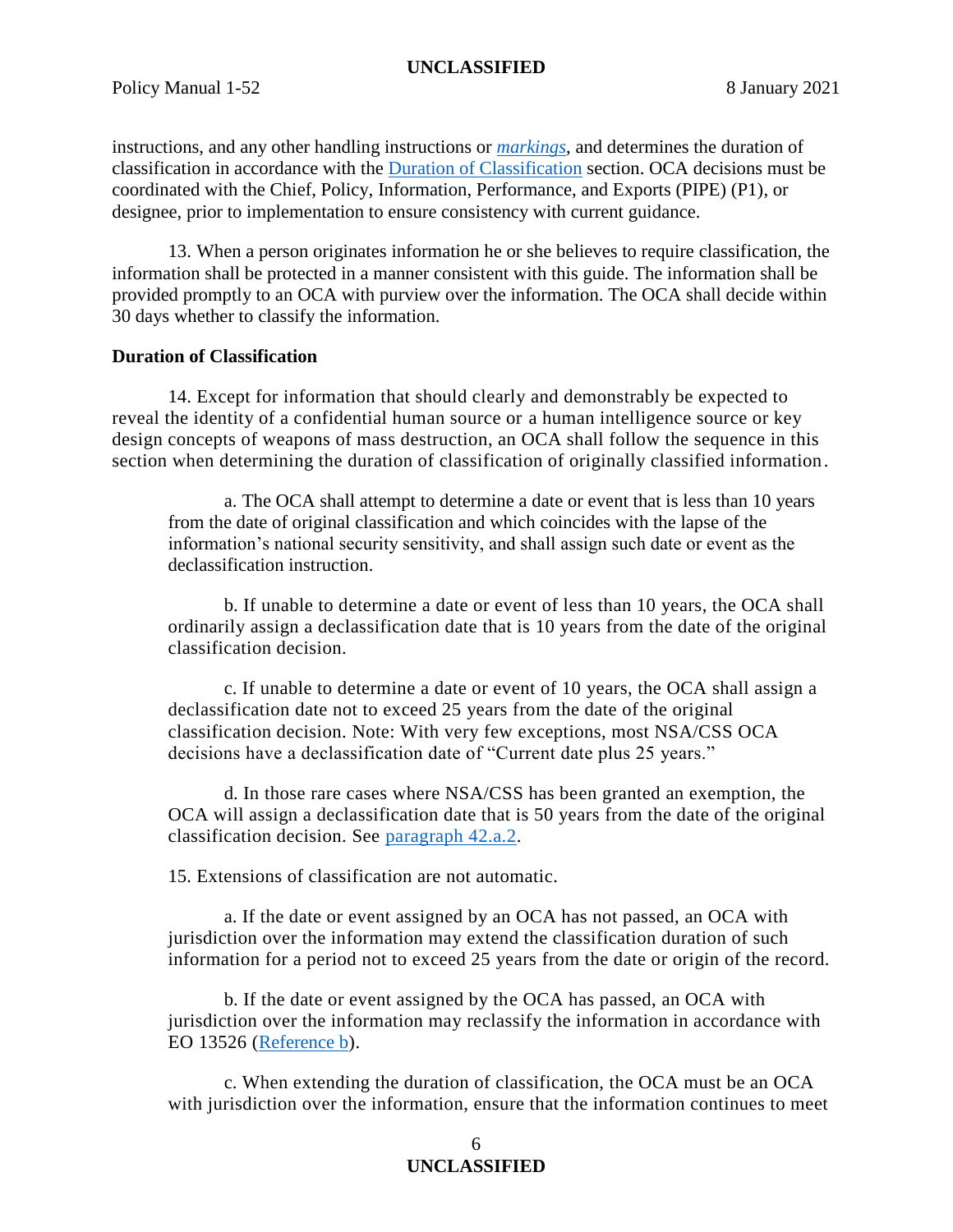the standards for classification as stated in the [Classification Standards](#page-3-1) section, and make reasonable attempts to notify all holders of the information.

16. Unless declassified earlier or the duration of classification has been extended as described in [paragraph 15,](#page-5-1) information marked with a specific date or event for declassification is subject to automatic declassification (see [paragraph 42.a\)](#page-10-4).

17. No information may remain classified indefinitely. Information marked for an indefinite duration of classification under predecessor orders, or classified information that contains incomplete declassification instructions or lacks declassification instruction shall be declassified in accordance with the *[automatic declassification](#page-16-4)* provisions of EO 13526 [\(Reference b\)](#page-14-1). Declassification Services (P133) manages this function for NSA/CSS.

#### <span id="page-6-0"></span>**Identification and Markings**

<span id="page-6-1"></span>18. At the time of original classification, the following shall be indicated in a manner that is immediately apparent:

a. One of the three classification levels defined in [paragraph 7;](#page-4-2)

b. The identity, by name and position, or by personal identifier, of the OCA

c. The agency and office of origin, if not otherwise evident;

d. Declassification instructions, which shall indicate a date consistent with guidance in [paragraph 14.](#page-5-2)

e. A concise reason for classification that, at a minimum, cites the applicable classification categories in [paragraph 3.c.](#page-3-2)

19. Specific information required by [paragraph 18](#page-6-1) may be excluded if it would reveal additional classified information.

20. The originator of a document shall, by marking or other means, indicate which portions are classified (with the appropriate classification level) and which portions are unclassified.

21. See [Annex A](#page-22-0) for additional guidance on marking.

22. Foreign government information (FGI) shall retain its original classification markings or shall be assigned a U.S. classification that provides a degree of protection at least equivalent to that required by the entity that furnished the information. FGI retaining its original classification markings need not be assigned a U.S. classification marking provided that the responsible agency determines that the foreign government markings are adequate to meet the purposes served by U.S. classification markings. Details on marking FGI can be found in [References e and f.](#page-14-5)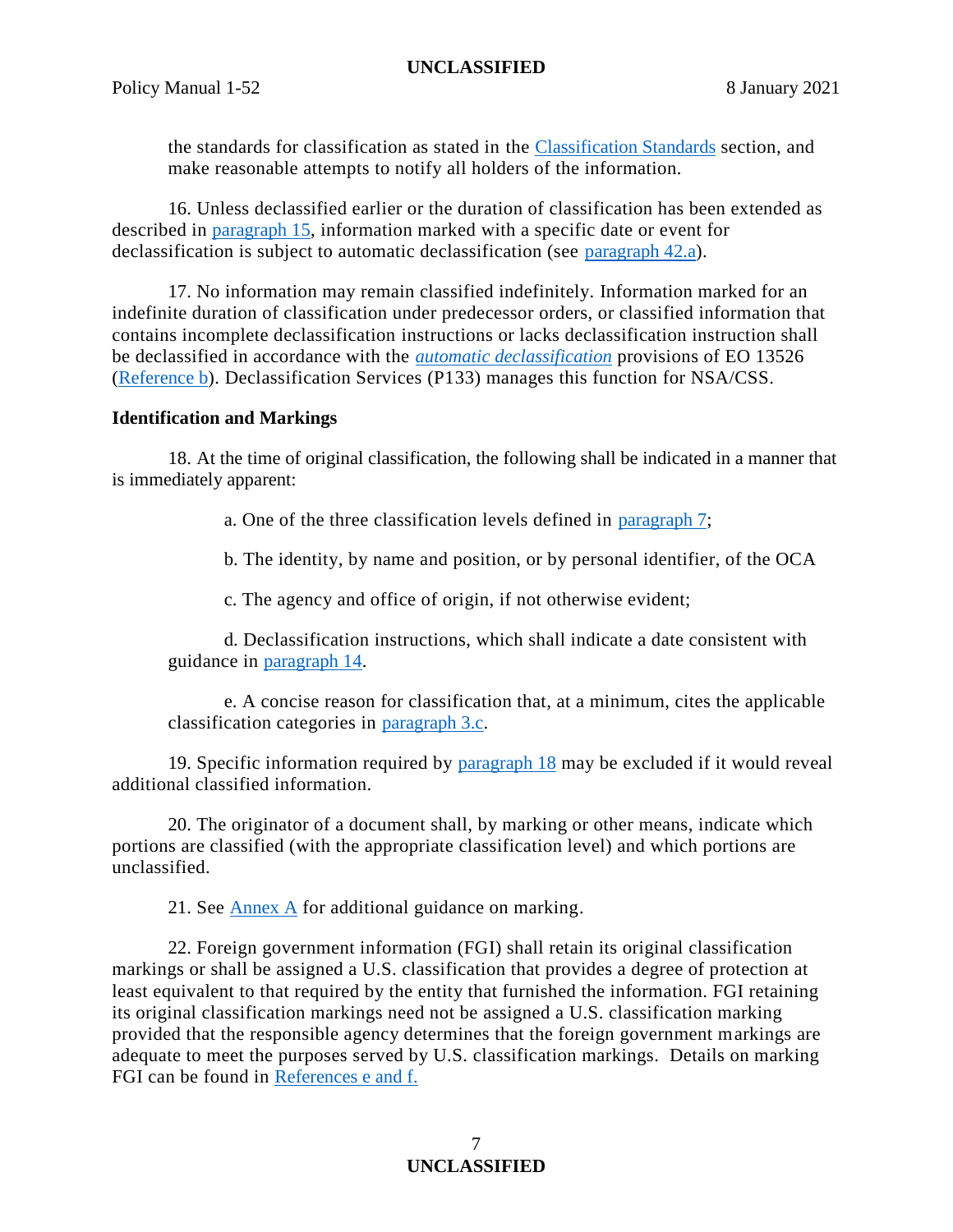23. Information assigned a level of classification under this or predecessor orders shall be considered as classified at that level of classification despite the omission of other required markings. Whenever such information is used in the *[derivative classification](#page-17-10)* process or is reviewed for possible declassification, holders of such information shall coordinate with an appropriate classification authority for the application of omitted markings.

24. The classification authority shall, whenever practicable, use a classified addendum whenever classified information constitutes a small portion of an otherwise unclassified document or prepare a product to allow for dissemination at the lowest level of classification possible or in an unclassified form.

25. Prior to public release, all declassified records shall be appropriately marked to reflect their declassification.

### <span id="page-7-0"></span>**Classification Prohibitions and Limitations**

<span id="page-7-1"></span>26. In no case shall information be classified, continue to be maintained as classified, or fail to be declassified in order to:

a. Conceal violations of law, inefficiency, or administrative error;

b. Prevent embarrassment to a person, organization, or agency;

c. Restrain competition; or

d. Prevent or delay the release of information that does not require protection in the interest of national security.

27. Basic scientific research information not clearly related to national security shall not be classified.

28. Information may not be reclassified after declassification and release to the public under proper authority unless it meets the criteria in section 1.7(c) of EO 13526 [\(Reference b\)](#page-14-1).

29. Information that has not previously been disclosed to the public under proper authority may be classified or reclassified after an agency has received a request for it under the FOIA [\(Reference](#page-14-4) g), the Presidential Records Act [\(Reference i\)](#page-15-1), the Privacy Act [\(Reference j\)](#page-15-2), or the mandatory declassification review process [\(Reference k\)](#page-15-3). This may only occur if such classification meets the requirements in this policy and is accomplished on a document-bydocument basis with the personal involvement of the *[Senior Agency Official \(SAO\)](#page-18-4)*. The requirements of this paragraph also apply to those situations in which information has been declassified in accordance with a specific date or event determined by an OCA in accordance with the **Duration** of **Classification** section.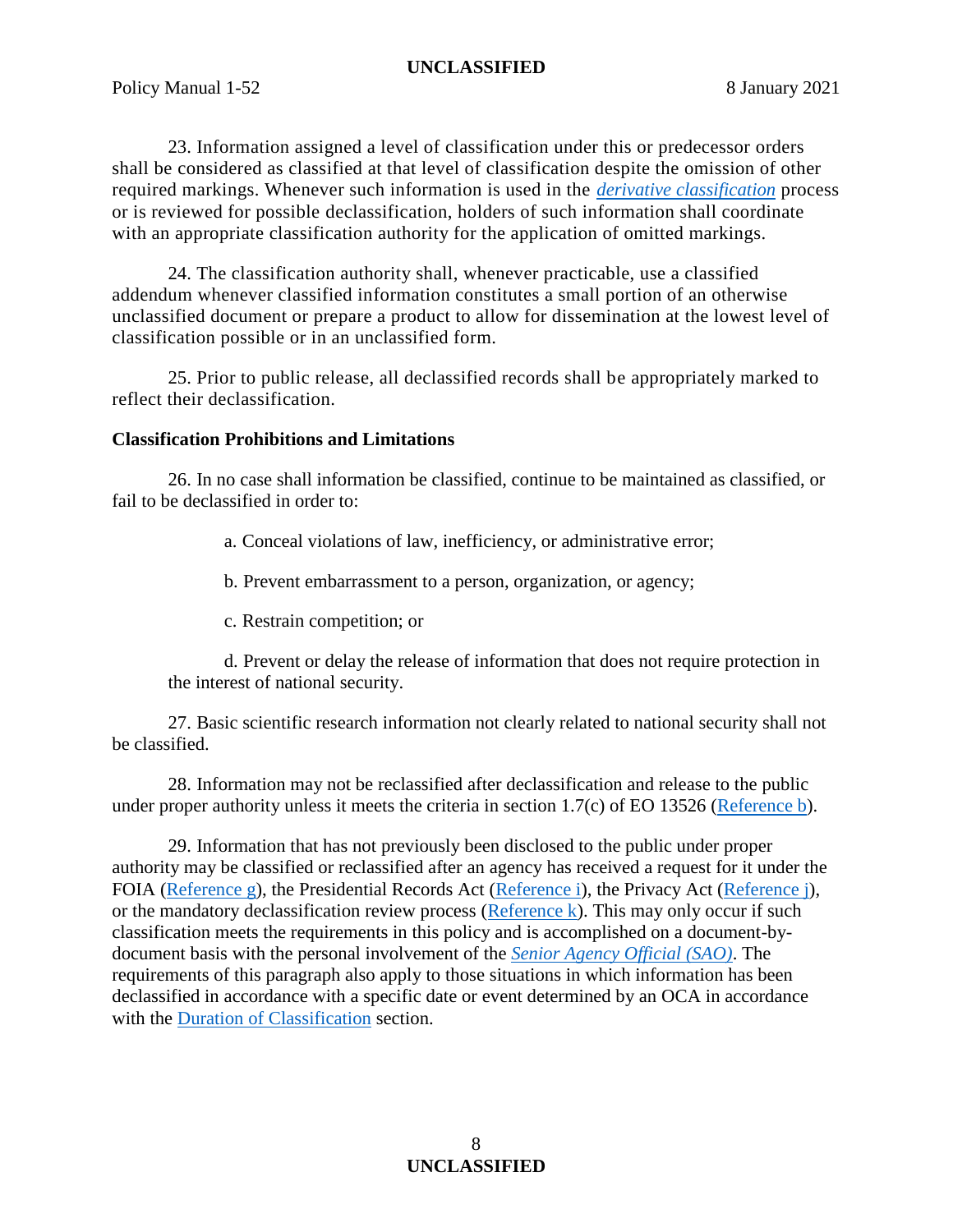## <span id="page-8-0"></span>**Compilation of Information**

30. A compilation of items of information that are individually unclassified may be classified if the compiled information reveals an additional association or relationship that meets the standards for classification [\(Classification Standards\)](#page-3-1) and is not otherwise revealed in the individual items of information. Similarly, a compilation of items of classified information may be classified at a higher level if the compiled information reveals an additional association or relationship that meets the standards for classification and is not otherwise revealed in the individual items of classified information.

31. A compilation of items of information that are individually unclassified may be marked as UNCLASSIFIED//FOR OFFICIAL USE ONLY if the compiled information may be withheld for one or more of the reasons cited in exemptions 2 through 9 of the FOIA [\(Reference](#page-14-4)  [g\)](#page-14-4).

# **DERIVATIVE CLASSIFICATION**

## <span id="page-8-2"></span><span id="page-8-1"></span>**Use of Derivative Classification**

32. Persons who reproduce, extract, or summarize classified information, or who apply classification markings derived from source material or as directed by a classification guide, need not possess original classification authority. In the process of assigning a derivative classification, a derivative classifier will refer to original classification guidance (e.g., an [NSA/CSS classification or declassification guide,](http://urn.nsa.ic.gov/classguides) an OCA decision documented in an SPF) or a previously classified document that accurately reflects an OCA decision.

33. Derivative classifiers shall:

a. Be identified by name and position, or by personal identifier, in a manner that is immediately apparent for each derivative classification action;

b. Observe and respect original classification decisions;

c. Carry forward to any newly created document the pertinent classification markings from the *[source document\(s\)](#page-18-5)* or applicable classification guide(s);

d. Carry forward the date for declassification that corresponds to the longest period of classification among the sources; and

e. List the source documents.

34. See [Annex A](#page-22-0) for additional guidance on marking.

35. Derivative classifiers shall, whenever practicable, use a classified addendum whenever classified information constitutes a small portion of an otherwise unclassified document or prepare a product to allow for dissemination at the lowest level of classification possible or in an unclassified form.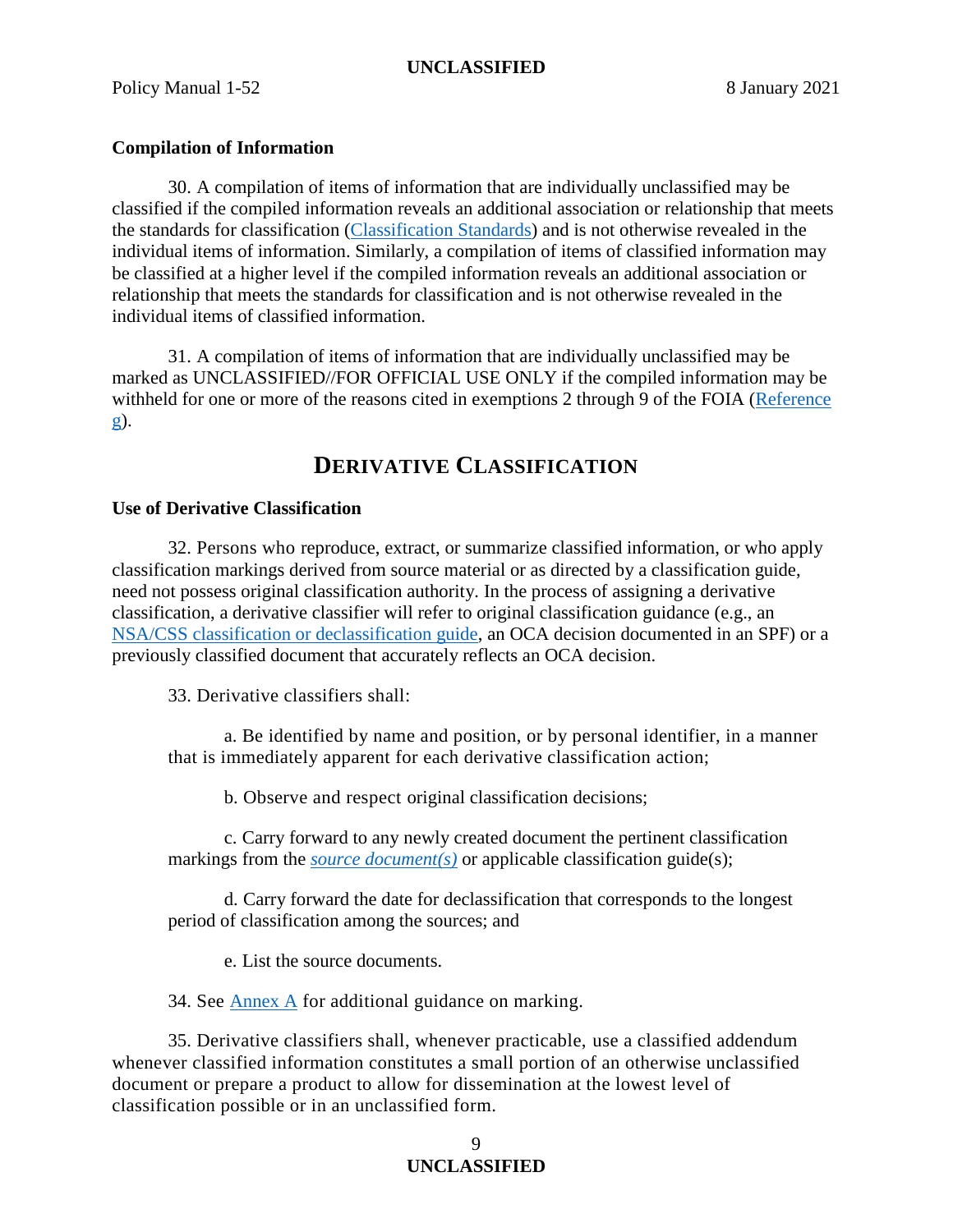## <span id="page-9-0"></span>**Classification Guides**

 $\overline{a}$ 

36. Agencies with original classification authority must prepare classification guides and declassification guides to facilitate the proper and uniform derivative classification of information. Information and guidance on creating NSA/CSS classification guides can be found in Annex B.

37. The absence of an item in a classification guide does not imply it is unclassified. If a holder of information believes the information should be classified but it is not covered by a classification guide, or a compilation of unclassified information should be classified, or information already classified should be classified at a higher level, the individual should handle and safeguard the information accordingly, tentatively mark the information along with the notation "pending classification review by [title of the appropriate OCA]," and contact the local Classification Advisory Officer (CAO) and or Information Security/Classification (P131) for further guidance.

#### <span id="page-9-1"></span>**Sensitive Compartmented Information**

38. The term "Sensitive Compartmented Information" (SCI) refers to classified information concerning or derived from intelligence sources, methods, or analytical processes that is required to be handled within formal control systems established by the Director of National Intelligence (DNI). The term "SCI control system" refers to the system of procedural protective mechanisms used to regulate or guide each program established by the DNI as SCI. A control system provides the ability to exercise restraint, direction, or influence over or provide that degree of *[access](#page-16-5)* control or physical protection necessary to regulate, handle, or manage information or items within an approved program. Within the SCI control systems are compartments and sub-compartments, each designed to formally segregate data and limit access to those with an absolute *[need-to-know](#page-18-6)* as determined by a central authority for each compartment. Three SCI compartments most commonly used at NSA/CSS are:

a. Special Intelligence (SI) protects technical and intelligence information derived from the monitoring of foreign communications signals by other than the intended recipients. The SI control system protects SI-derived information and information relating to SI activities, capabilities, techniques, processes, and procedures $\frac{1}{2}$ 

b. HUMINT (Human Intelligence) Control System (HCS) protects the most sensitive HUMINT operations and information acquired from clandestine and/or uniquely sensitive HUMINT sources, methods, and certain technical collection capabilities, technologies, and methods linked to or supportive of HUMINT; and

c. TALENT KEYHOLE (TK) protects information and activities related to spacebased collection of imagery, signals, measurement and signature intelligence, certain

<span id="page-9-2"></span><sup>1</sup> The "COMINT" (i.e., *Communications Intelligence*) title for the SI control system is no longer valid. Any COMINT information formerly protected by now-defunct COMINT marking or COMINT code words is protected as SI.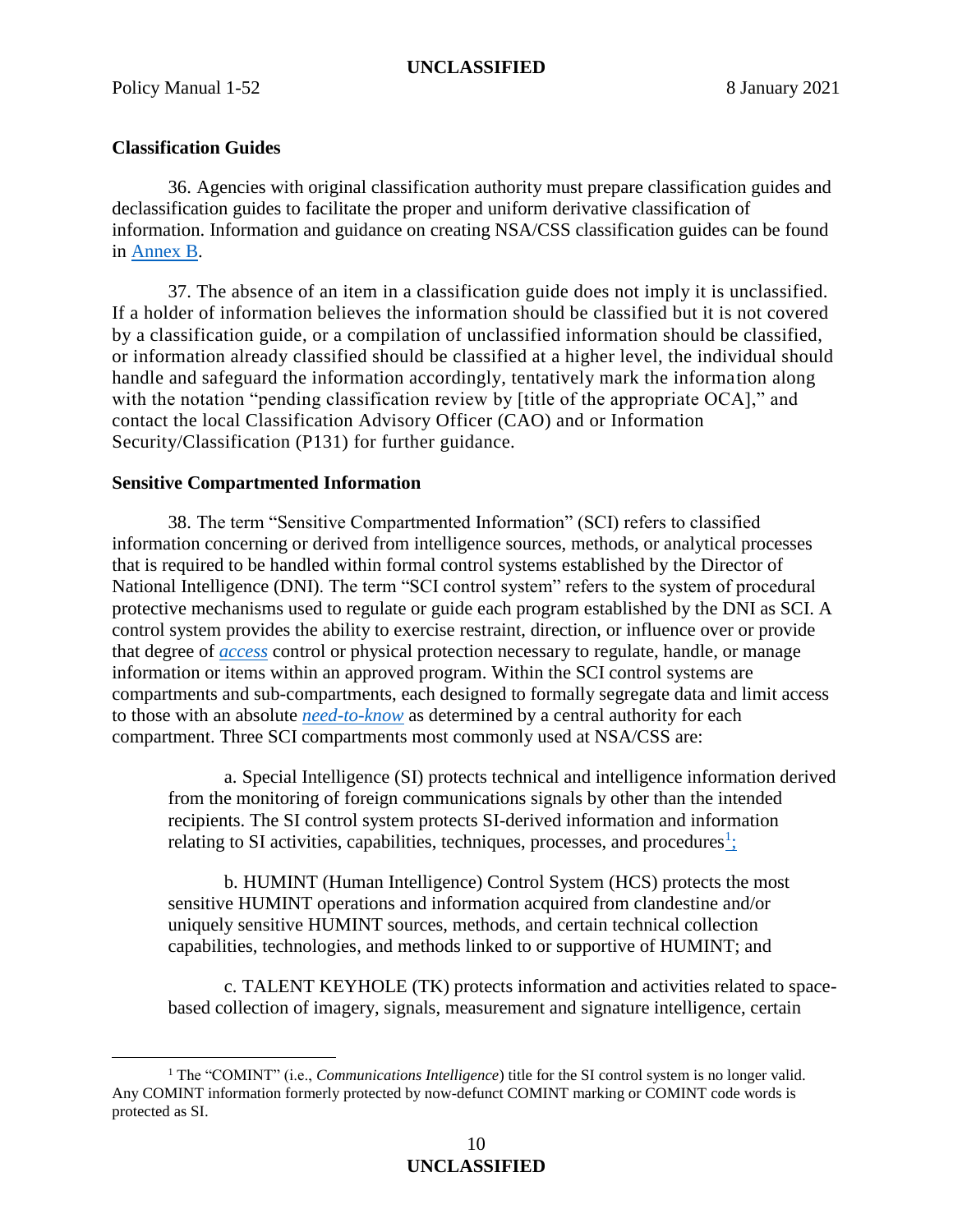products, processing, and exploitation techniques, and the design, acquisition, and operation of reconnaissance satellites.

# **DECLASSIFICATION AND DOWNGRADING**

### <span id="page-10-1"></span><span id="page-10-0"></span>**Authority for Declassification**

39. Information shall be declassified as soon as it no longer meets the standards for classification [\(Classification Standards\)](#page-3-1). Decisions concerning the declassification or *[downgrading](#page-17-11)* of information will be made by a declassification authority (generally, the OCA with purview over that information). When practicable, this will be the same OCA who originally classified the information, that OCA's successor, or a supervisor of the OCA or successor OCA – if that person has the authority to originally classify information, or by an official delegated declassification authority in writing by DIRNSA/CHCSS or by the Chief, PIPE (in the capacity of the SAO).

40. The DNI may, in consultation with DIRNSA/CHCSS, declassify, downgrade, or direct the declassification or downgrading of information or intelligence relating to intelligence sources, methods, or activities relevant to NSA/CSS.

41. While it is presumed that classified information requires continued protection, in exceptional circumstances the need to protect such information may be outweighed by the public interest in disclosure of the information and should be declassified. The Chief, PIPE, in consultation with an OCA with purview over the information, shall make such a determination considering, among other factors, whether the public interest in disclosure outweighs the damage to national security that might reasonably be expected from disclosure.

#### <span id="page-10-2"></span>**Declassification Programs**

<span id="page-10-4"></span>42. Declassification Services (P133) manages the automatic declassification program, the systematic declassification review program, and the Mandatory Declassification Review (MDR) program for NSA/CSS.

a. Automatic Declassification:

1) All classified records that are more than 25 years old, have been determined to have permanent historical value under Title 44, United States Code (USC), and have not been identified as exempt shall be automatically declassified, whether or not the records have been reviewed. All classified non-exempt records will be automatically declassified on 31 December of the year that is 25 years from the date of origin.

<span id="page-10-3"></span>2) Exemptions from automatic declassification approved in accordance with EO 13526 [\(Reference b\)](#page-14-1) may be incorporated into classification guides provided the Interagency Security Classification Appeals Panel (ISCAP) is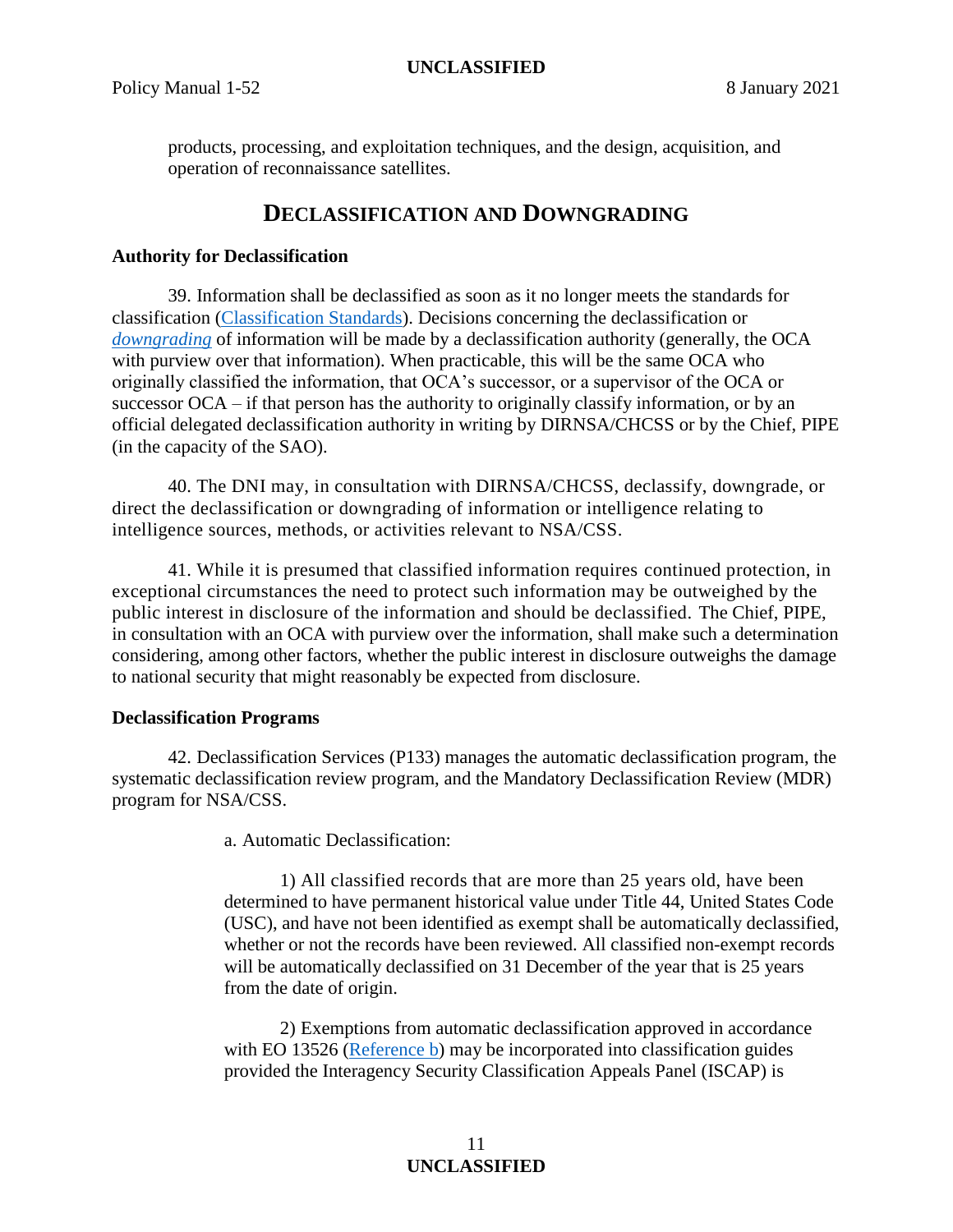notified in advance of the intent to take such action and the exempted information remains in active use.

b. Systematic Declassification Review: NSA/CSS conducts a program for systematic declassification review of records of permanent historical value exempted from automatic declassification.

c. MDR: Individuals may request an MDR of classified government records; see Policy 1-15, "Mandatory Declassification Review Program" [\(Reference k\)](#page-15-3), for details.

43. NSA/CSS shall take all reasonable steps to declassify classified information contained in records determined to have permanent historical value before they are accessioned into the National Archives. However, the Archivist may require that classified records be accessioned into the National Archives when necessary to comply with the Federal Records Act [\(Reference l\)](#page-15-4).

# **CLASSIFICATION CHALLENGES**

## <span id="page-11-1"></span><span id="page-11-0"></span>**General Procedures**

44. *[Authorized holders](#page-16-6)* of information who, in good faith, believe that its classification status is improper (e.g., the information is marked unclassified but the holder believes it should be classified, or an item is marked TOP SECRET but the holder believes it should be CONFIDENTIAL) are encouraged and expected to challenge the classification status of the information.

45. No punitive action will be taken against an authorized holder who, in good faith, makes a classification challenge.

46. Information involved in a classification challenge shall continue to be protected at the level of its current classification level until a final decision is made on the challenge.

47. These procedures do not apply to documents that are required to be submitted for prepublication review [\(Reference m\)](#page-15-5) or in an administrative process pursuant to an approved nondisclosure agreement.

48. NSA/CSS will not entertain classification challenges of information that has been the subject of a classification challenge within the past 2 years (including information that has been the subject of a FOIA or Privacy Act [\(References g and j\)](#page-14-4) request or MDR request [\(Reference k\)](#page-15-3) within the past 2 years), or that is the subject of pending litigation. Such requests will not be processed beyond informing the requester of this fact and of his/her appeal rights, if any.

#### <span id="page-11-2"></span>**Procedures for Submitting a Classification Challenge**

49. Informal Classification Challenges: While not a required step in the classification challenge process, informal challenges to the classification status of a particular piece of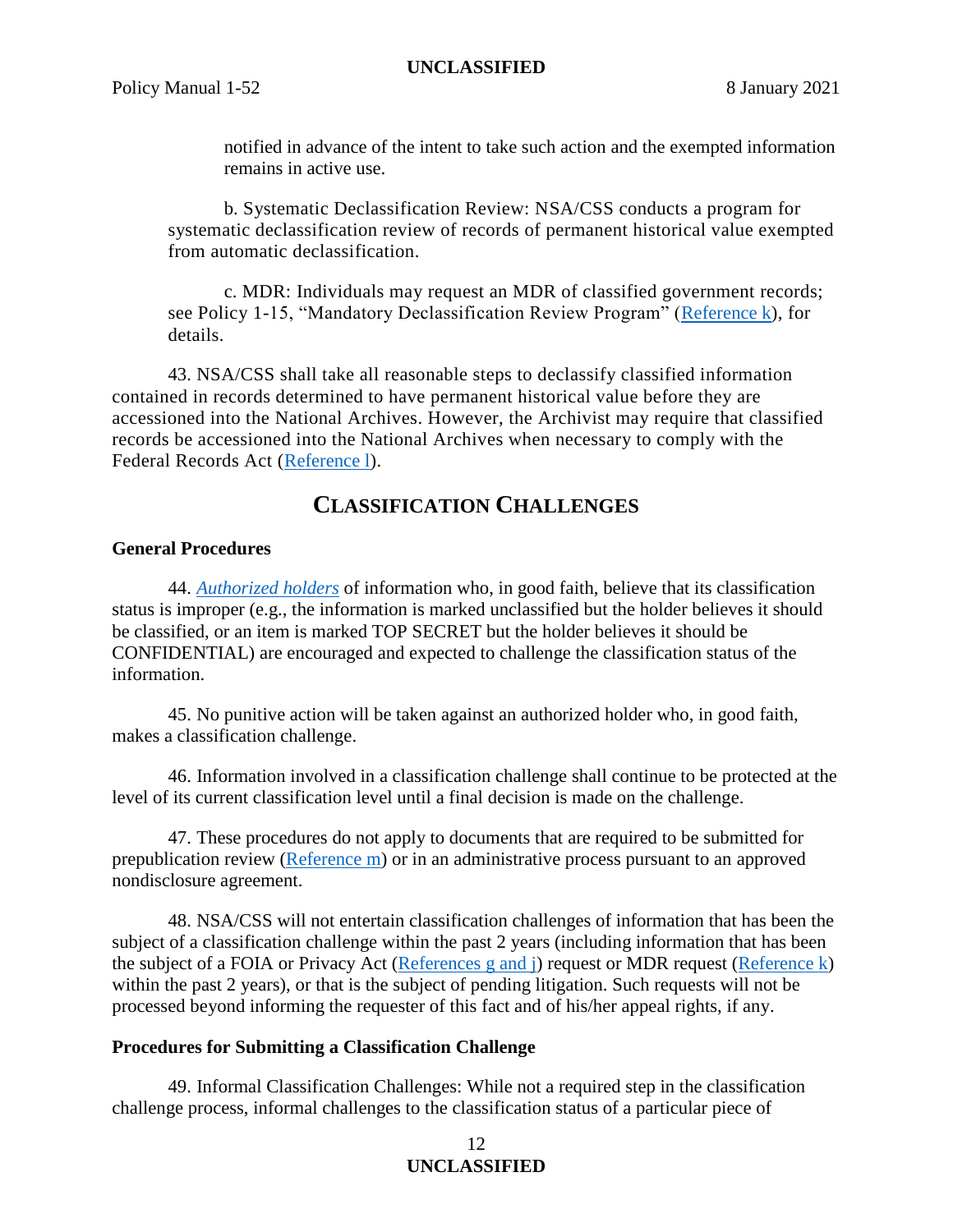information are encouraged. Such challenges may take any number of different forms, but the relevant classified information must at all times be handled and protected in a manner that accords with EO 13526 unless and until a final decision is made to declassify it. Informal questions may be directed to the originator/owner of the information and/or the local CAO. The list of NSA/CSS CAOs is available by typing ["go cao"](https://urn.nsa.ic.gov/cao) on NSAWeb.

50. Formal Classification Challenges: An authorized holder who wants to formally challenge the classification status of such information shall:

a. Present a challenge to the OCA with purview over the information and to Information Security/Classification (P131) for tracking. The formal challenge must be in writing but need not be any more specific than to question why the information is or is not classified or why it is classified at a certain level. Upon receipt, the formal challenge shall be entered into the P131 system for processing, tracking, and recording formal classification challenges made by authorized holders.

b. The OCA with purview over the information shall review the challenge and provide an initial written response to a challenge within 60 days.

1) If the OCA is unable to review the challenge and respond within 60 days, the Agency must acknowledge the challenge in writing and provide the challenger with a date by which such a determination will be made. The acknowledgement shall also include a statement that, if no response is received within 120 days of the original notification, the challenger has the right to forward the challenge to the ISCAP for a decision.

2) If the OCA fails to provide an initial written response to a classification challenge within 120 days from the original notification, the challenger may forward the challenge to the ISCAP for a decision.

3) If the OCA issues an adverse determination of a classification challenge, the determination shall include notification that the challenger has the right to submit an internal administrative appeal within 60 days of the date of the adverse determination to the Chief, PIPE.

c. The Chief, PIPE shall normally make a determination within 60 working days following the receipt of an appeal.

1) If additional time is required to make a determination, the Chief, PIPE shall notify the challenger of the additional time needed and provide the requester with the reason for the extension.

2) The Chief, PIPE shall notify the challenger in writing of the final determination, and, in the case of a denial, of the reason for the denial and of the challenger's final appeal rights to the ISCAP.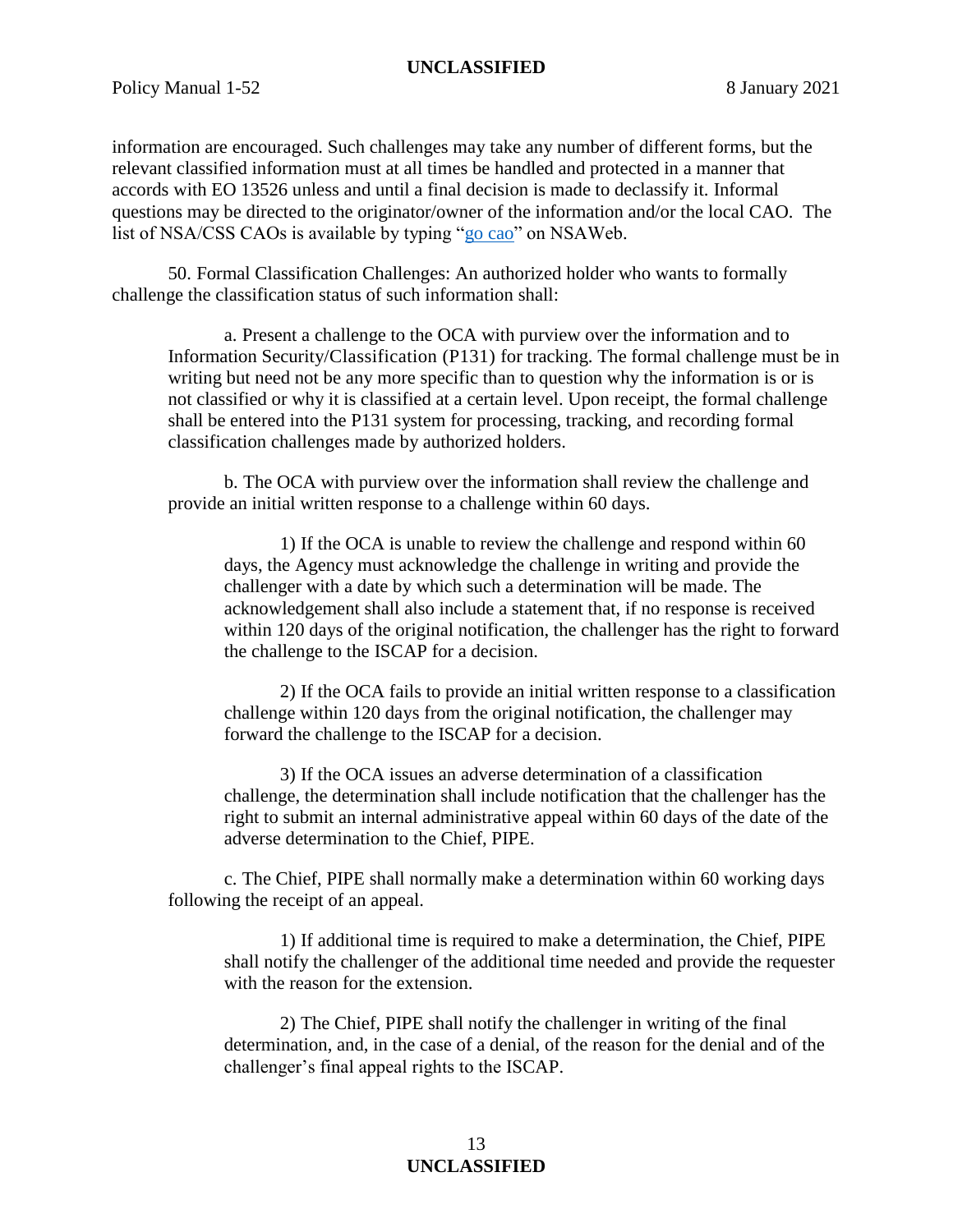3) If the Agency fails to respond to the challenger within 90 days of the Agency's receipt of the appeal, the challenger may forward the challenge to the ISCAP.

### <span id="page-13-0"></span>**Safeguarding**

51. An official or employee leaving Agency service may not remove classified information from the Agency's control or direct that information be declassified in order to remove it from Agency control.

52. Classified information may not be removed from official premises without proper authorization.

53. Persons authorized to disseminate classified information outside the Executive Branch shall ensure the protection of the information in a manner equivalent to that provided within the Executive Branch.

54. Consistent with this Guide and other relevant guidance, controls shall be established to ensure that classified information is used, processed, stored, reproduced, transmitted, and destroyed under conditions that provide adequate protection and prevent access by unauthorized individuals. In accordance with EO 13587, "Structural Reforms to Improve the Security of Classified Networks and the Responsible Sharing and Safeguarding of Classified Information" [\(Reference n\)](#page-15-6), this includes information sharing and safeguarding of classified information on computer networks.

55. NSA/CSS shall safeguard FGI under standards that provide a degree of protection at least equivalent to that required by the government or international organization of governments that furnished the information. When adequate to achieve equivalency, these standards may be less restrictive than the safeguarding standards that ordinarily apply to U.S. CONFIDENTIAL information, including modified handling and transmission and allowing access to individuals with a need-to-know who have not otherwise been cleared for access to classified information or executed an approved nondisclosure agreement.

56. Policy on special access programs can be found in NSA/CSS Policy 1-41, "Programs for the Protection of Especially Sensitive Classified Information" [\(Reference o\)](#page-15-7).

57. Individuals suspecting an unauthorized disclosure of NSA/CSS information should report it in accordance with NSA/CSS Policy 1-27, "Reporting Unauthorized Media Disclosures of Classified NSA/CSS Information" [\(Reference p\)](#page-15-8), NSA/CSS Policy 5-5, "Reporting of Security Incidents and Criminal Violations" [\(Reference q\)](#page-15-9), or NSA/CSS Policy 5-21, "Individual Security Reporting Requirements" [\(Reference r\)](#page-15-10), as appropriate.

#### <span id="page-13-1"></span>**Self-Inspection Program**

58. Pursuant to EO 13526 [\(Reference b\)](#page-14-1) and EO 13587 [\(Reference n\)](#page-15-6), heads of agencies that originate or handle classified information are required to establish and maintain an ongoing self-inspection program that shall include the regular review and assessment of the Agency's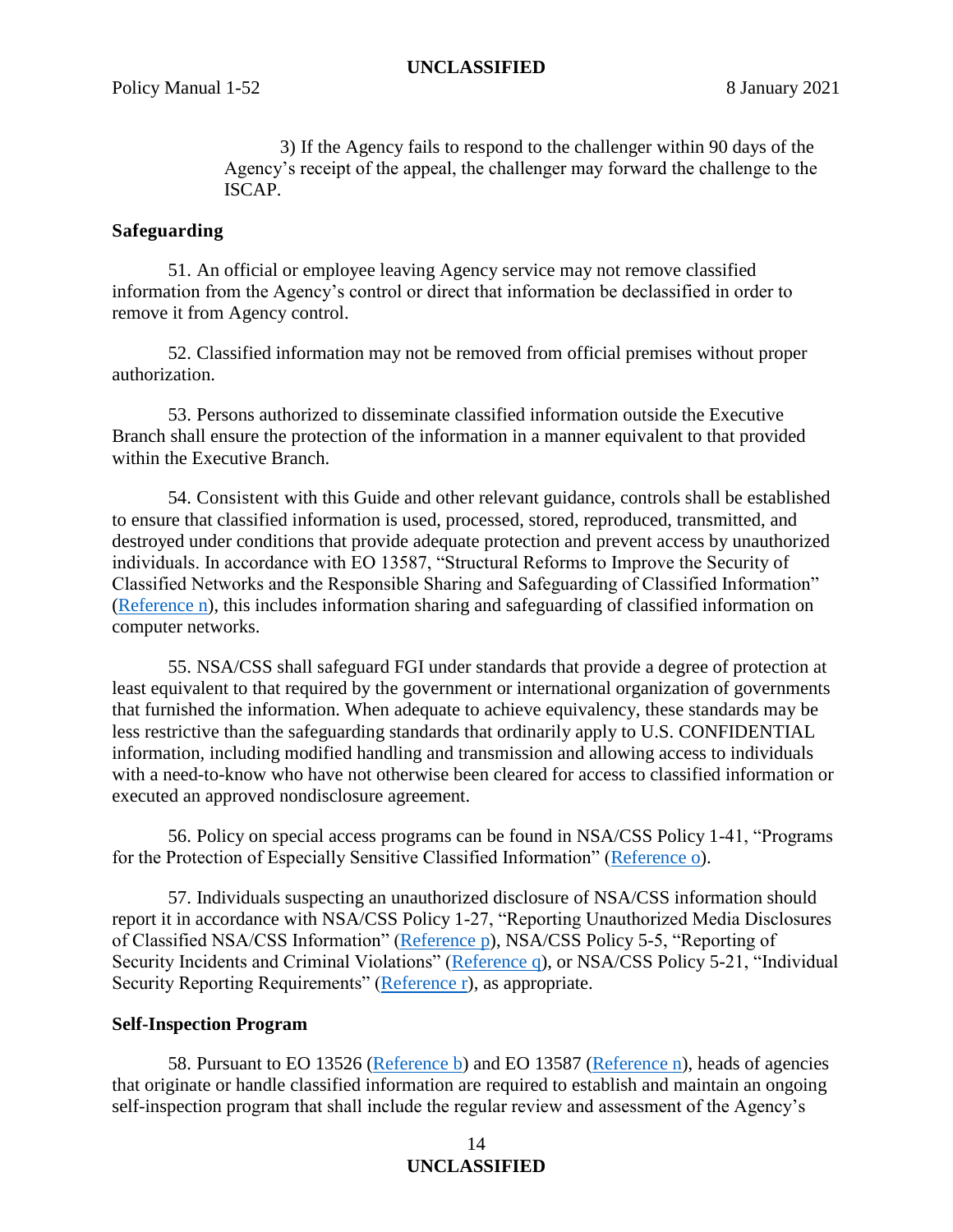Information Security Program. The purpose of a self-inspection is to review and assess an organization's classified product and its procedures for protecting that product.

59. The SAO directs and administers the Agency's self-inspection program through P131 and CAOs Agency-wide. The program provides the SAO with information necessary to assess the effectiveness of the classified national security information program within individual activities and in the Agency as a whole [\(Reference c\)](#page-14-2). Self-inspections evaluate adherence to [References b and c](#page-14-1) and the effectiveness of Agency programs addressing original classification, derivative classification, declassification, safeguarding, security violations, security education and training, and management and oversight.

60. The self-inspection of an NSA/CSS element consists of three parts:

a. Review of a random sampling of classified materials (e.g., email, reports, presentations, and webpages) to gauge organizational proficiency in marking mechanics and a security review;

b. Interviews of organization personnel to assess typical attitudes and awareness relative to classification policy and information handling issues; and

c. Information Security program discussions with the organizational CAO to document additional issues, review a sampling of CAO correspondence, and provide recommendations and resources that could lead to a stronger program.

61. For additional information on items that will be addressed during self-inspections, see the "NSA/CSS Information Security and Self-Inspection Program Evaluation Checklist" and the "NSA/CSS Information Security Self-Inspection Program Standard Operating Procedures" [\(Reference s\)](#page-15-11).

# **REFERENCES**

<span id="page-14-3"></span><span id="page-14-0"></span>a. [NSA/CSS Policy 1-52,](http://urn.nsa.ic.gov/Policy1-52) "Classified National Security Information," dated 31 August 2017

<span id="page-14-1"></span>b. [EO 13526,](https://siteworks.web.nsa.ic.gov/files/731/EO/13526.pdf) "Classified National Security Information," dated 5 January 2010

<span id="page-14-2"></span>c. Information Security Oversight Office Implementing Directive for EO 13526, 32 CFR Parts 2001 and 2003, dated 28 June 2010

<span id="page-14-7"></span>d. [ICD 710, "Classification Management and Control Markings System,](https://intelshare.intelink.ic.gov/sites/policyandstrategy/Policy%20Documents/ICD%20710%20-%20Classification%20Mgmt%20and%20Control%20Markings.pdf)" dated 21 June 2013

<span id="page-14-5"></span>e. [Intelligence Community Markings System Register and Manual,](https://wiki.nsa.ic.gov/img_auth.php/3/3b/Intelligence_Community_Markings_System_Register_and_Manual_2016-12-31.pdf) dated 31 December 2016

<span id="page-14-6"></span>f. [DoDM 5200.01 Volume 2,](https://netinfo.proj.nsa.ic.gov/www.dtic.mil/whs/directives/corres/pdf/520001_vol2.pdf) "DoD Information Security Program: Marking of Classified Information," dated 24 February 2012

<span id="page-14-4"></span>g. USC Section 552, The Freedom of Information Act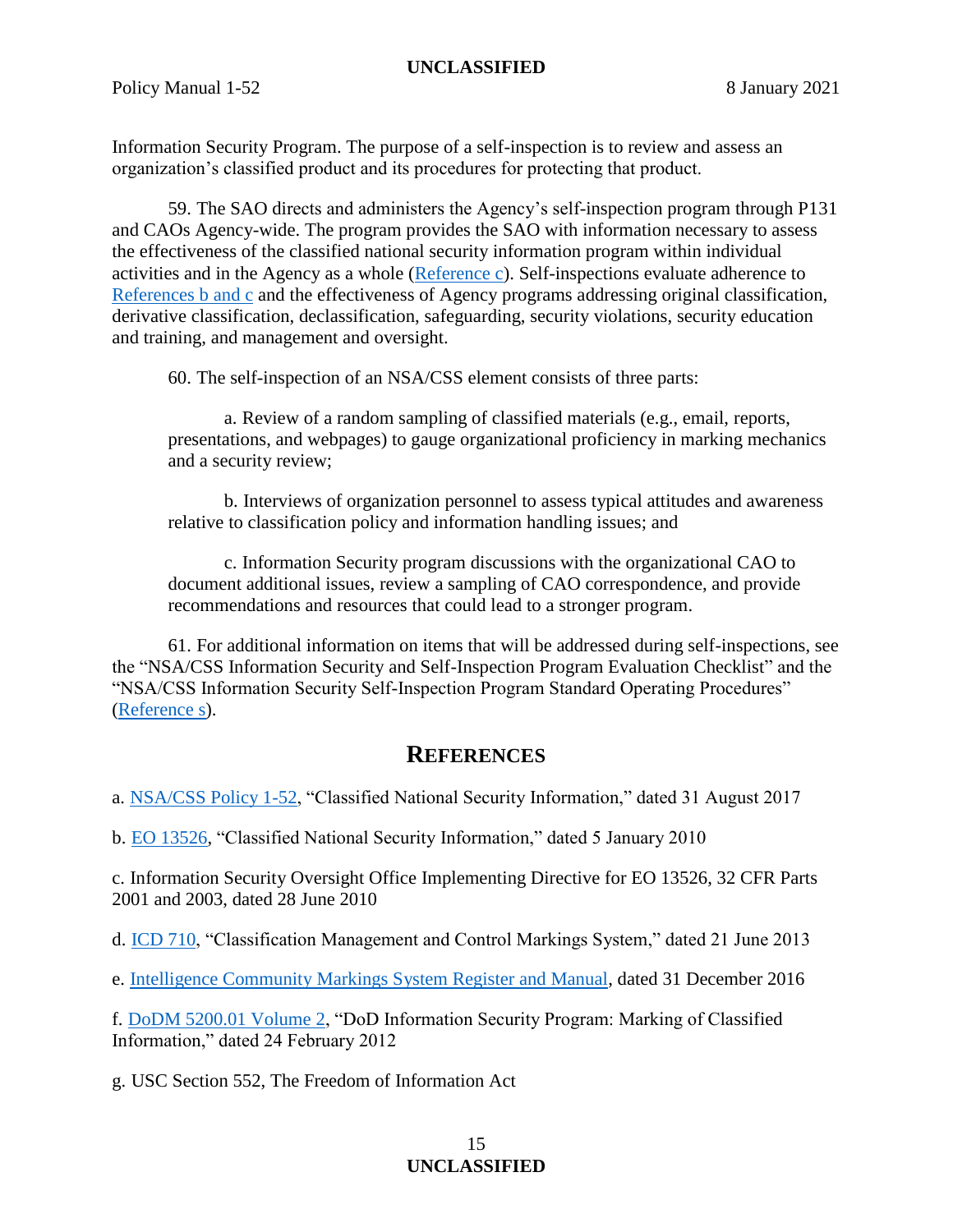<span id="page-15-14"></span><span id="page-15-0"></span>h. [NSA/CSS Policy 1-5,](http://urn.nsa.ic.gov/Policy1-5) "NSA/CSS Freedom of Information Act Program," dated 24 May 2004

<span id="page-15-1"></span>i. [Presidential Records Act of 1978,](https://netinfo.proj.nsa.ic.gov/frwebgate.access.gpo.gov/cgi-bin/usc.cgi-ACTION=BROWSE&TITLE=44USCC22&PDFS=YES.htm) Title 44, United States Code, Sections 2201 – 2207, as amended

<span id="page-15-2"></span>j. Title 5, USC Section 552a, Privacy Act, dated 7 July 2004

<span id="page-15-3"></span>k. [NSA/CSS Policy 1-15,](http://urn.nsa.ic.gov/Policy1-15) "Mandatory Declassification Review Program," dated 3 February 2017

<span id="page-15-4"></span>l. [Federal Records Act of 1950](https://siteworks.web.nsa.ic.gov/p133_toolkit/files/laws/Federal_Records_Act.pdf)

<span id="page-15-5"></span>m. [NSA/CSS Policy 1-30,](http://urn.nsa.ic.gov/Policy1-30) "Review of NSA/CSS Information Intended for Public Release," dated 12 May 2017

<span id="page-15-6"></span>n. [EO 13587,](https://siteworks.web.nsa.ic.gov/files/1783/EO_13587.pdf) "Structural Reforms to Improve the Security of Classified Networks and the Responsible Sharing and Safeguarding of Classified Information," dated 7 October 2011

<span id="page-15-7"></span>o. [NSA/CSS Policy 1-41,](http://urn.nsa.ic.gov/Policy1-41) "Programs for the Protection of Especially Sensitive Classified Information," dated 13 September 2018

<span id="page-15-8"></span>p. [NSA/CSS Policy 1-27,](http://urn.nsa.ic.gov/Policy1-27) "Identifying, Investigating and Reporting Unauthorized Media Disclosures of Classified NSA/CSS Information," dated 11 August 2014

<span id="page-15-9"></span>q. [NSA/CSS Policy 5-5,](http://urn.nsa.ic.gov/Policy5-5) "Reporting of Security Incidents and Criminal Violations," dated 3 August 2010

<span id="page-15-10"></span>r. [NSA/CSS Policy 5-21,](http://urn.nsa.ic.gov/Policy5-21) "Individual Security Reporting Requirements," dated 29 January 2018

<span id="page-15-11"></span>s. NSA/CSS Information Security Self-Inspection Program: Standard Operating Procedures, dated 29 April 2015

<span id="page-15-12"></span>t. [EO 12333,](https://siteworks.web.nsa.ic.gov/p12/files/exec_orders/amended12333.pdf) "United States Intelligence Activities," as amended

<span id="page-15-13"></span>u. [ICD 403,](https://siteworks.web.nsa.ic.gov/p131/files/ic_directives/ICD_403_-_Foreign_Disclosure_and_Release_of_Classified_National_Intelligence.pdf) "Foreign Disclosure and Release of Classified National Intelligence," dated 13 March 2013

v. [ICPG 710.2/403.5,](https://intelshare.intelink.ic.gov/sites/policyandstrategy/Policy%20Documents/ICPG%20710.2,%20403.5%20-%20Application%20of%20Dissemination%20Controls%20-%20Foreign%20Disclosure%20and%20Release%20Markings.pdf) "Application of Dissemination Controls: Foreign Disclosure and Release Markings," dated 20 March 2014

<span id="page-15-15"></span>w. [Director of Central Intelligence 6/7,](https://wiki-nf.nsa.ic.gov/img_auth.php/1/18/DCID_6_7.pdf) "Intelligence Disclosure Policy"

<span id="page-15-16"></span>x. National Disclosure Policy [\(NDP\)-1](https://wiki.nsa.ic.gov/wiki/NDP-1) "National Policy and Procedures for the Disclosure of Classified Military Information to Foreign Governments and International Organizations (short title: The National Disclosure Policy)," dated 2 October 2000, and associated annexes

<span id="page-15-17"></span>y. [ICPG 710.1,](https://intelshare.intelink.ic.gov/sites/policyandstrategy/Policy%20Documents/ICPG%20710.1%20Dissemination%20Controls-ORCON.pdf) "Application of Dissemination Controls: Originator Control," dated 25 July 2012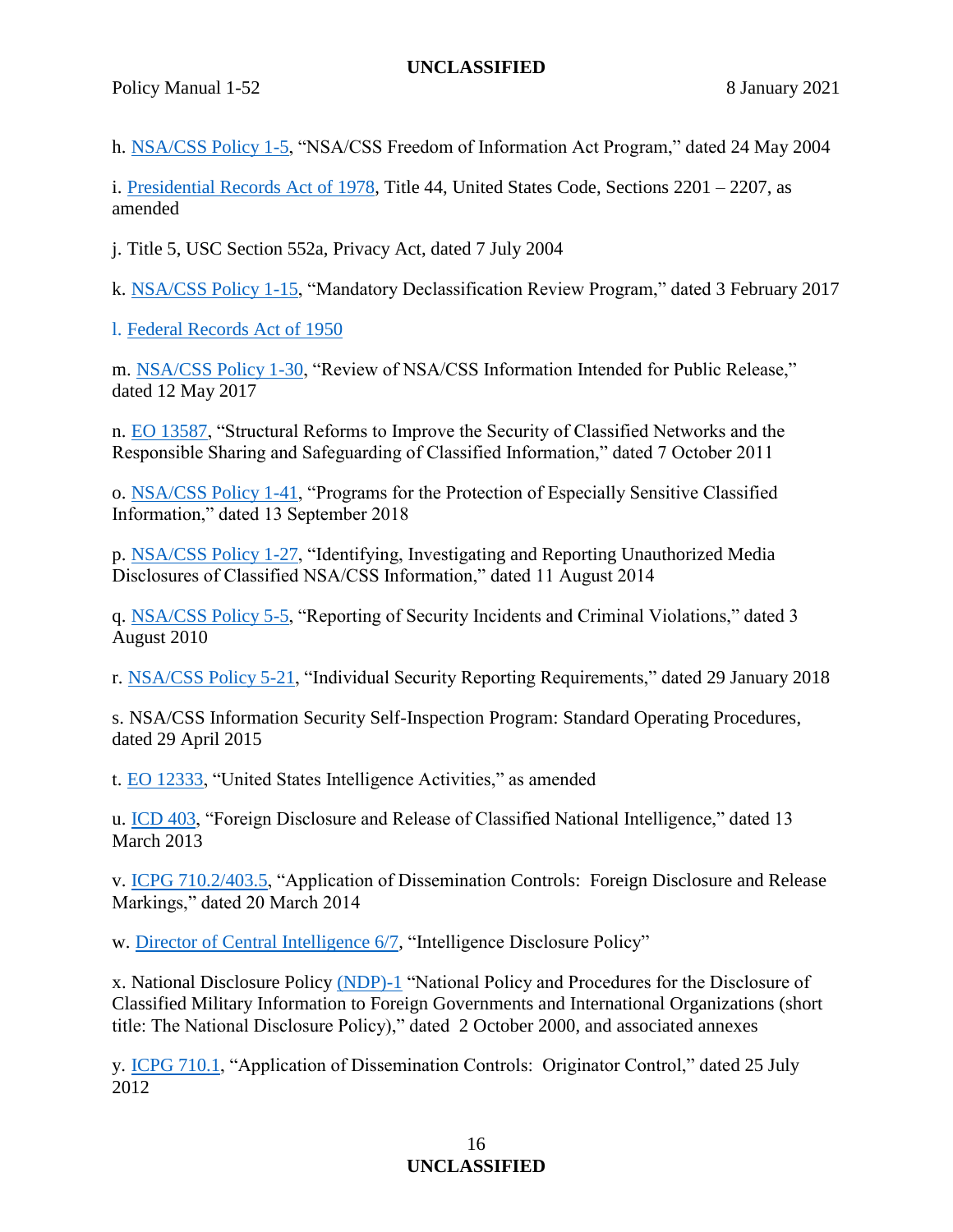Policy Manual 1-52 8 January 2021

<span id="page-16-7"></span>z. Chief Data Officer (CDO) Directive 2016-001, Requirement to use the "FISA" Dissemination Control Marking on all FISA data, dated 14 October 2016

aa. [Information Sharing Services/Reporting Policy Guidance \(ISS/RPG\)-019-14](https://wiki.nsa.ic.gov/img_auth.php/3/3c/ISSRPG-019-14.pdf) (Change 3), [protected title], dated 10 November 2014

<span id="page-16-9"></span>bb. [ISS/RPG-034-14](https://wiki.nsa.ic.gov/img_auth.php/f/fe/ISSRPG-034-14.pdf) (Change 1), [protected title], dated 30 December 2014

<span id="page-16-10"></span>cc. Office of the National Counterintelligence Executive (NCIX) 260-11, "DNI Guidance for Intelligence Community Marking Challenge Procedures," dated 18 January 2012

<span id="page-16-11"></span>dd. [DoDM 5200.45,](https://netinfo.proj.nsa.ic.gov/www.dtic.mil/whs/directives/corres/pdf/520045m.pdf) "Instructions for Developing Security Classification Guides," dated 2 April 2013

<span id="page-16-12"></span><span id="page-16-1"></span>ee. "NSA/CSS Declassification Guide" dated 14 September 2012

# <span id="page-16-8"></span>**GLOSSARY**

<span id="page-16-5"></span>**access—**The ability or opportunity to gain knowledge of classified information **(**[Reference b\)](#page-14-1).

<span id="page-16-6"></span>**authorized holder—**A person who may have access to classified information provided that:on:

a. A favorable determination of eligibility for access has been made by an agency head or the agency head's designee;

b. The person has signed an approved nondisclosure agreement; and

c. The person has a need to know the information.

<span id="page-16-4"></span>**automatic declassification—**the declassification of information based solely upon:

a. The occurrence of a specific date or event as determined by the OCA; or

b. The expiration of a maximum timeframe for duration of classification established under EO 13526 [\(Reference b\)](#page-14-1).

<span id="page-16-2"></span>**classification—**The act or process by which information is determined to be classified information [\(Reference b\)](#page-14-1).

<span id="page-16-3"></span>**classification guide—**A documentary form of classification guidance issued by an original classification authority that identifies the elements of information regarding a specific subject that must be classified and establishes the level and duration of classification for each such element [\(Reference b\)](#page-14-1).

<span id="page-16-0"></span>**classified national security information—**Information that has been determined to require protection against unauthorized disclosure and is marked to indicate its classified status when in documentary form.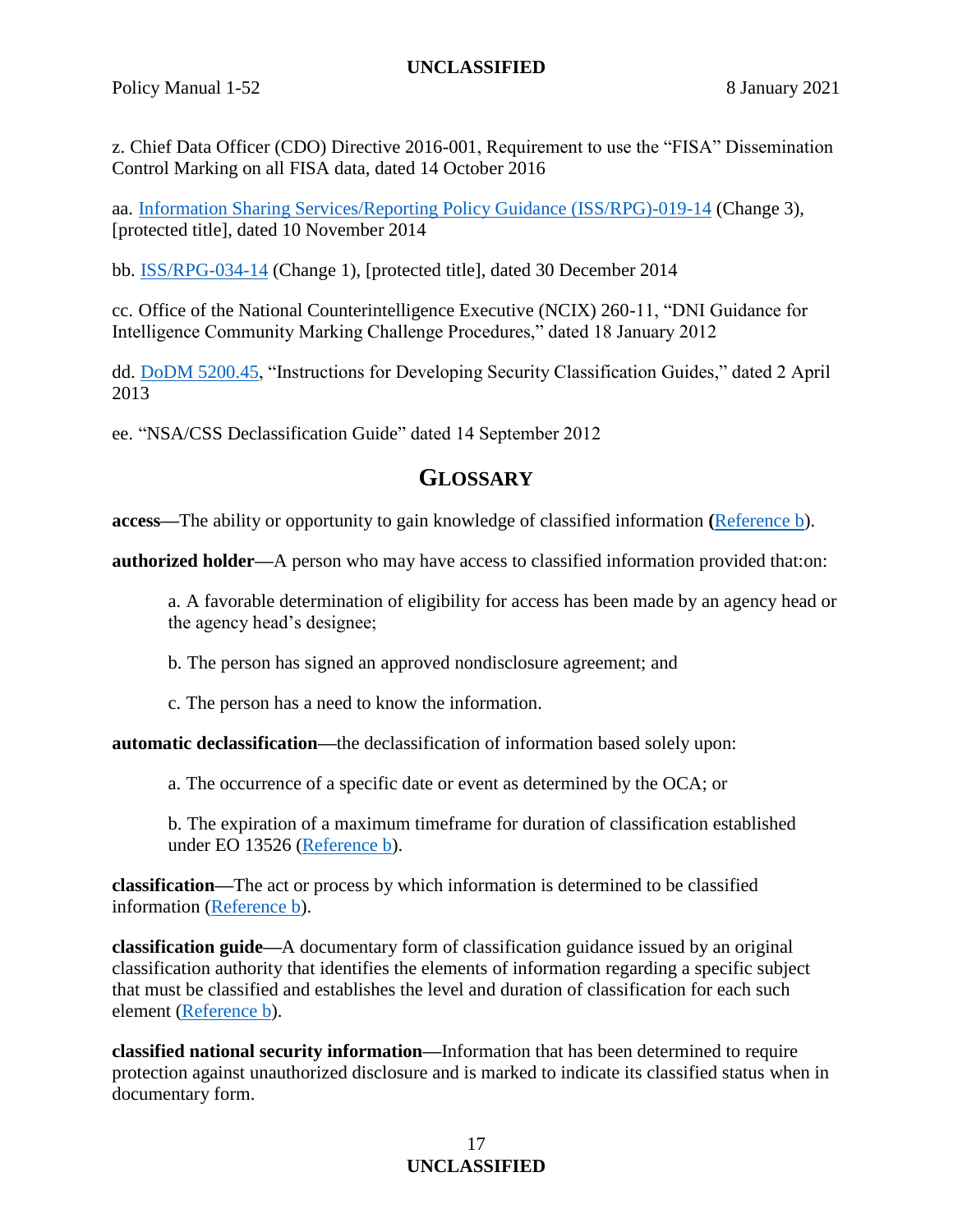<span id="page-17-0"></span>**classify**—See classification.

<span id="page-17-7"></span>**damage to national security**—Harm to the national defense or foreign relations of the U.S. from the unauthorized disclosure of information, taking into consideration such aspects of the information as the sensitivity, value, utility, or provenance of that information.

<span id="page-17-3"></span>**declassification**—The authorized change in the status of information from classified information to unclassified information [\(Reference b\)](#page-14-1).

<span id="page-17-8"></span>**declassification guide—**Written instructions issued by a declassification authority that describes the elements of information regarding a specific subject that may be declassified and the elements that must remain classified [\(Reference b\)](#page-14-1).

<span id="page-17-1"></span>**declassify—**See declassification.

<span id="page-17-10"></span>**derivative classification—**Incorporating, paraphrasing, restating, or generating in new form information that is already classified and marking the newly developed material consistent with the classification markings that apply to the source information. Derivative classification includes the classification of information based on classification guidance. The duplication or reproduction of existing classified information is not derivative classification.

<span id="page-17-11"></span>**downgrading—**A determination by a declassification authority that information classified and safeguarded at a specified level shall be classified and safeguarded at a lower level.

<span id="page-17-4"></span>**foreign government information—**1) Information provided to the U.S. Government by a foreign government or governments, an international organization of governments, or any element thereof, with the expectation that the information, the source of the information, or both are to be held in confidence; (2) information produced by the U.S. Government pursuant to or as a result of a joint arrangement with a foreign government or governments, or an international organization of governments, or any element thereof, requiring that the information, the arrangement, or both are to be held in confidence; or (3) information received and treated as "foreign government information" under the terms of a predecessor order.

<span id="page-17-6"></span>**intelligence—**Foreign intelligence and counter intelligence as defined in EO 12333 (Reference [t\)](#page-15-12).

<span id="page-17-5"></span>**intelligence activities—All** activities that elements of the Intelligence Community are authorized to conduct pursuant to EO 12333 [\(Reference t\)](#page-15-12).

<span id="page-17-2"></span>**mark—**See marking.

<span id="page-17-9"></span>**marking—**Identifying the classification of information [\(Reference f\)](#page-14-6).

<span id="page-17-12"></span>**multiple sources—**Two or more source documents, classification guides, or a combination of both.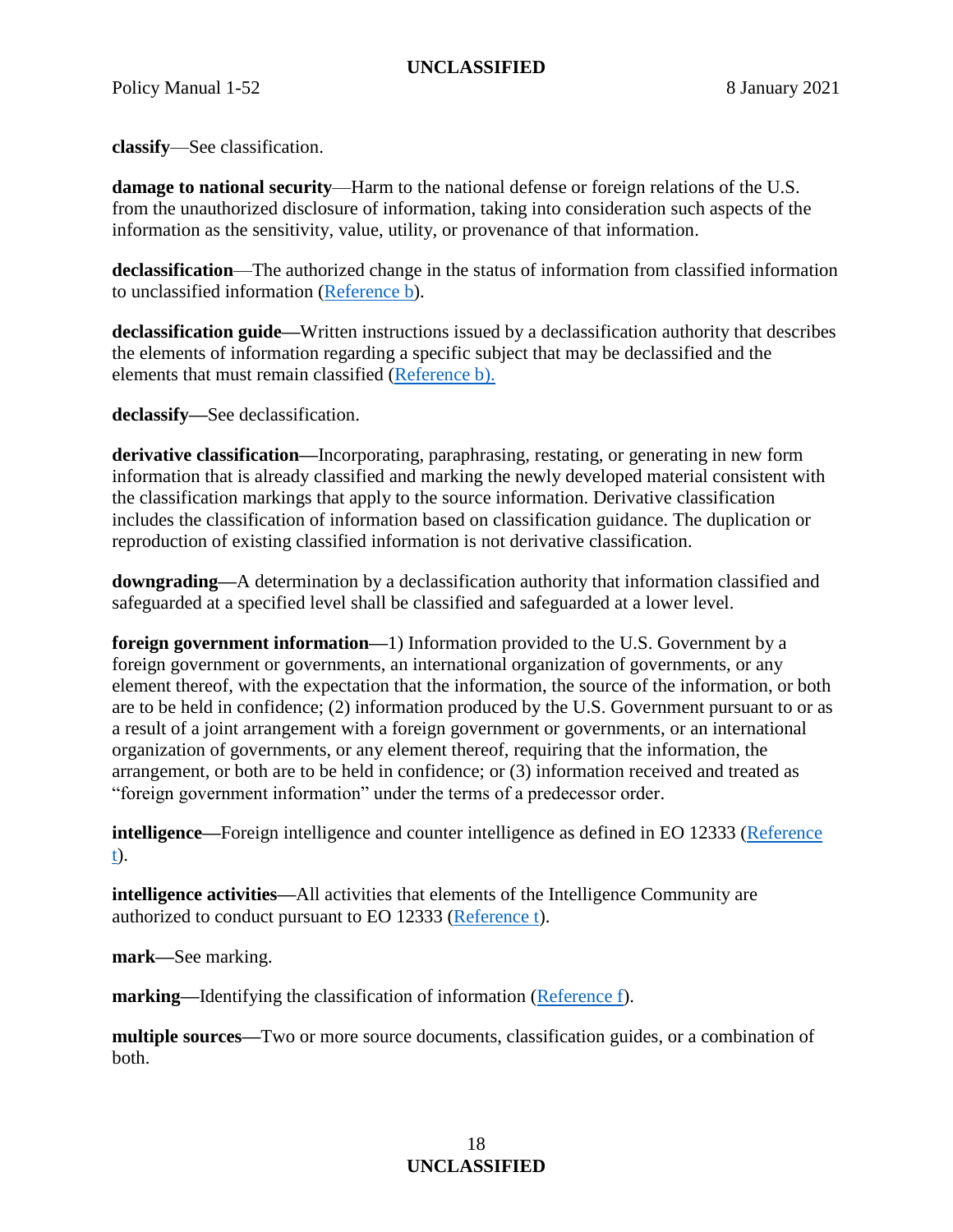<span id="page-18-6"></span>**need-to-know—**A determination within the Executive Branch in accordance with directives issued pursuant to this order that a prospective recipient requires access to specific classified information in order to perform or assist in a lawful or authorized governmental function.

<span id="page-18-3"></span>**original classification—**An initial determination that information requires, in the interest of national security, protection against unauthorized disclosure.

<span id="page-18-2"></span>**Original Classification Authority (OCA)—**An individual authorized in writing, either by the President, the Vice President, or by agency heads or other officials designated by the President, to classify information in the first instance.

<span id="page-18-7"></span>**Personally Identifiable Information—**Information about an individual that can be used to uniquely and reliably identify a person and information which is linkable to a specific individual.

<span id="page-18-0"></span>**safeguarding—**Measures and controls that are prescribed to protect classified information.

<span id="page-18-8"></span>**sanitization—**The process of editing or otherwise altering intelligence information or reports to protect sensitive intelligence sources and methods, capabilities, and analytical procedures in order to permit wider dissemination.

<span id="page-18-4"></span>**senior agency official—**The official designated by the agency head to direct and administer the agency's program under which information is classified, safeguarded, and declassified. At NSA/CSS this is the Chief, Policy, Information, Performance, and Exports.

<span id="page-18-5"></span>**source document—**An existing document that contains classified information that is incorporated, paraphrased, restated, or generated in new form into a new document.

# **ACRONYMS**

<span id="page-18-1"></span>

| CAO           | <b>Classification Advisory Officer</b>        |
|---------------|-----------------------------------------------|
| <b>CAPCO</b>  | Controlled Access Program Coordination Office |
| <b>CD ROM</b> | compact disc read-only memory                 |
| <b>CDO</b>    | <b>Chief Data Officer</b>                     |
| <b>COMINT</b> | Communications Intelligence                   |
| <b>CUI</b>    | controlled unclassified information           |
| <b>DNI</b>    | Director of National Intelligence             |
| DoD           | Department of Defense                         |
| <b>DoDM</b>   | Department of Defense Manual                  |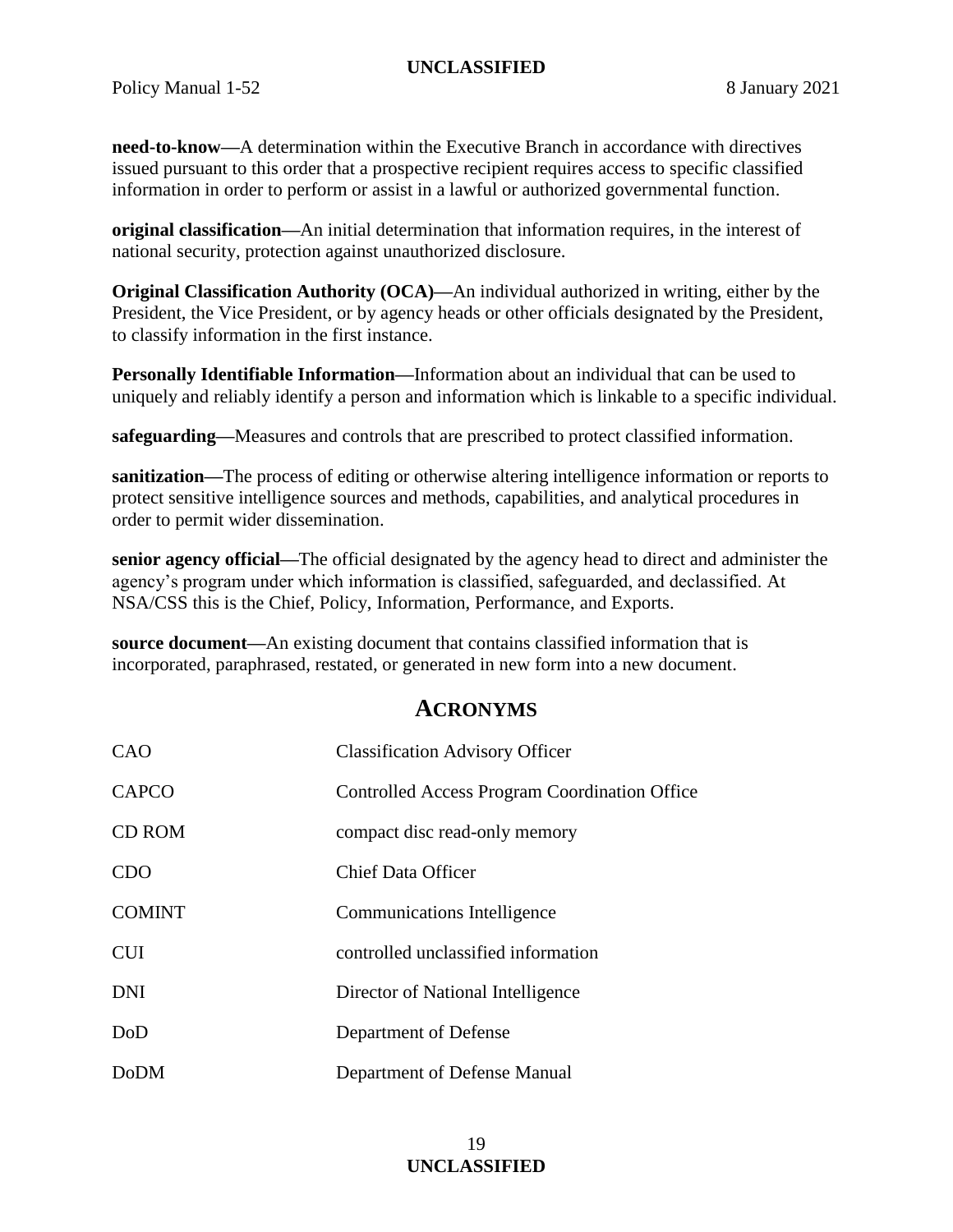| EO               | <b>Executive Order</b>                                                                      |
|------------------|---------------------------------------------------------------------------------------------|
| FGI              | Foreign Government Information                                                              |
| <b>FISA</b>      | Foreign Intelligence Surveillance Act                                                       |
| <b>FOIA</b>      | Freedom of Information Act                                                                  |
| <b>FOUO</b>      | FOR OFFICIAL USE ONLY                                                                       |
| <b>HCS</b>       | <b>HUMINT Control System</b>                                                                |
| <b>HUMINT</b>    | Human Intelligence                                                                          |
| IC               | <b>Intelligence Community</b>                                                               |
| <b>ICD</b>       | <b>Intelligence Community Directive</b>                                                     |
| <b>ICPG</b>      | <b>Intelligence Community Policy Guidance</b>                                               |
| <b>IMI</b>       | <b>Information Management Instruction</b>                                                   |
| <b>ISCAP</b>     | <b>Interagency Security Classification Appeals Panel</b>                                    |
| <b>ISOO</b>      | <b>Information Security Oversight Office</b>                                                |
| ISS/RPG          | <b>Information Sharing Services/Reporting Policy Guidance</b>                               |
| <b>MDR</b>       | <b>Mandatory Declassification Review</b>                                                    |
| <b>MR</b>        | manual review                                                                               |
| <b>NCIX</b>      | National Counterintelligence Executive                                                      |
| NDP-1            | <b>National Disclosure Policy</b>                                                           |
| <b>NOFORN</b>    | not releasable to foreign nationals                                                         |
| <b>OADR</b>      | originating agency's determination required                                                 |
| <b>OCA</b>       | <b>Original Classification Authority</b>                                                    |
| <b>ODNI</b>      | Office of the Director of National Intelligence                                             |
| <b>ONCIX/SSD</b> | Office of the National Counterintelligence Executive<br><b>Special Security Directorate</b> |
| <b>ORCON</b>     | Originator Controlled                                                                       |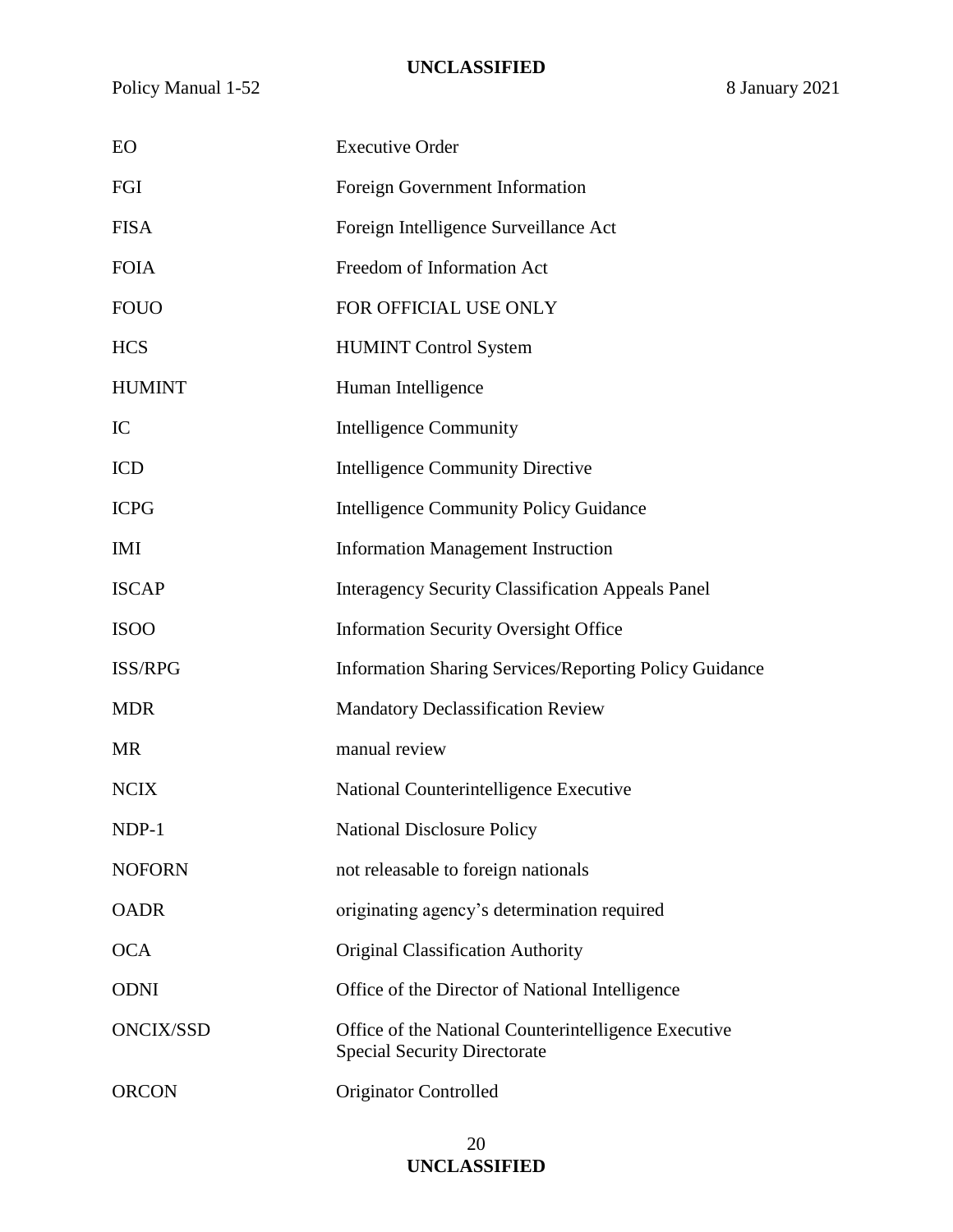Policy Manual 1-52 8 January 2021

| <b>PDF</b>         | portable document format                        |
|--------------------|-------------------------------------------------|
| PII                | personally identifiable information             |
| <b>PIPE</b>        | Policy, Information, Performance, and Exports   |
| REL TO [USA, LIST] | authorized for release to [USA, LIST]           |
| <b>RELIDO</b>      | releasable by information disclosure official   |
| <b>SAO</b>         | Senior Agency Official                          |
| <b>SCI</b>         | sensitive compartmented information             |
| <b>SFDRA</b>       | Senior Foreign Disclosure and Release Authority |
| SI                 | special intelligence                            |
| <b>SIPRNet</b>     | <b>Secret Internet Protocol Network</b>         |
| <b>SPF</b>         | staff processing form                           |
| TK                 | <b>TALENT KEYHOLE</b>                           |
| <b>URL</b>         | uniform resource locator                        |
| <b>USB</b>         | universal serial bus                            |
| <b>USC</b>         | <b>United States Code</b>                       |
| <b>USCS</b>        | United States Cryptologic System                |

# **DOCUMENT HISTORY**

<span id="page-20-0"></span>

| Date              | <b>Approved by</b>                                                    | <b>Description</b>                                                                                         |
|-------------------|-----------------------------------------------------------------------|------------------------------------------------------------------------------------------------------------|
| 10 January 2018   | Michael S. Rogers,<br>Admiral, U.S. Navy,<br>Director, NSA/Chief, CSS | Policy issuance; supersedes NSA/CSS<br>Policy Manual 1-52, dated 2 June 2015                               |
| 4 January 2019    | Chief, Policy                                                         | Administrative update to change SPP to<br>PIPE and clarify the requirements for<br>classification guidance |
| 13 September 2019 | Chief, Policy                                                         | Administrative update to incorporate<br>accessibility enhancements                                         |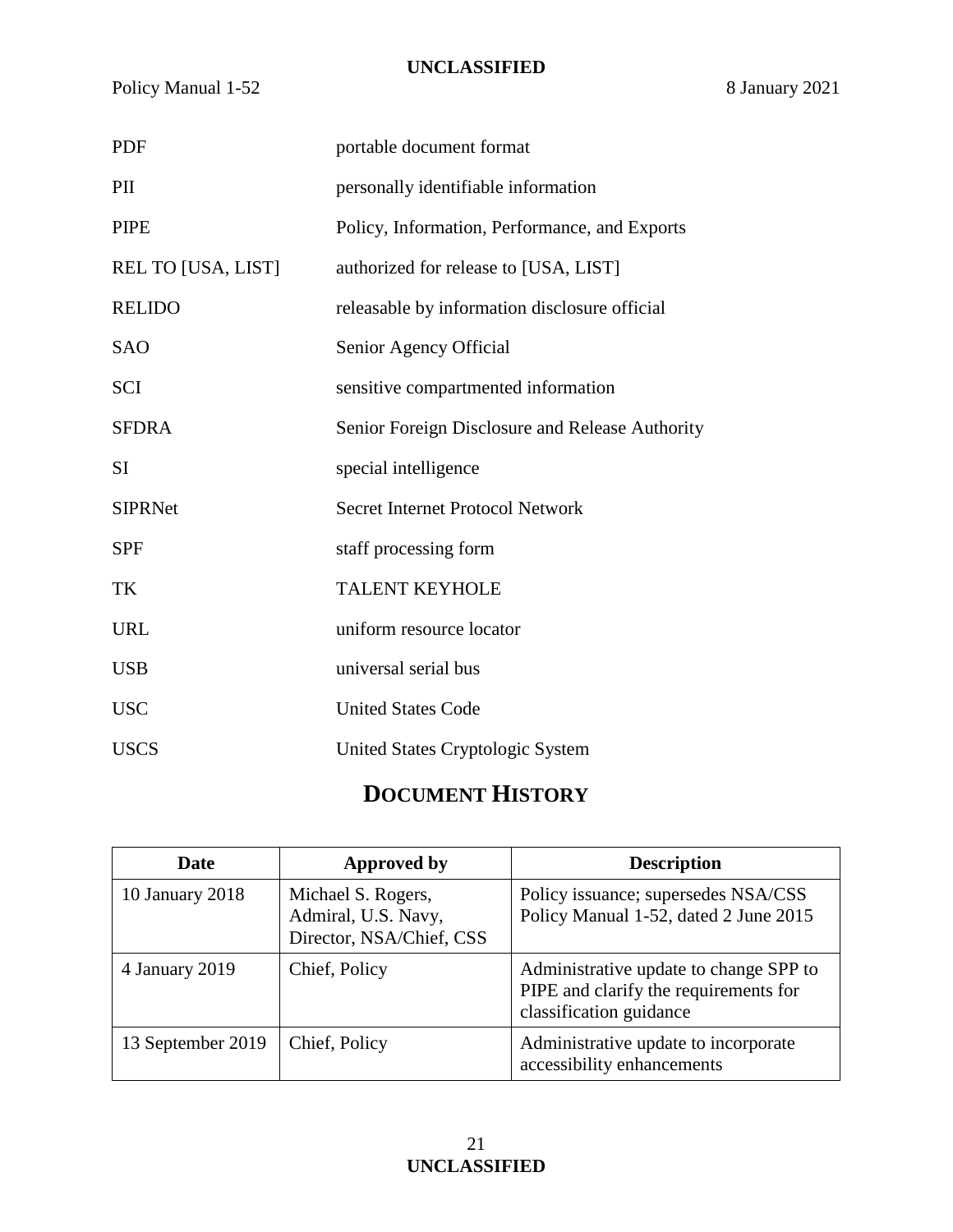| Date           | Approved by                                            | <b>Description</b>                                                                                                    |
|----------------|--------------------------------------------------------|-----------------------------------------------------------------------------------------------------------------------|
| 8 January 2021 | Chief, Policy Information,<br>Performance, and Exports | Administrative update to remove the<br>requirement of Classification Advisory<br>Officer reviews in NSA/CSS processes |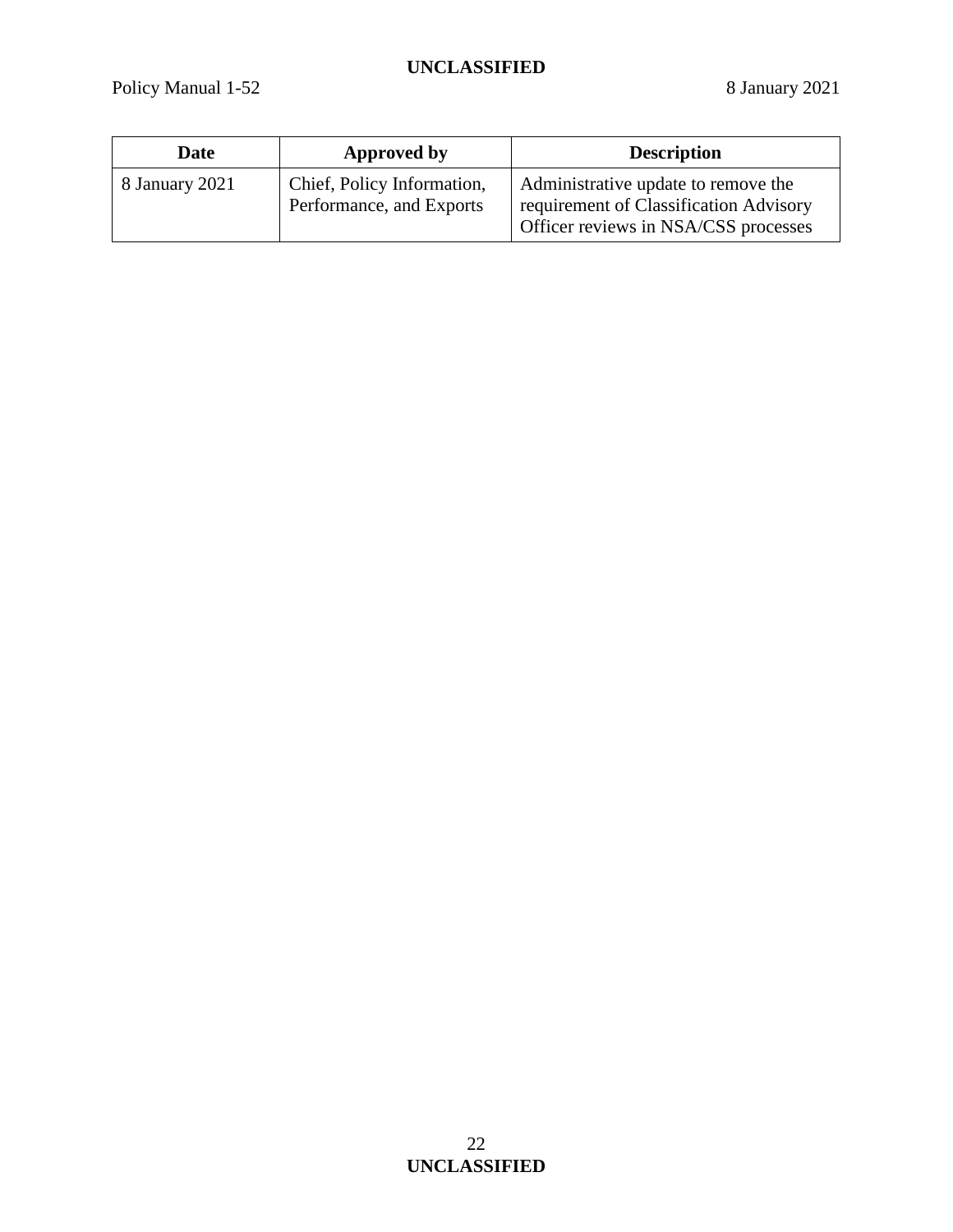# **ANNEX A: MARKING GUIDANCE**

## <span id="page-22-1"></span><span id="page-22-0"></span>**General**

1. EO 13526 [\(Reference b\)](#page-14-1) prescribes a uniform system for classifying, safeguarding, and declassifying national security information while allowing public access when possible. This uniform system requires that standard markings be applied to classified and declassified information, and markings not deviate from prescribed formats. The Office of the Director of National Intelligence (ODNI) and the Department of Defense (DoD) provide consistent standards for a uniform list of authorized classification and control markings and their authorized abbreviations and portion markings pursuant to EO 13526 and Information Security Oversight Office (ISOO) Implementing Directive [\(References b and c\)](#page-14-1).

2. Intelligence Community (IC) authorized classification and control marking guidance is provided in the Intelligence Community Markings System Register and Manual [\(Reference e\)](#page-14-5). DoD guidance for marking classified military information is contained in DoD Manual (DoDM) 5200.01, Volume 2 [\(Reference](#page-14-6) f). This Annex provides marking guidance common to both DNI and DoD. See [Appendix 1](#page-32-0) for marking guidance unique to DNI. See [Appendix 2](#page-37-0) for information unique to DoD.

3. Marking guidance in this manual is applicable to all information under the purview of the NSA/CSS Cryptologic Enterprise; however, it cannot describe every possible situation that might arise and there will be times when this guidance will need to be applied in a flexible manner. At times when no marking guidance exists, the spirit of EO 13526 and the ISOO Implementing Directive [\(References b and c\)](#page-14-1) shall be followed in a manner that best safeguards the information.

4. If classification and control markings cannot be affixed to specific classified information or materials, the OCA shall provide written instructions for protecting the information. Similarly, if declassification markings cannot be affixed to specific information or materials, the OCA shall provide holders or recipients of the information with written instructions for marking the information.

5. The classification and/or control markings on legacy information do not have to immediately be re-marked to reflect guidance in this manual. Such information must be remarked with an updated classification and/or control marking upon its subsequent use or further dissemination. Additional guidance on legacy classification or control markings can be found by typing ["go legacy-markings"](https://urn.nsa.ic.gov/legacy-markings) on NSAWeb.

#### <span id="page-22-2"></span>**Original Classification**

6. Markings shall be uniformly and conspicuously applied to leave no doubt about the classified status of the information, the level of protection required, and the duration of classification.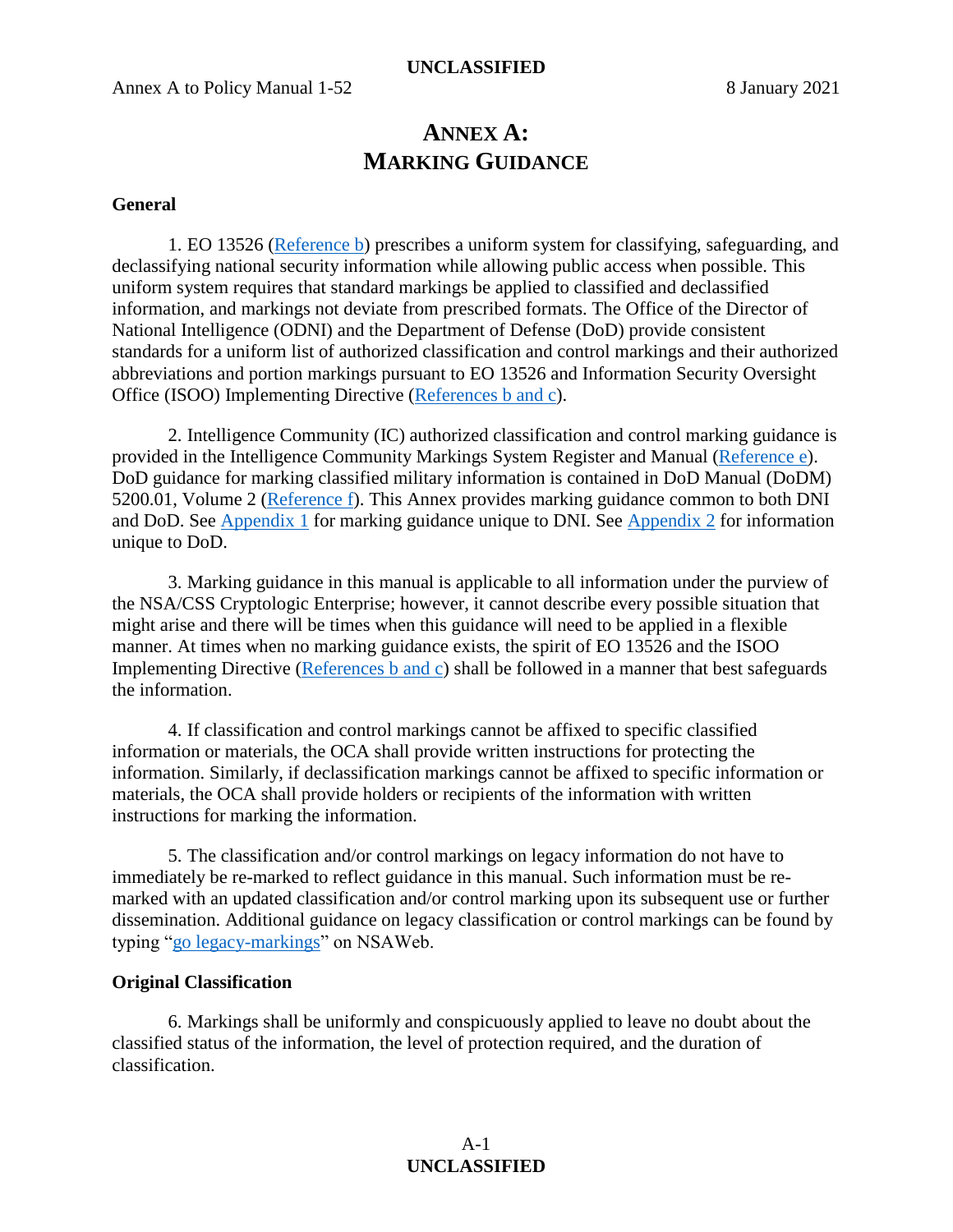Annex A to Policy Manual 1-52 8 January 2021

7. At the time of original classification, the following shall be indicated in a manner that is immediately apparent:

a. Classification Authority: the name and position or the personal identifier of the OCA shall appear on the "Classified By" line. If not otherwise evident, the agency and office of origin shall be identified and follow the name of the OCA.

b. Reason for classification: the OCA shall identify the reason(s) for the decision to classify on the "Reason" line. Include on this line the number 1.4 plus the letter(s) that corresponds to that classification category in [paragraph 3.c](#page-3-2) of this policy.

c. Declassification instructions: The duration of the original classification decision shall be placed on the "Declassify On" line. When declassification dates are displayed numerically, the following format shall be used: YYYYMMDD. Events shall be reasonably definite and foreseeable, such as Completion of Operation. The OCA will apply a duration consistent with [paragraph 14](#page-5-2) of this policy.

d. An example of an original classification block might appear as:

Classified By: dwsmith, Chief, Support Services Reason: 1.4(d) Declassify On: 20350530

Or

Classified By: David W. Smith, Chief, Support Services Reason: 1.4(d) Declassify On: Completion of project

e. The date of origin of the document.

# <span id="page-23-0"></span>**Derivative Classification**

8. Derivative classification markings shall be carried forward from the source document or taken from instructions in the appropriate classification guide.

9. A classification authority block must be clearly identified and include the following:

a. "Classified By" line indicating the individual doing the derivative classification. Either the individual's SID or employee identification number may be used;

b. "Derived From" line indicating the source of the classification determination;

c. "Dated" line indicating, in YYYYMMDD format, the date of the source document or classification guide in the "Derived From" line; and

# $A-2$ **UNCLASSIFIED**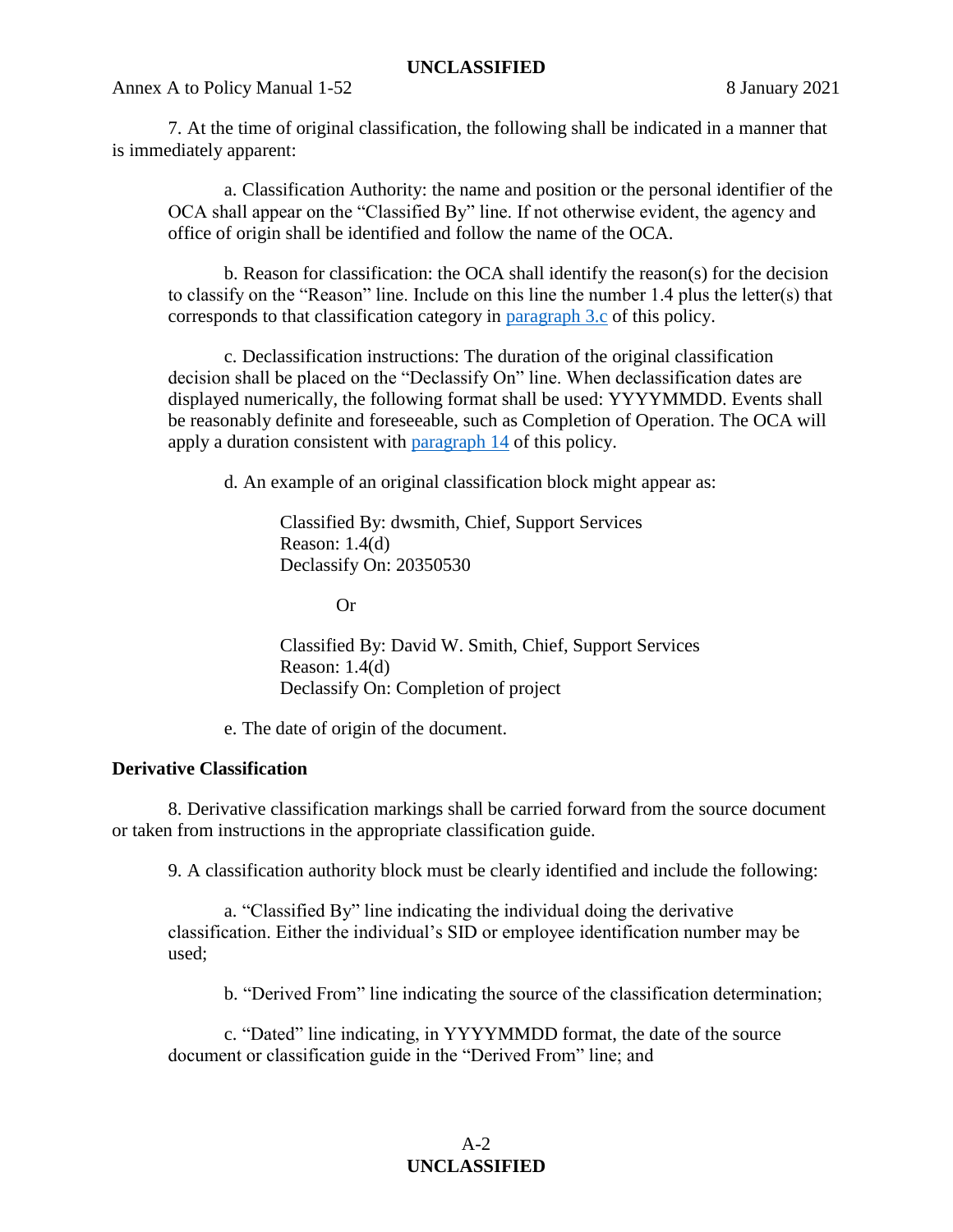Annex A to Policy Manual 1-52 8 January 2021

d. "Declassify On" line indicating the declassification instructions for the document. For most NSA/CSS information the declassification date is 25 years from the date a document is created. If the declassification instruction is a date, the format is YYYYMMDD.

10. Derivative classifiers shall be identified by name and position, or by personal identifier, in a manner that is immediately apparent on each derivatively classified document. If not otherwise evident, the agency and office of origin shall be identified and follow the name on the "Classified By" line. An example might appear as

Classified By: Peggy G. Jones, Lead Analyst

or

Classified By: pgjones

11. The derivative classifier shall concisely identify the source document or the classification guide on the "Derived From" line, including the agency and, where available, the office of origin, and the date of the source or guide. An example might appear as

Derived From: Memo, "SUGARHONEY Preparations," NSA/CSS, SID

or

Derived From: NSA/CSS SUGARHONEY Classification Guide

12. When a document is classified derivatively on the basis of more than one source document or classification guide, the derivative classifier shall include a listing of the source materials on, or attached to, each derivatively classified document and the "Derived From" line shall appear as:

Derived From: *[Multiple Sources](#page-17-12)*

13. The derivative classifier shall carry forward the "Declassify On" line from the source document to the derivative document, or the duration instruction from the classification or declassification guide. If the source document is missing the declassification instruction, then a calculated date of 25 years from the date of the source document or the current date (if the source document date is not available) shall be carried forward by the derivative classifier.

14. When a document is classified derivatively on the basis of multiple documents, the "Declassify On" line shall reflect the longest duration of any of its sources. When a document is classified derivatively either from a source document or classification guidance that contains either declassification instructions Originating Agency's Determination Required, "OADR," Manual Review, "MR," or any of the exemption markings (i.e., X1, X2, etc.), the derivative classifier shall calculate a date that is 25 years from the date of the source document when determining a derivative document's date to be placed in the "Declassify On" line.

15. Sample classification authority block:

# A-3 **UNCLASSIFIED**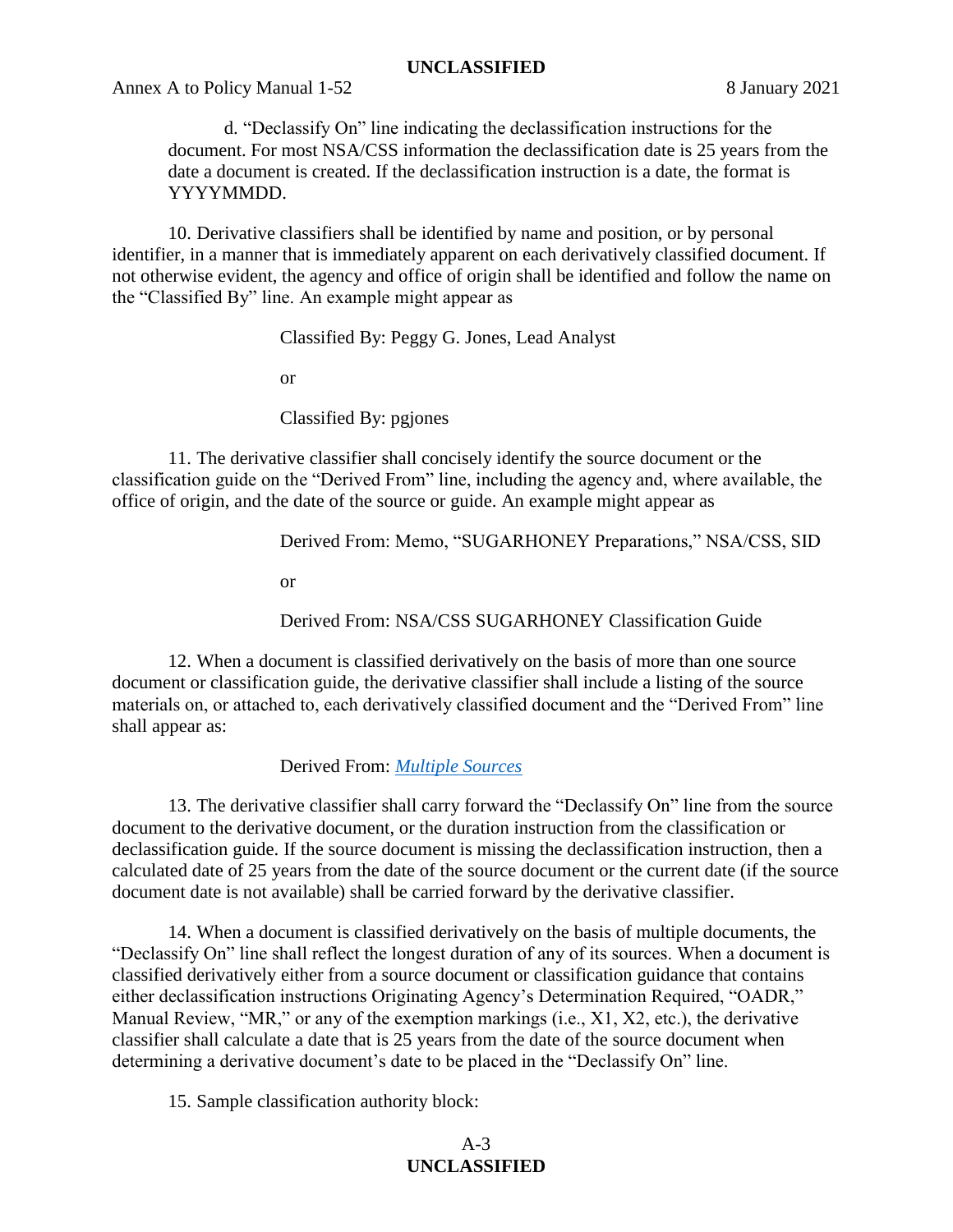Classified By: pgjones Derived From: NSA/CSS SUGARHONEY Classification Guide Dated: 20170529 Declassify On: 20420529

### <span id="page-25-0"></span>**Primary Markings**

16. Overall Marking. The highest level of classification is determined by the highest level of any one portion within the document. Place the overall classification at the top and bottom of the outside of the front cover (if any), on the title page (if any), on the first page, and on the outside of the back cover (if any). The overall classification and control marking string is referred to as the "banner line."

a. For documents containing information classified at more than one level, the banner line shall be the aggregate of the highest level of classification and the most restrictive control marking(s). For example, if a document contains some information marked "SECRET//NOFORN" and other information marked CONFIDENTIAL//SI//REL TO USA, FVEY," the banner line would be "SECRET//SI//NOFORN."

b. Each interior page of a classified document shall be marked at the top and bottom with either the highest overall classification of the information on that page or the highest overall classification of the document, preferably the latter.

17. Portion Marking. Each portion of a document, ordinarily a paragraph, but including subjects, titles, graphics, tables, charts, bullet statements, subparagraphs, signature blocks, bullets, and other portions within slide presentations, shall be marked to indicate which portions are classified and which portions are unclassified by placing a parenthetical symbol immediately preceding the portion to which it applies. Each portion marking shall indicate the highest classification level and control of information contained within the specific portion. Portion marking is not required if a document comprises completely unclassified information. However, if a single portion is classified or requires dissemination controls (e.g., U//FOUO), then the entire document must be portion marked. [References e and f](#page-14-5) provide detailed guidance on portion marking.

a. To indicate the appropriate classification level, the conventions "(TS)" for Top Secret, "(S)" for Secret, and "(C)" for Confidential will be used. Portions that do not meet the standards for classification shall be marked with "(U)" for Unclassified or "(U//FOUO)" for Unclassified//For Official Use Only to indicate *[Personally Identifiable](#page-18-7)  [Information](#page-18-7)* (PII) or CUI.

b. In cases where portions are segmented, such as paragraphs, subparagraphs, bullets, or sub-bullets, and the classification level is the same throughout, it is sufficient to put only one portion marking at the beginning of the main paragraph or main bullet. If there are different levels of classification among these segments, then all segments shall be portion marked separately in order to avoid over-classification of any one segment.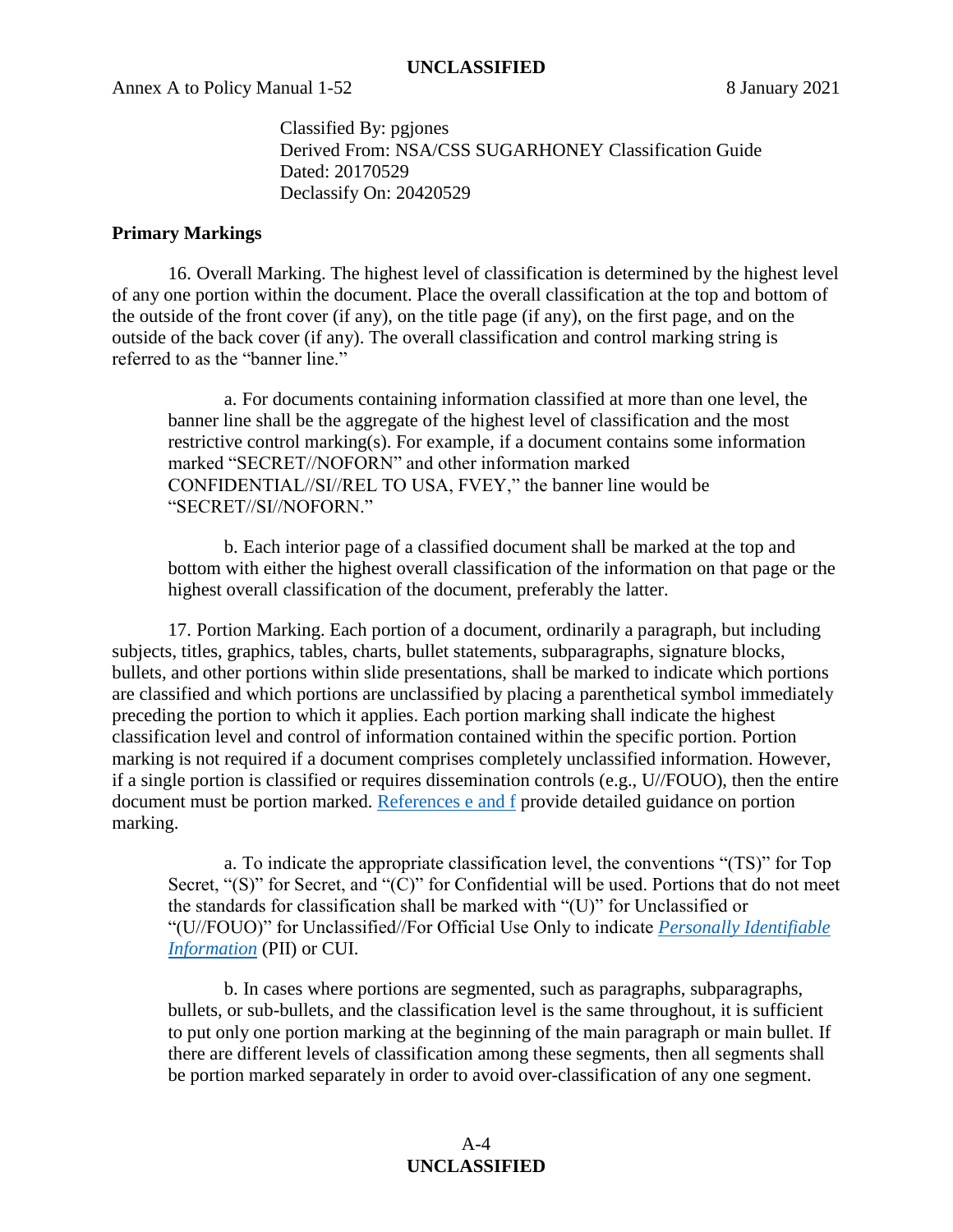Annex A to Policy Manual 1-52 8 January 2021

c. If the information contained in a subparagraph or sub-bullet is a higher level of classification than its parent paragraph or parent bullet, this does not make the parent paragraph or parent bullet classified at the same level. Each portion shall reflect the classification level of that individual portion and not any other portion(s).

d. Uniform Resource Locators (URLs) shall be portion marked based on the classification of the content of the URL itself. The URL shall not be portion marked to reflect the classification of the content to which it points. For clarity, a notice may be included after a link to indicate that it will take the reader to a classified document, for example:

# (U) Link to Final Report (Report is TOP SECRET)

or

# http://www.proj.nsa.ic.gov/centerdub\_(TS).html

e. Portion markings shall include any control markings applicable to the portion.

18. Control Markings. Control markings are used in the overall classification line and portion marking to identify control systems that provide additional access control or physical protection for the information or items covered by the program (e.g., SCI) or to identify the expansion or limitation on the distribution of information (i.e., dissemination controls). These markings are in addition to and separate from the levels of classification (e.g., TOP SECRET, SECRET, CONFIDENTIAL). See [Appendix A-1](#page-32-0) and [Appendix A-2](#page-37-0) for additional guidance.

19. Within the portion marking and banner line, double forward slashes (//) separate the classification and control markings and also separate the categories of control markings. Single forward slashes (/) separate multiple control markings within the same category. Hyphens (-) are used to separate control markings and their sub-controls (see [Table 1\)](#page-26-1).

# **Table 1: Examples of Markings**

<span id="page-26-0"></span>UNCLASSIFIED – CLASSIFICATION MARKINGS FOR ILLUSTRATION PURPOSES **ONLY** 

<span id="page-26-1"></span>

| <b>Banner Line</b>                       | <b>Portion Marking</b>    |
|------------------------------------------|---------------------------|
| TOP SECRET//SI/TK//REL TO USA, AUS       | (TS//SI/TK//REL)          |
| where the overall dissemination control  |                           |
| marking for the whole document is REL TO |                           |
| USA, AUS                                 |                           |
| SECRET//SI/TK//RELIDO                    | (S//SI/TK//RELIDO)        |
| TOP SECRET//SI-                          | $(TS/\!/SI-G/\!/OC/\!NF)$ |
| GAMMA//ORCON/NOFORN                      |                           |
| CONFIDENTIAL//REL TO USA, FVEY           | (C//REL TO USA, FVEY)     |
| UNCLASSIFIED//FOR OFFICIAL USE           | (U/FOUO)                  |
| <b>ONLY</b>                              |                           |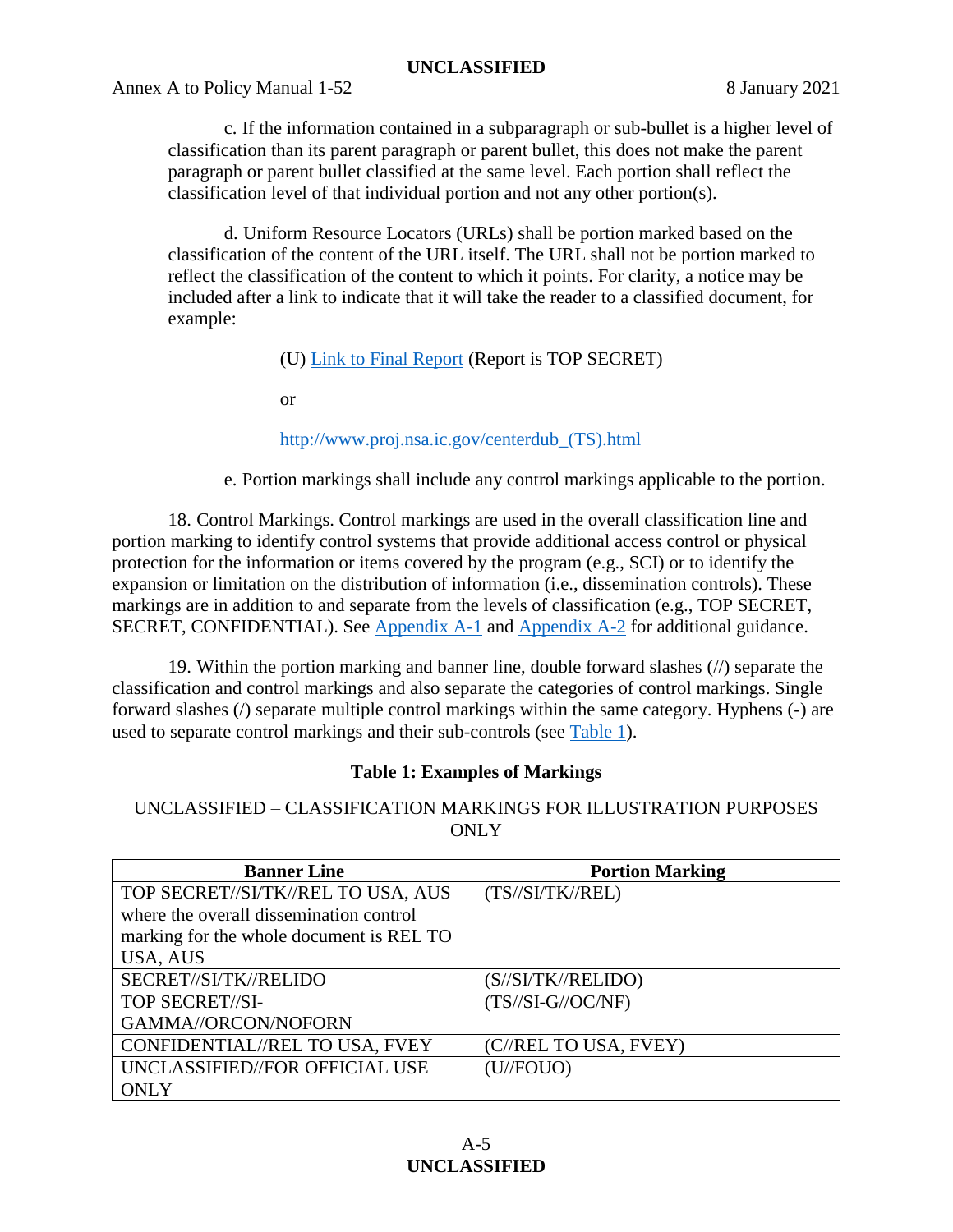## <span id="page-27-0"></span>**Transmittal Documents**

20. Transmittal documents are documents that have information enclosed with or attached to them. An example is a letter, memorandum, or summary sheet with enclosures. The transmittal document itself may or may not be classified and may or may not contain classified information.

21. If the transmittal document does not contain classified information, mark the banner line at the top and bottom of each page with the highest classification level of any information being transmitted. Also mark the transmittal document with an appropriate instruction such as placing the following on the face of the document:

"Upon removal of attachment(s) this document is UNCLASSIFIED."

22. If the transmittal document itself contains classified information, mark it as required for all other classified information, including portion markings, classification authority block, and the full text, and:

a. Mark the banner line of the transmittal document with the highest classification level of any information contained in the transmittal document or its enclosures.

b. Mark the transmittal document with the appropriate instruction indicating its overall classification level if the level will change when the enclosures are removed (e.g., "Downgrade to CONFIDENTIAL when separated from SECRET enclosures" or "Handle as UNCLASSIFIED//FOR OFFICIAL USE ONLY on removal of attachments").

23. When an electronic document contains a file attachment or other embedded information, that document is considered a transmittal document for classification purposes. The overall classification markings for the electronic document should reflect the most restrictive markings of all embedded information.

24. Additional classification marking guidance for NSA/CSS material may be found by typing ["go class-mark"](https://urn.nsa.ic.gov/class-mark) on NSAWeb.

# <span id="page-27-1"></span>**Classification Marking in the Electronic Environment**

25. Classified national security information in the electronic environment shall be:

a. Subject to all requirements of EO 13526 [\(Reference b\)](#page-14-1);

b. Marked with proper classification markings to the extent that such marking is practical;

c. Marked with proper classification markings when appearing in an electronic output (e.g., database query);

d. Marked in accordance with derivative classification procedures, maintaining traceability of classification decisions to the OCA; and

# A-6 **UNCLASSIFIED**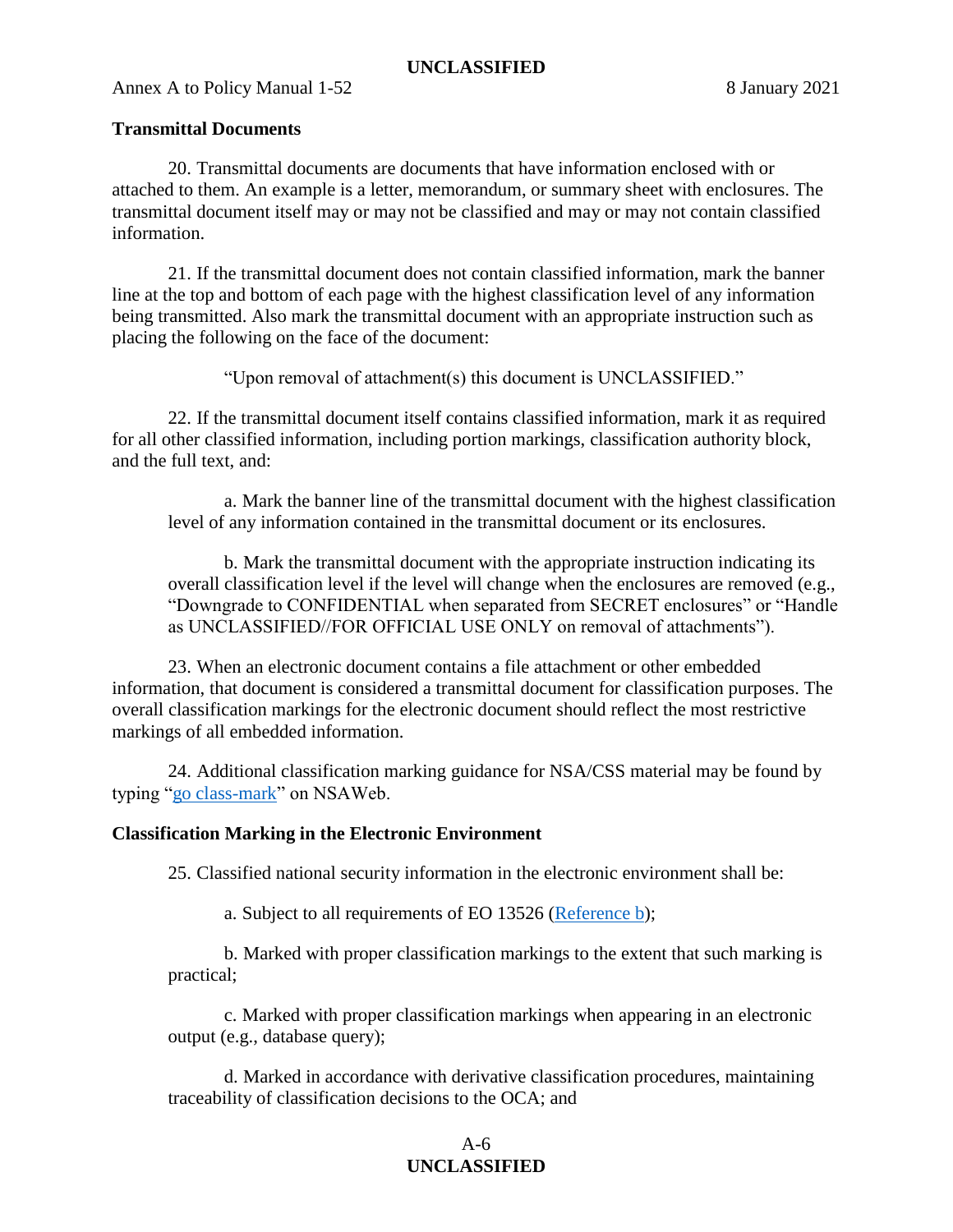e. Prohibited from use as the source of the derivative classification if it is dynamic in nature (e.g., wikis and blogs) and where information is not marked in accordance with [Reference b.](#page-14-1)

### 26. Marking classified email messages.

a. Classified email messages transmitted on or prepared for transmission on NSAWeb must display the overall classification at the top and bottom of the body of each message. The overall classification and control marking string for the email shall reflect the classification of the header and body of the message, including the subject line, the text of the email, the signature block, any attachments, any included message(s), and any other information that is conveyed in the email. The overall classification and control marking string shall follow the format:

# CLASSIFICATION: [*classification and control marking string*]

b. Subject lines shall be portion marked to reflect the sensitivity of the information in the subject line.

c. Classified email shall be portion marked to reflect the highest level of information contained in that portion.

d. The signature block shall be portion marked to reflect the highest classification level and control of the information contained in the signature block itself.

e. When forwarding or replying to an email, ensure required markings reflect the overall classification and control markings and classification authority block for the entire string of emails and attachments, including any newly drafted material received from previous senders and any attachments.

27. Marking webpages with classified content.

a. Webpages shall be classified and marked on their own content regardless of the classification of the pages to which they link. In general, the following guidelines apply:

1) The banner line for every webpage shall reflect the overall classification and control marking(s) for the information on that page. Linear text entered at the top and bottom of the page is acceptable. NSA/CSS web standards for classification banners, as well as the code for inserting banners, are available on NSAWeb by typing ["go class banner"](https://urn.nsa.ic.gov/class-banner) in the web browser.

2) Webpages containing no classified content shall include banners marked UNCLASSIFIED or UNCLASSIFIED//FOR OFFICIAL USE ONLY, as appropriate.

3) All content on classified webpages shall be portion marked, including any point of contact information present on the page. Additionally, classified

# A-7 **UNCLASSIFIED**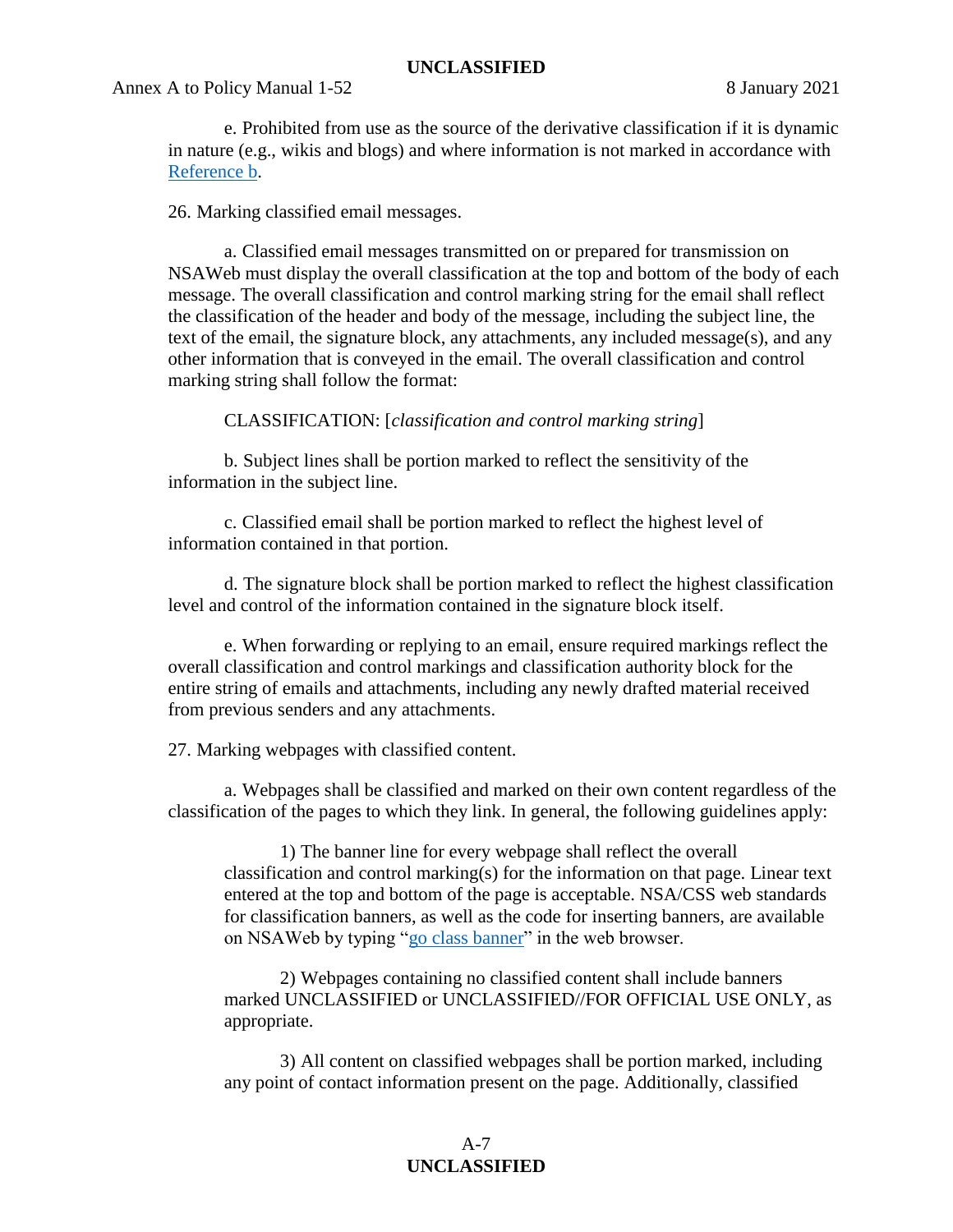webpages shall include the classification authority block at the bottom of the page.

4) Electronic media files (e.g., video, audio, images, or slides) shall carry the overall classification of the information in a file and the classification authority block unless the addition of such information would render them inoperable.

b. A dynamic page contains information derived from a changeable source or ad hoc query, such as a database. The classification and control marking(s) for the information returned may vary depending on the specific request.

1) If there is a mechanism for determining the actual classification and control marking(s) for each response, then those shall be displayed in the response. If such a mechanism does not exist, then the following marking shall be used:

# **DYNAMIC PAGE - HIGHEST POSSIBLE CLASSIFICATION IS [insert classification]**

2) The dynamic page marking shall appear on a webpage above the primary classification and control marking string with the highest possible overall classification and control marking(s) for information that can be retrieved. For example:

# **DYNAMIC PAGE - HIGHEST POSSIBLE CLASSIFICATION IS TOP SECRET//SI//REL TO USA, AUS, CAN, GBR, NZL**

3) The combination of the dynamic marking and the classification and control marking string informs the viewer of the highest level of information that may appear, although the classification and control marking(s) for any particular information retrieved may be lower. This banner can be found with other approved classification banners (["go class-banner"](http://urn.nsa.ic.gov/class-banner)).

#### c. Classified Blogs and Wikis

1) The overall classification and control marking string for blog entries or wiki articles shall reflect the overall classification markings for the highest level of information allowed in that space. While the content of an overall blog is dynamic, entries are generally static in nature. Blog entries or comments and wiki articles or submissions shall be portion marked to reflect the highest level of information contained in that portion, not the content of the post.

#### d. Controlled Imports

1) Users may see unclassified pages that have been authorized for import from an external source (such as the Internet or a CD-ROM). Such pages shall carry the marking:

# A-8 **UNCLASSIFIED**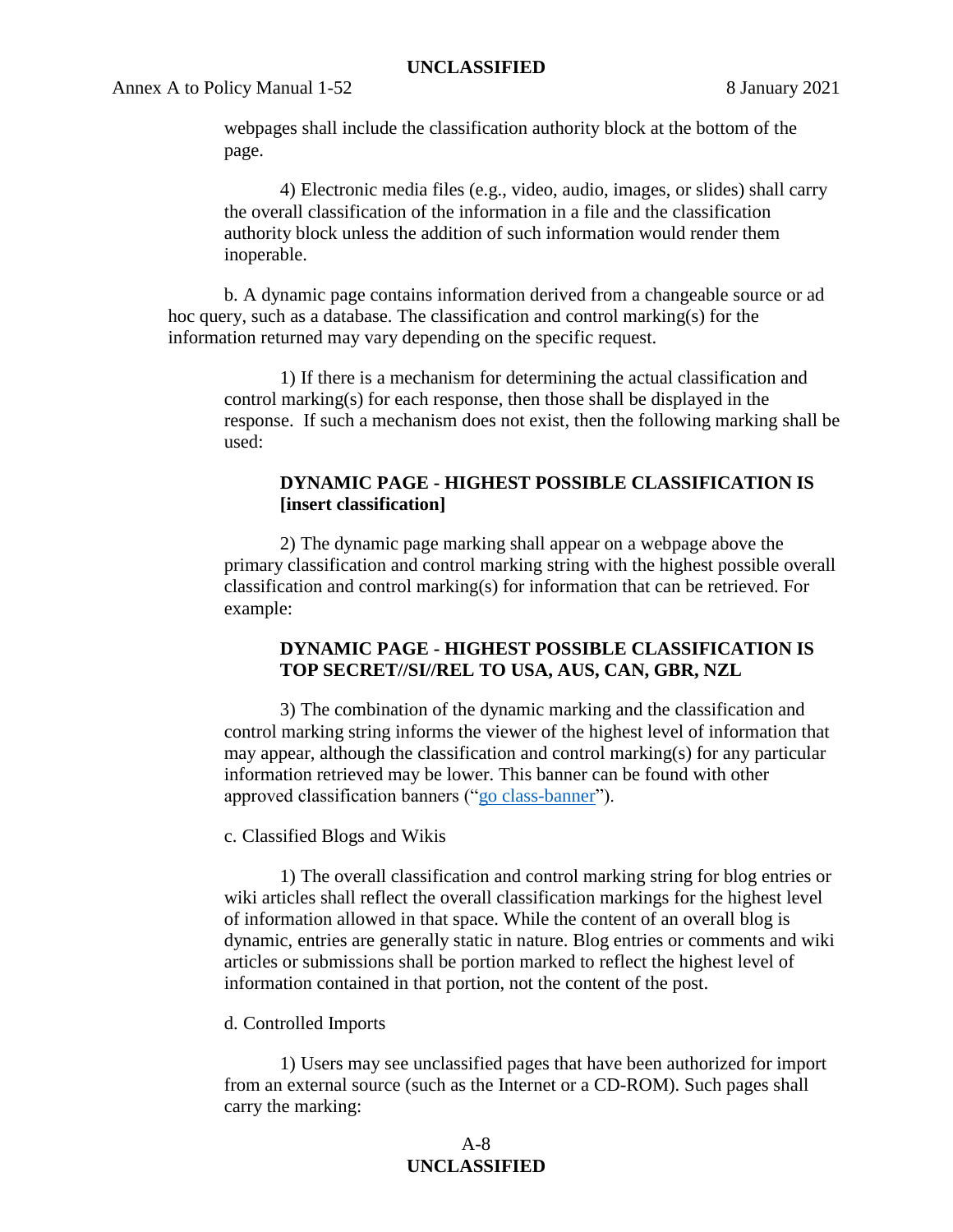# **UNCLASSIFIED – CONTROLLED IMPORT FROM AN EXTERNAL SOURCE**

2) This marking was created to identify information that is unclassified when imported from an external source but might be protected if associated with NSA/CSS. This banner can be found with other approved classification banners (["go class-banner"](http://urn.nsa.ic.gov/class-banner)).

3) Completely UNCLASSIFIED imported documents in a format that does not allow for editing (e.g., PDF) may be hosted on NSAWeb in their native form without the otherwise-required banner.

28. Classified computer media such as USB sticks, hard drives, CD ROMs, and diskettes shall be marked to indicate the highest overall classification of the information contained within the media and a classification authority block, if applicable.

# <span id="page-30-0"></span>**Markings on Declassified Information**

29. Declassification markings shall be uniformly and conspicuously applied to information to leave no doubt about the declassified status of the information and who authorized the declassification.

30. Apply the following markings to records, or copies of records, regardless of media:

a. The word "Declassified;"

b. The identity of the declassification authority, by name and position, or by personal identifier, or the title and date of the declassification guide. If the identity of the declassification authority must be protected, a personal identifier may be used or the information may be retained in Agency files;

c. The date of declassification; and

d. The overall classification markings that appear on the cover page or first page shall be lined with an "X" or straight line. An example might appear as:

# **SECRET**

Declassified by David Smith, NSA/CSS Chief Information Officer on August 17, 2008

# <span id="page-30-1"></span>**Marking Compilations**

31. When marking materials for which the compilation principle applies, portions shall be marked to reflect only the information contained within that portion. The overall classification and control marking string shall reflect the highest classification and most restrictive control marking(s) applicable to the information revealed by the compilation of information.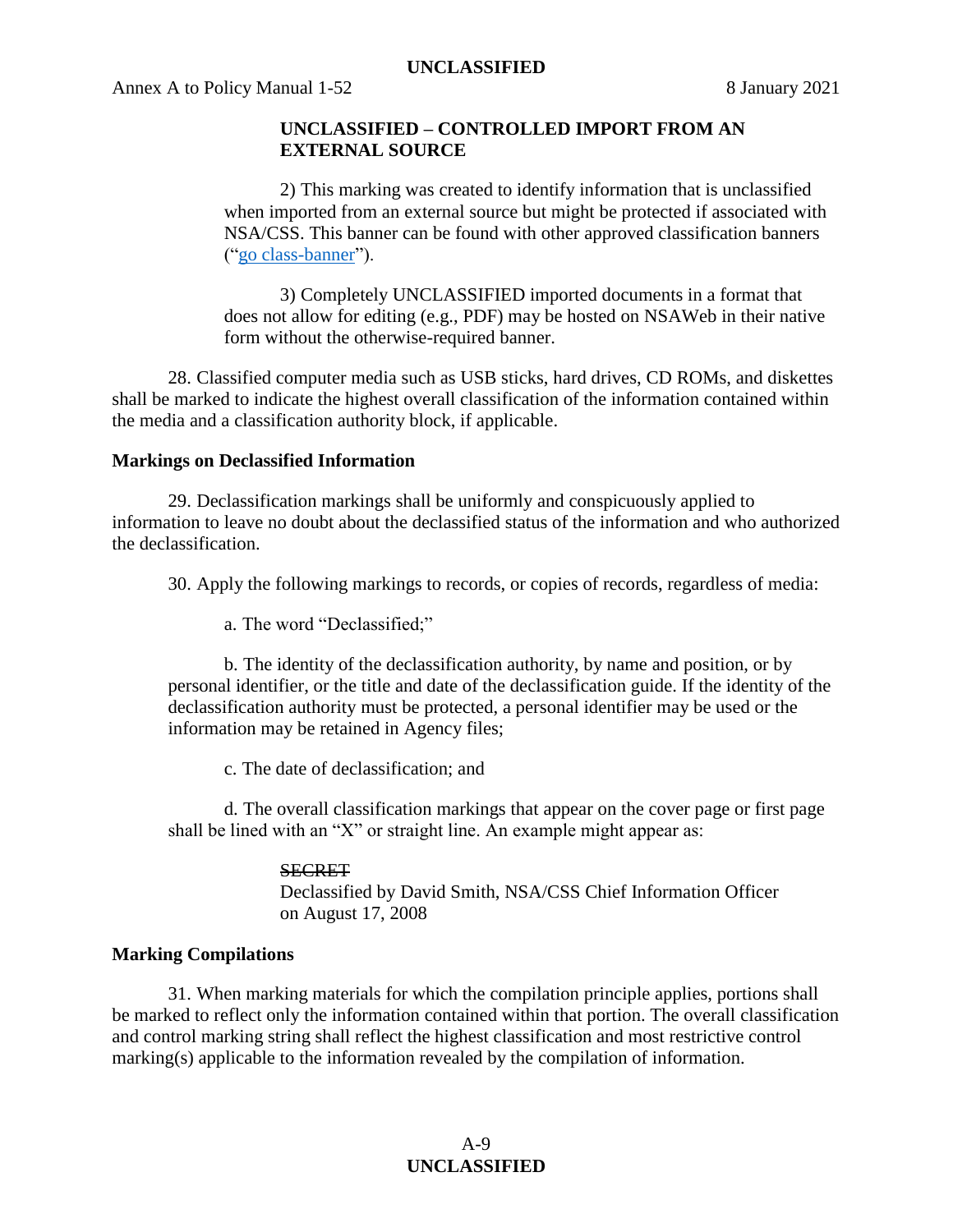Annex A to Policy Manual 1-52 8 January 2021

32. A clear explanation for the classification as a result of compilation shall be provided to explain the relationship between the portion marking(s) and the overall classification and control marking string. The explanation shall be portion marked as needed and placed at the bottom of the first page of the document or the end of a soft copy file, for example:

> (U) "This document is classified [*fill in classification and control marking(s)*] because of the compilation of information."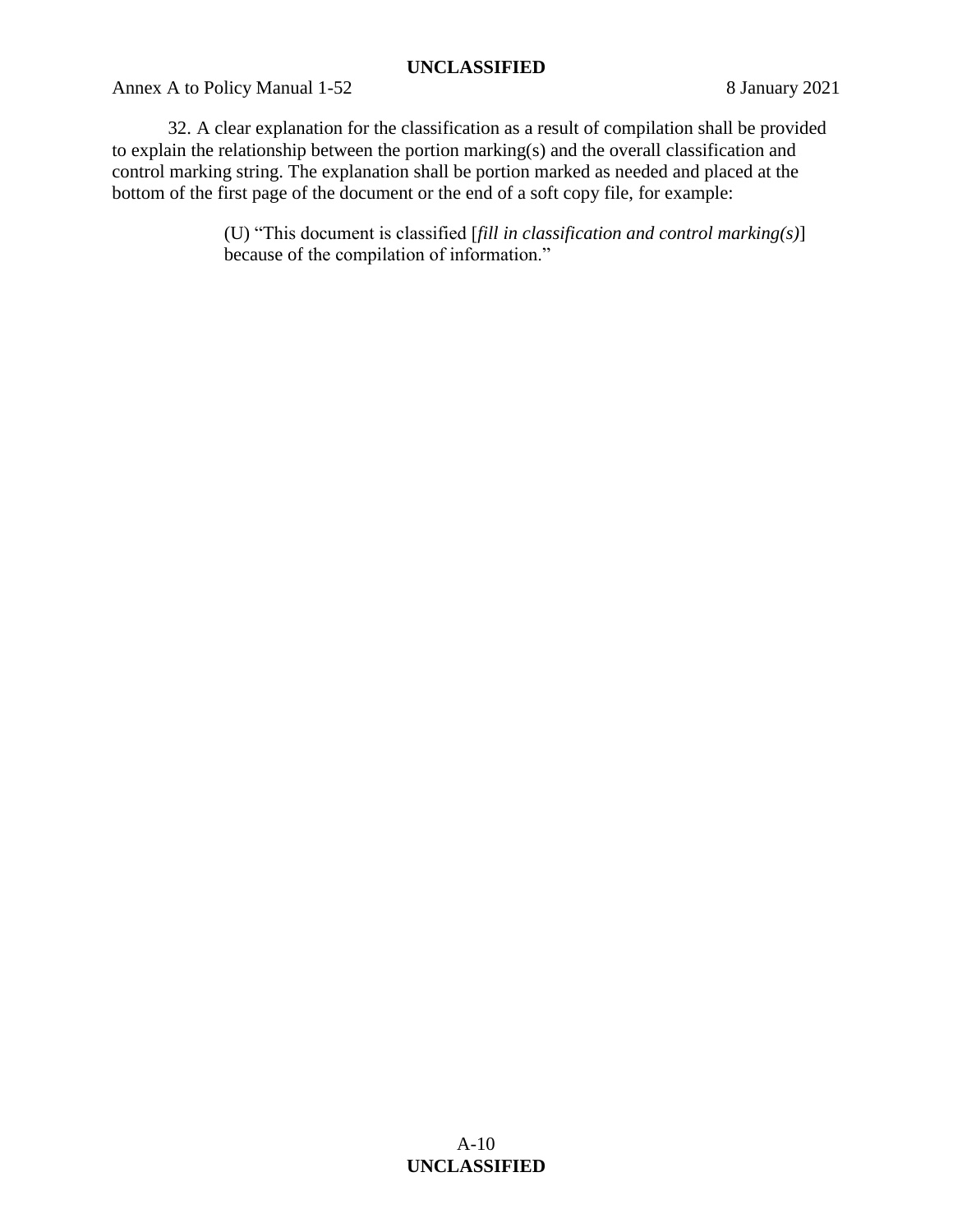<span id="page-32-0"></span>Appendix 1 to Annex A to Policy Manual 1-52 8 January 2021

# **APPENDIX 1 TO ANNEX A IC CLASSIFICATION AND CONTROL MARKINGS**

1. The DNI maintains oversight of the IC classification management and control markings system, which provides the framework for accessing, classifying, disseminating, and declassifying intelligence and intelligence-related information to protect sources, methods, and activities (See [Reference d\)](#page-14-7).

2. In accordance with DNI policies, a classification and control marking shall be applied to intelligence information only when the information requires protection from unauthorized disclosure and could reasonably be expected to cause identifiable or describable damage to national security. The proper application and use of classification and control markings enables information sharing while allowing the information to be properly safeguarded from inadvertent or unauthorized disclosure. The IC classification and control markings system is implemented and maintained through the IC Markings System Register and Manual [\(Reference e\)](#page-14-5).

# <span id="page-32-1"></span>**Foreign Disclosure Release Markings**

3. NOFORN is an explicit foreign release marking used to indicate the information may not be released in any form to foreign governments, foreign nationals, foreign organizations, or non-U.S. citizens without permission of the originator and in accordance with provisions of the "Intelligence Community Markings System Register and Manual" [\(Reference e\)](#page-14-5), ICD 403, "Foreign Disclosure and Release of Classified National Intelligence" [\(Reference u\)](#page-15-13), ICPG 710.2/403.5, "Application of Dissemination Controls: Foreign Disclosure and Release Markings" [\(Reference v\)](#page-15-14), Director of Central Intelligence Directive 6/7, "Intelligence Disclosure Policy, [\(Reference w\)](#page-15-15)" and NDP-1 [\(Reference x\)](#page-15-16).

4. REL TO is an explicit foreign release marking used to indicate the information has been predetermined by the originator to be releasable or has been released to the foreign country(ies)/international organization(s) indicated, through established foreign disclosure procedures and channels, and implementation guidance in [Reference e and v.](#page-14-5) It is NOFORN to all other foreign country(ies)/international organization(s) not indicated in the REL TO marking. Per ICD 403 [\(Reference u\)](#page-15-13), release is defined as the provision of classified intelligence, in writing or in any other medium, to authorized foreign recipients for retention. See Reference e [and v](#page-14-5) for detailed guidance on the use of the REL TO marking.

5. RELIDO (i.e., Releasable by Information Disclosure Official) is a permissive foreign release marking used on information to indicate that the originator has authorized a Senior Foreign Disclosure and Release Authority (SFDRA) to make further sharing decisions for uncaveated intelligence material (intelligence with no restrictive dissemination controls) in accordance with the existing procedures, guidelines, and implementation guidance in [Reference](#page-14-5)  [e and v.](#page-14-5)

6. DISPLAY ONLY is used to indicate the information is authorized for disclosure without providing the foreign recipient with a physical copy for retention, regardless of medium to the foreign country(ies)/international organization(s) indicated, through established foreign

# A1-1 **UNCLASSIFIED**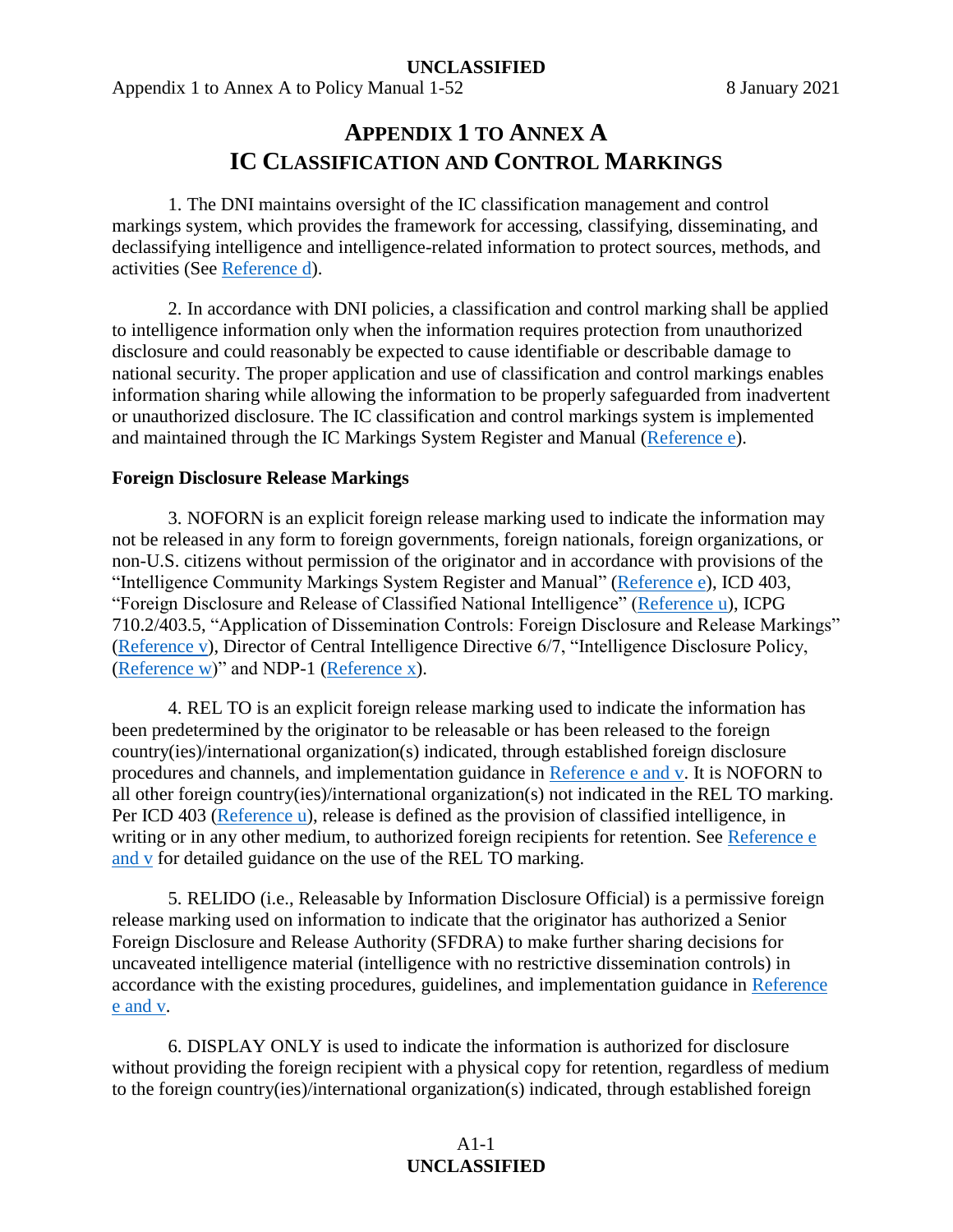Appendix 1 to Annex A to Policy Manual 1-52 8 January 2021

disclosure procedures and channels, and implementation guidance in [Reference e and v.](#page-14-5) Per ICD 403 [\(Reference u\)](#page-15-13)**,** disclosure is defined as displaying or revealing classified intelligence whether orally, in writing, or in any other medium to an authorized foreign recipient without providing the foreign recipient a copy of such information for retention.

7. To facilitate the appropriate foreign disclosure and release of intelligence information, the following applies:

a. Originators shall explicitly mark classified disseminated analytic products with a foreign disclosure or release marking (i.e., NOFORN, REL TO, RELIDO, or DISPLAY ONLY);

b. Originators are encouraged to apply appropriate foreign disclosure markings as soon as practicable;

c. Classified disseminated analytic products that bear no explicit foreign disclosure or release marking shall:

d. If created on or after 28 June 2010, be handled in the same manner as those documents that bear the Releasable by Information Disclosure Officer (RELIDO) marking; or

e. If created prior to 28 June 2010, require an affirmative decision made by the originating agency's Senior Foreign Disclosure and Release Authority for foreign disclosure or release;

8. Other intelligence information that bears no explicit foreign disclosure or release marking shall be handled in accordance with the terms under which that information was made available. When possible, those terms should indicate the appropriate foreign disclosure or release marking; and

9. Foreign disclosure or release decisions shall be consistent with ICD 403 [\(Reference u\)](#page-15-13).

10. NSA/CSS may establish internal, administrative, and element-specific control markings for use on classified and unclassified intelligence information to meet unique mission needs. Such controls shall be consistent with existing policies and guidance and not be duplicative of any markings in the IC Markings System Register and Manual [\(Reference e\)](#page-14-5). NSA/CSS specific internal controls shall not be used when information is disseminated outside the Agency.

11. NSA/CSS may apply caveats or warnings to communicate distribution or handling instructions for intelligence information; however, these caveats may not restrict dissemination beyond the restrictions already imposed by authorized control markings and must be consistent with any and all dissemination controls.

12. Controls on the dissemination and use of classified national intelligence are necessary to protect intelligence sources, methods, and activities. Use of the originator control (ORCON) dissemination control marking enables the originator to maintain knowledge, supervision, and

# A1-2 **UNCLASSIFIED**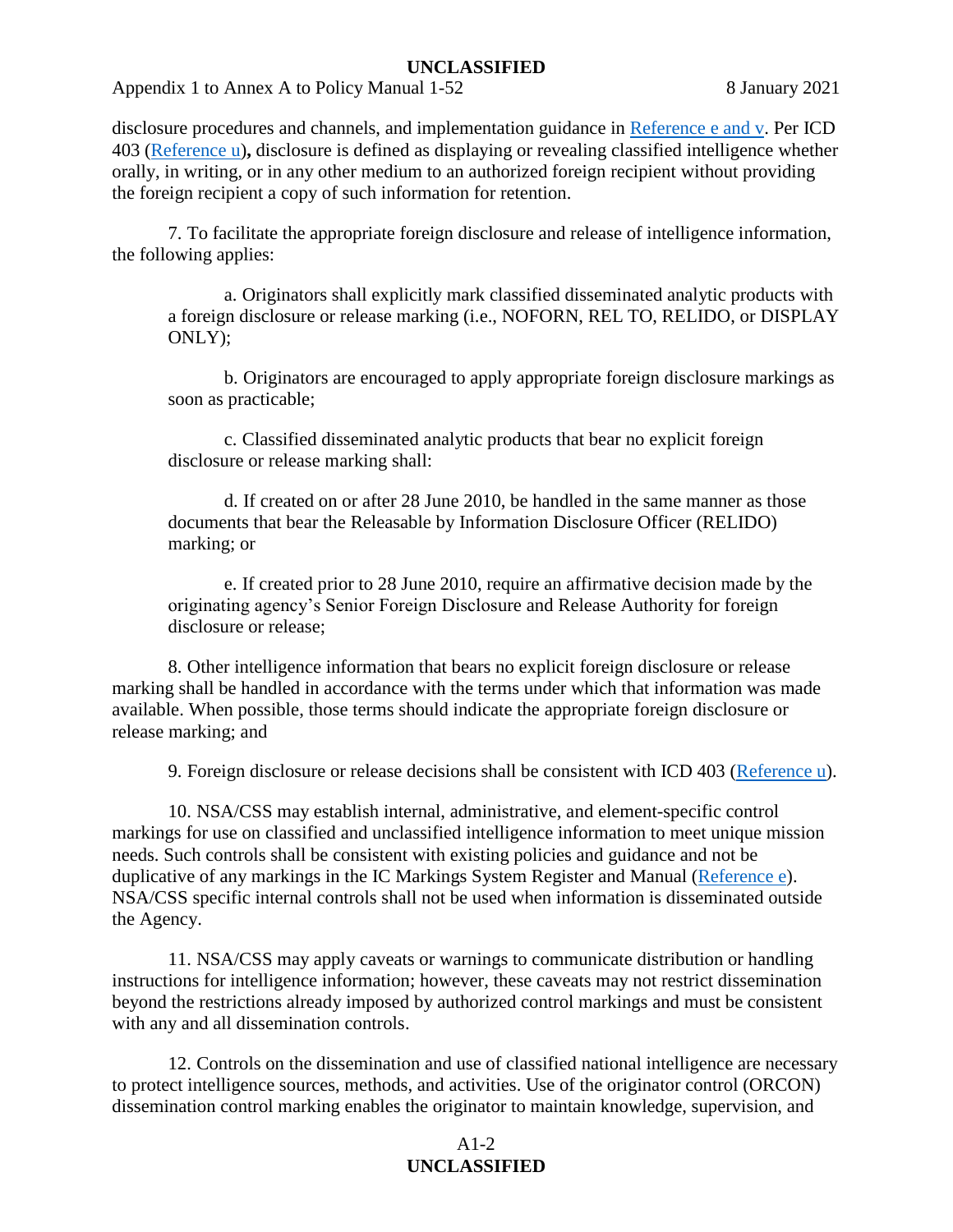Appendix 1 to Annex A to Policy Manual 1-52 8 January 2021

control of the distribution of ORCON information beyond its original dissemination. Further dissemination of ORCON information requires advance permission from the originator. The ORCON marking shall be applied to ensure that classified national intelligence is disseminated appropriately without undue delay or restriction. ICPG 710.1 [\(Reference y\)](#page-15-17) provides direction and guidance for the application and use of the ORCON dissemination control marking.

13. Detailed guidance for marking information acquired under Foreign Intelligence Surveillance Act (FISA) authorities may be found in NSA CDO Directive 2016-001 [\(Reference](#page-16-7)  [z\)](#page-16-7), ISS/RPG-019-14 [\(Reference aa\)](#page-16-8), and ISS/RPG-034-14 [\(Reference bb\)](#page-16-9).

# <span id="page-34-0"></span>**Control Marking Challenges**

14. NSA/CSS control marking challenge procedures are established in accordance with ICD 710 and DNI Guidance for Intelligence Community Marking Challenges (NCIX 260-11) [\(References d and cc\)](#page-14-7). Authorized holders of information who, in good faith, believe that its control marking is improper (e.g., the banner is marked SECRET//SI/TK//NOFORN but the holder believes it should be marked SECRET//SI//NOFORN) are encouraged and expected to challenge the control marking status of the information.

15. No punitive action will be taken against an authorized holder who, in good faith, makes a control marking challenge.

16. Information involved in a control marking challenge shall continue to be protected at the level of its current classification level until a final decision is made on the challenge.

a. Procedures for a Control Marking Challenge

1) Informal Control Marking Challenges.

a) Authorized holders of information may first seek resolution of a control marking challenge with the originator of the information.

b) If the originator cannot be determined or is unavailable, of if the challenger is not satisfied with the originator's response, challengers shall contact the originator's local CAO to request a review. While the CAO cannot overturn an OCA decision, the CAO may assist in deciding whether it is advisable to further pursue a challenge. The list of NSA/CSS CAOs is available by typing ["go cao"](https://urn.nsa.ic.gov/cao) on NSAWeb.

c) If the CAO's assistance does not resolve the challenger's concern, the originator or the CAO shall contact the Classification Review Team in P131 [\(dl class review\)](mailto:class_review@nsa.ic.gov) for a determination.

d) If the matter is not resolved, the challenger may submit a formal challenge in writing to the Chief, PIPE.

2) Formal Control Marking Challenges. In addition to the guidelines above, formal control marking challenge procedures include:

# A1-3 **UNCLASSIFIED**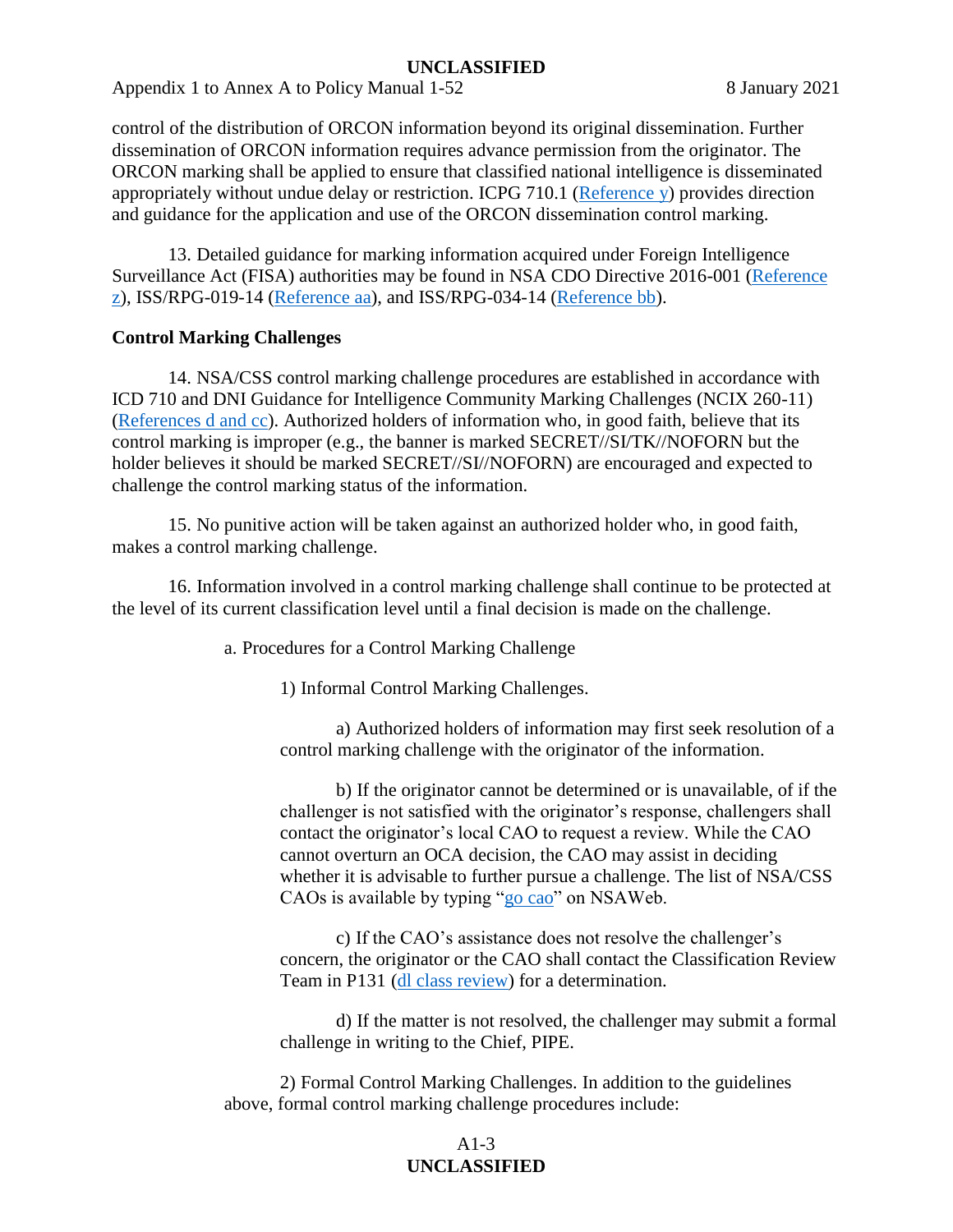Appendix 1 to Annex A to Policy Manual 1-52 8 January 2021

a) The authorized holder shall present the challenge, in writing, to the Chief, PIPE. The formal challenge need not be any more specific than to question the control marking and provide a rationale.

b) The Chief, PIPE shall provide an initial written response to a challenge within 60 days.

c) If the Chief, PIPE is unable to review the challenge and respond within 60 days, the Agency must acknowledge the challenge in writing and provide the challenger with a date by which such a determination will be made. The acknowledgement shall also include a statement that, if no response is received within 120 days from the original notification, the challenger has the right to forward the challenge, in writing, to the Office of the National Counterintelligence Executive Special Security Directorate (ONCIX/SSD) for a decision.

d) If the Chief, PIPE issues an adverse determination of a control marking challenge, the determination shall include notification that the challenger has the right to submit an appeal, in writing, to the ONCIX/SSD.

17. Control Marking Challenge Appeals: Authorized holders of information who continue to question the formal control marking challenge determination may submit an appeal to the ONCIX/SSD in accordance with NCIX (National Counterintelligence Executive)-260-11 [\(Reference cc\)](#page-16-10).

#### <span id="page-35-0"></span>**Portion Marking Waivers**

18. In accordance with [References c, e, and f,](#page-14-2) only the Director of the ISOO may grant waivers to marking requirements specified by EO 13526 [\(Reference b\)](#page-14-1) for classified information. Approved portion marking waivers will be temporary and will have specific expiration dates.

19. Any NSA/CSS marking waiver request, including portion marking waiver requests, must be submitted by the SAO (i.e., Chief, PIPE) to the Controlled Access Program Coordination Office (CAPCO), for forwarding to the Director, ISOO. Notices of approved portion marking waivers are maintained by the Policy, Information, Performance, and Exports Group (P1).

20. A waiver request shall include the reasons that the benefits of portion marking are outweighed by other factors, and the request must also demonstrate that the requested waiver will not create impediments to information sharing.

21. A document not portion marked based on an ISOO-approved waiver must:

a. Not be used as a source for derivative classification, nor can it be used as a source for preparers of classification guides.

# $A1-4$ **UNCLASSIFIED**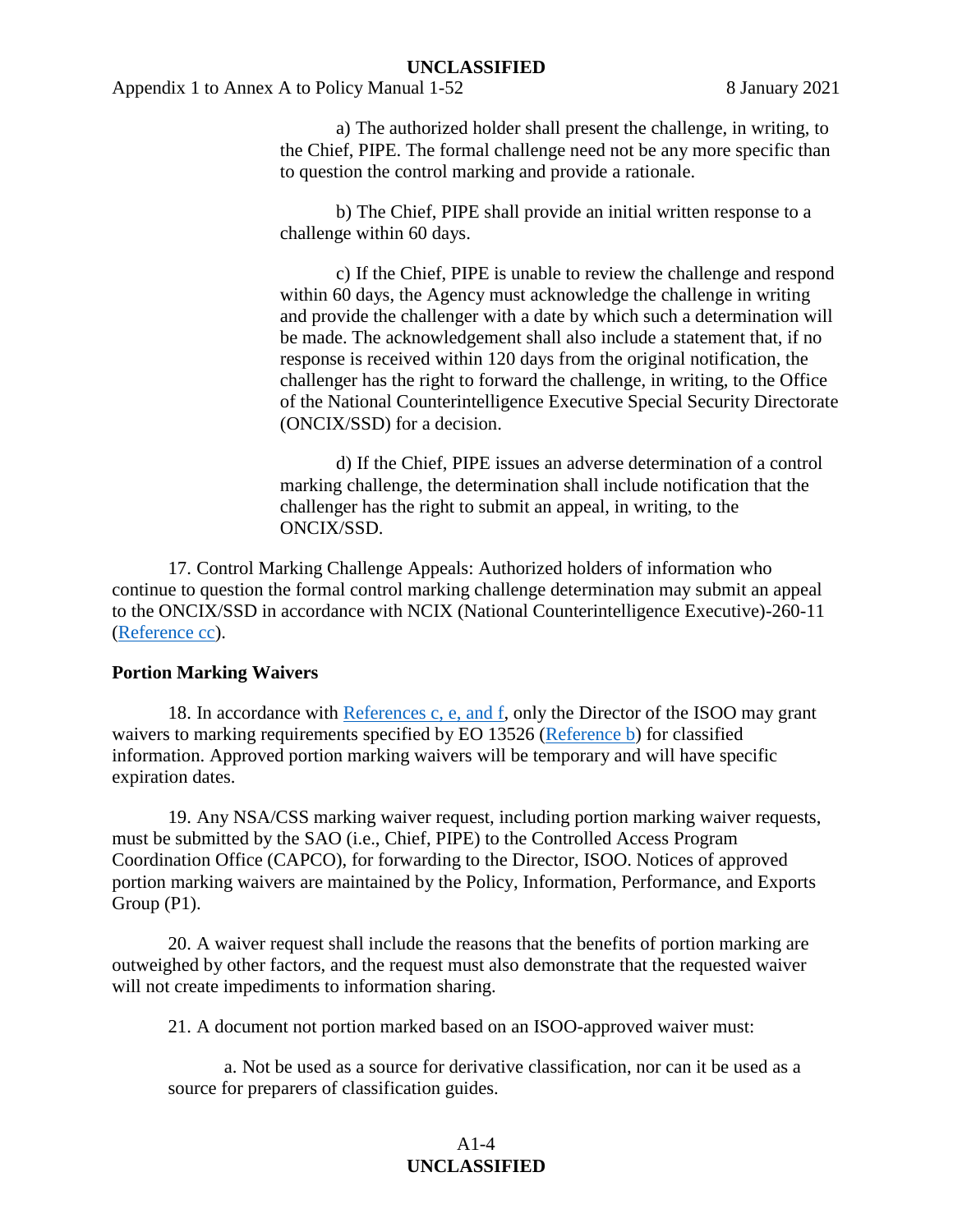Appendix 1 to Annex A to Policy Manual 1-52 8 January 2021

b. Contain a caveat that states, "WARNING: THIS DOCUMENT CANNOT BE USED AS A SOURCE OF DERIVATIVE CLASSIFICATION."

c. Be portion marked when transmitted or disseminated outside the NSA/CSS, unless the ISOO waiver approval explicitly provides otherwise.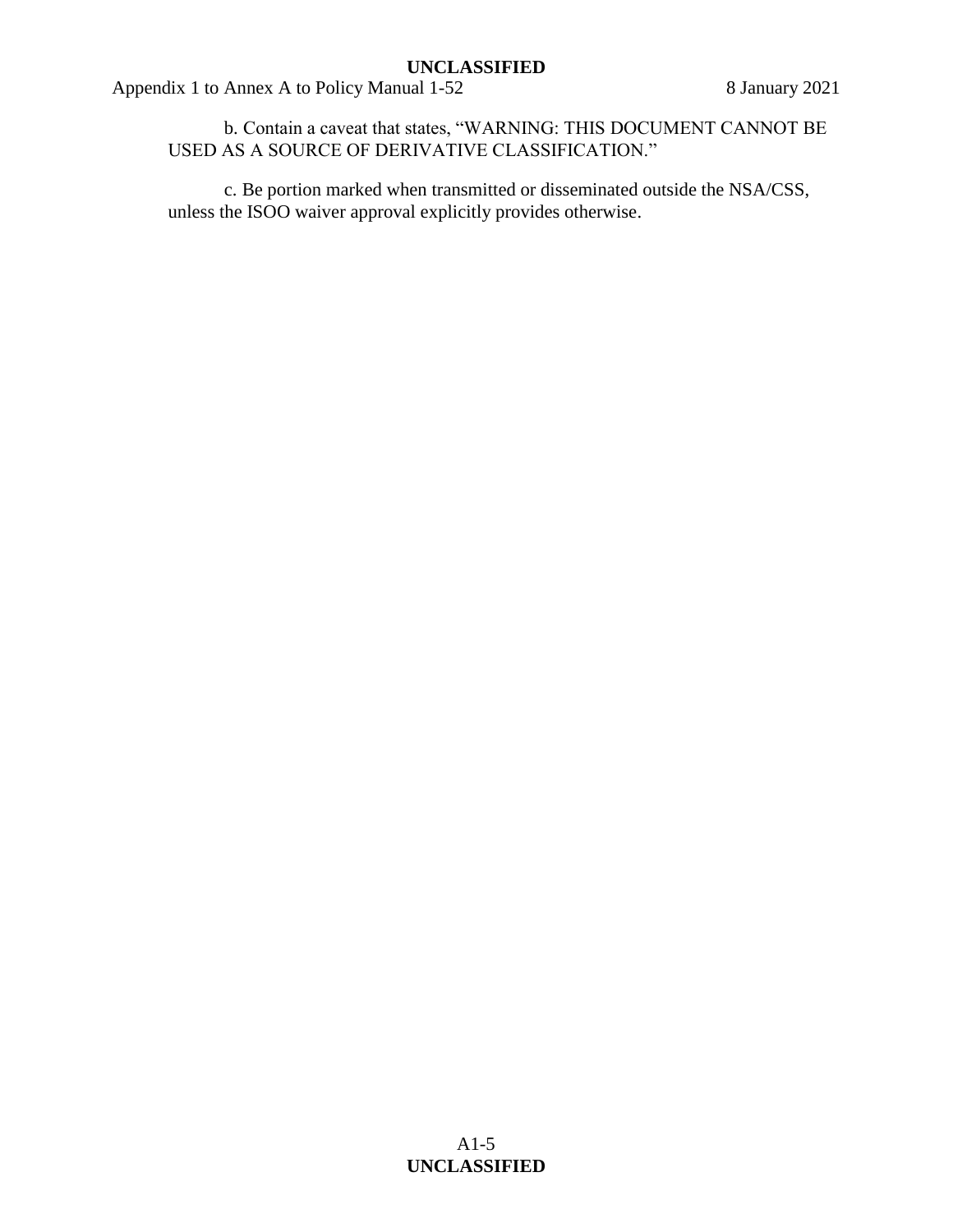<span id="page-37-0"></span>Appendix 2 to Annex A to Policy Manual 1-52 8 January 2021

# **APPENDIX 2 TO ANNEX A DOD CLASSIFICATION AND CONTROL MARKINGS**

1. The DoD maintains oversight of the DoD Information Security Program, which provides procedures for the designation, marking, protection, and dissemination of CUI and classified military information. The proper application and use of DoD classification and control markings enables the identification and protection of national security information and promotes information sharing.

2. Classified military information falls under the purview of DoD. Per the National Disclosure Policy (NDP-1) [\(Reference x\)](#page-15-16), classified military information is military information requiring protection in the interest of national security and is limited to three classifications: TOP SECRET, SECRET, and CONFIDENTIAL. Classified military information is further subdivided into eight categories:

- a. Organization, Training and Employment of Military Forces
- b. Military Materiel and Munitions
- c. Applied Research and Development Information and Materiel
- d. Production Information
- e. Combined Military Operations, Planning and Readiness
- f. U.S. Order of Battle
- g. North American Defense
- h. Military Intelligence

#### <span id="page-37-1"></span>**Foreign Disclosure Release Markings**

3. Authorized for Release To (REL TO):

a. The AUTHORIZED TO RELEASE TO or REL TO control marking is authorized for use on all classified military information that has been determined by an authorized disclosure official to be releasable, or that has been released through established foreign disclosure procedures and channels, to the foreign country and/or international organization indicated.

b. For documents containing REL TO portions, if the document is not fully releasable to at least one country other than U.S. or an international organization, the banner line shall not contain the REL TO marking.

4. Not Releasable To Foreign Nationals (NOFORN): NOFORN shall not be applied to non-intelligence information, except for Naval Nuclear Propulsion Information and NDP-1

# $A2-1$ **UNCLASSIFIED**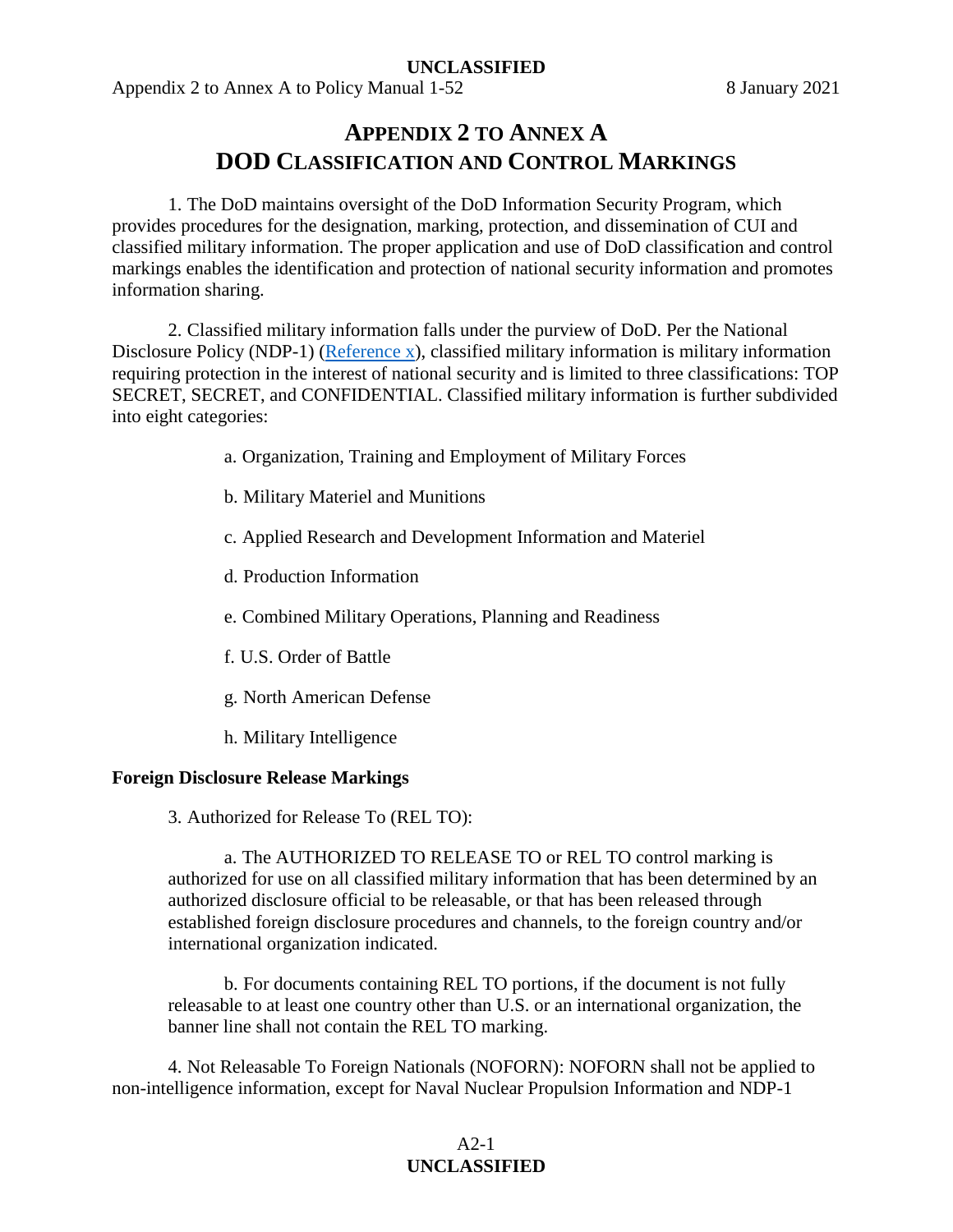Appendix 2 to Annex A to Policy Manual 1-52 8 January 2021

[\(Reference x\)](#page-15-16), which have authorized exceptions for use of NOFORN. In all other instances, within the DoD NOFORN shall be used only on intelligence information.

5. Detailed guidance for marking classified military information is contained in DoDM 5200.01, Volume 2 [\(Reference f\)](#page-14-6).

6. DoD instructions for developing security classification guides can be found in DoDM 5200.45 [\(Reference dd\)](#page-16-11).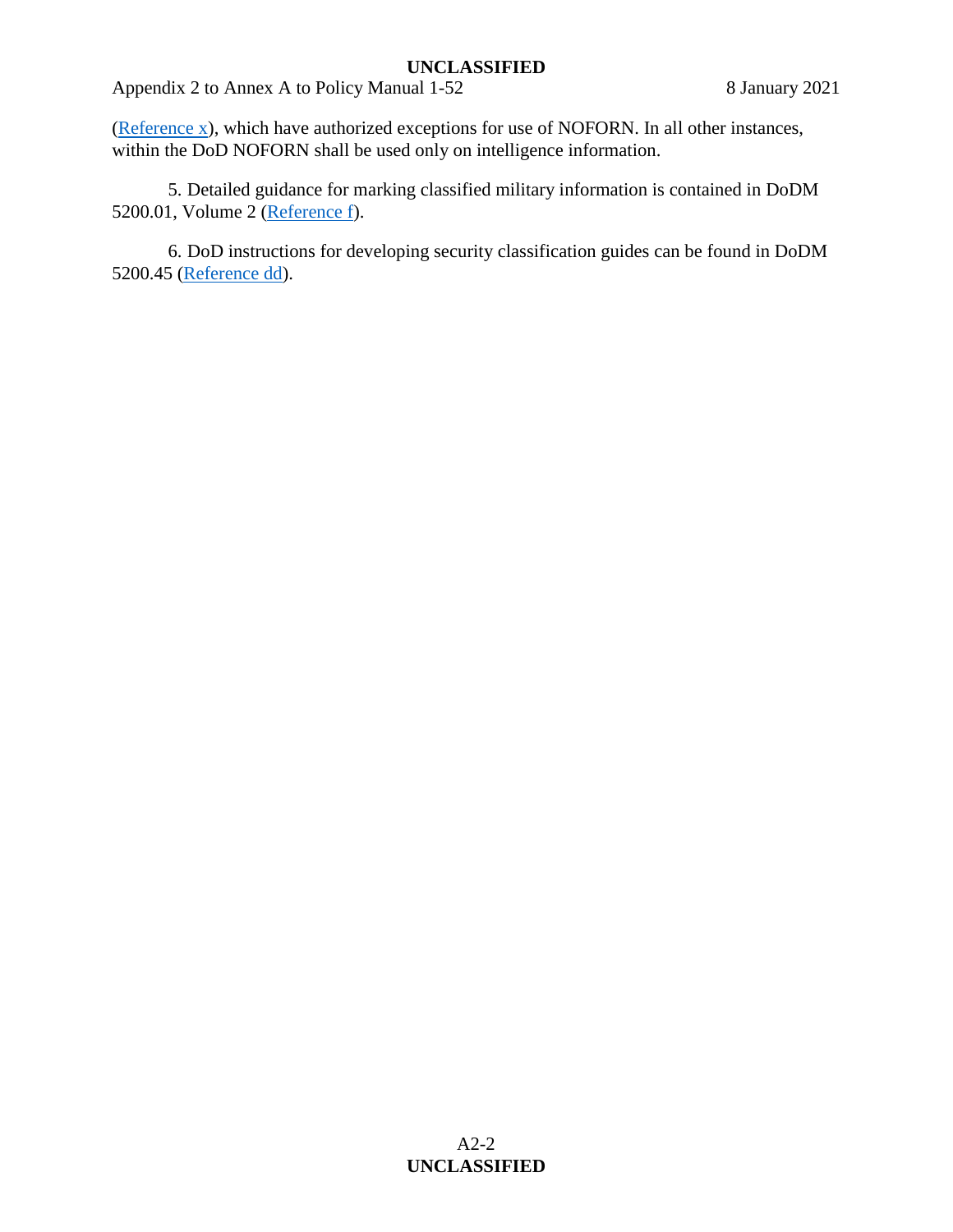# **ANNEX B**

# **DOCUMENTING ORIGINAL CLASSIFICATION DECISIONS**

<span id="page-39-0"></span>1. EO 13526 [\(Reference b\)](#page-14-1) mandates all agencies with original classification authority prepare classification guides to facilitate the proper and uniform derivative classification of information. Classification guides document original classification decisions and must be approved by an OCA with purview over the information. Classification guidance is required for every topic (e.g., a system, plan, program, project, operation, or equipment) under the purview of NSA/CSS that is classified and not covered by an existing OCA decision. Classification guides may include items that are determined to be unclassified or CUI.

2. A declassification guide documents both the elements of information on a specific subject that may be declassified and the elements that must remain classified. Declassification guides must also be approved in writing by an OCA with purview over the information. The "NSA/CSS Declassification Guide" [\(Reference ee\)](#page-16-12) provides guidance on NSA/CSS information that may remain classified after 25 years.

3. An Information Management Instruction (IMI), which is unique to NSA/CSS and is similar to a classification guide, documents decisions that are either all UNCLASSIFIED or UNCLASSIFIED//FOR OFFICIAL USE ONLY. Like classification and declassification guides, IMIs are approved in writing by an OCA with purview over the information.

4. NSA/CSS classification guides, declassification guides, and IMIs, unless special access is required, will be maintained on NSAWeb (["go classguides"](http://urn.nsa.ic.gov/classguides)) and selected ones are also available on SIPRNet at:

https://intelshare.intelink.sgov.gov/sites/nsaclassguidesipr/SitePages/Home.aspx.

5. Classification guides, declassification guides, and IMIs are categorized based on the type of information they describe, consistent with the NSA/CSS corporate policy structure:

a. Series 01—Corporate, Management, Governance

b. Series 02—SIGINT

- c. Series 03—Information Assurance
- d. Series 04—Human Resources
- e. Series 05—Security
- f. Series 06—Information Technology
- g. Series 07—Finance
- h. Series 08—Acquisition

# B-1 **UNCLASSIFIED**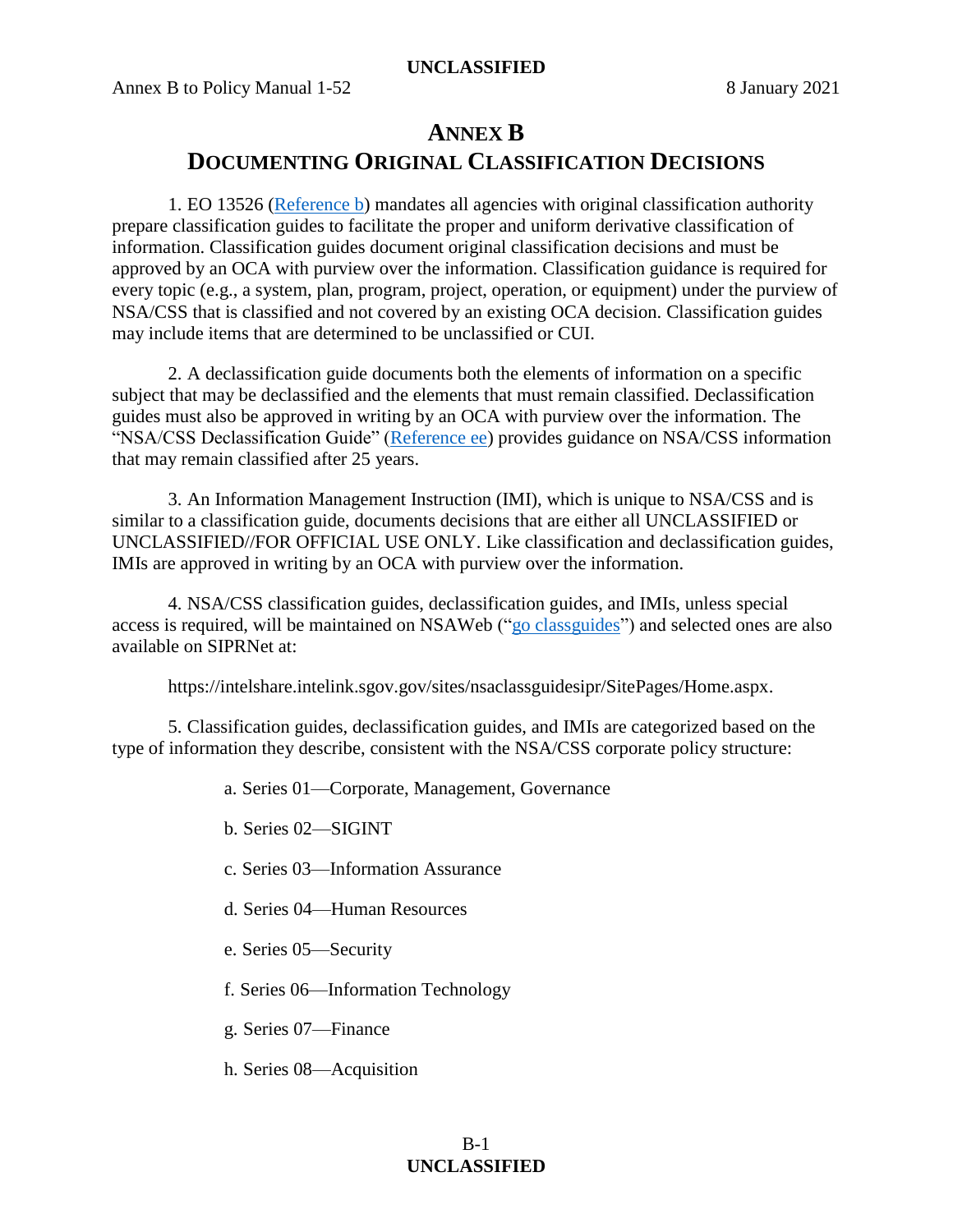i. Series 09—Installations and Logistics

j. Series 10—Miscellaneous

k. Series 11—Mission Integration and Cyber

6. This Manual and its associated classification guides, declassification guides, and IMIs pertain only to information under the purview of the NSA/CSS Cryptologic Enterprise. The guidance herein cannot be used to classify information that belongs to other IC or DoD elements. Derivative classifiers should follow the classification guidance of the pertinent IC agency or DoD component when considering the proper handling or classification levels of that information.

7. A classification guide must be reissued, cancelled, or certified current within 5 years of its publication. If not, the guide will expire effective 10 years from its issue date and will be removed from the NSA/CSS classification guide webpages on NSAWeb and SIPRNet.

8. Changes to classification guides, declassification guides, and IMIs will be incorporated as necessary to keep them current and relevant through the use of a change register. Users are encouraged to assist in improving and maintaining NSA/CSS classification guidance. Requests for changes should be forwarded through appropriate organizational staff levels to P131. P131 is responsible for maintaining classification guidance in conjunction with a specific guide's information owner. Requests for change will receive official vetting through all stakeholders. Program managers should be aware that the information that needs protection may change as a system, plan, program, project, or mission progresses through its life cycle. What needs to be classified in the early stages of a system, plan, program, project, or mission (e.g., during research and development) may differ from that which requires classification in other life-cycle phases (e.g., system development, production, operations, or execution). The classification guidance must be regularly reevaluated to determine updates as appropriate.

9. Portions of the classification guides, declassification guides, and IMIs may be extracted or reproduced by authorized users for local use. Users must strictly adhere to all classification and handling restrictions when storing hard- or soft-copies of NSA/CSS guides or when hyperlinking to NSA/CSS guides. However, such reproductions are unofficial documents and over time may no longer reflect the most current guidance. Derivative classifiers are responsible for ensuring that they are basing their decisions on the most current classification guidance. See guidance on NSAWeb (["go class guides"](http://urn.nsa.ic.gov/classguides)) or SIPRNet.

10. NSA/CSS classification guides, declassification guides, and IMIs are not releasable to any Third Party partner without prior approval from the Chief, Information Security/ Classification (P131).

11. NSA/CSS Cryptologic Enterprise contractors or consultants assigned to NSA/CSS Headquarters or to other elements of the NSA/CSS Extended Enterprise are pre-authorized for access to NSA/CSS classification guides, declassification guides, and IMIs via NSAWeb, SIPRNet, or in hard-copy formats as needed to perform their jobs. Non NSA/CSS Cryptologic Enterprise contractors or consultants working at external facilities are pre-authorized for soft-

# B-2 **UNCLASSIFIED**